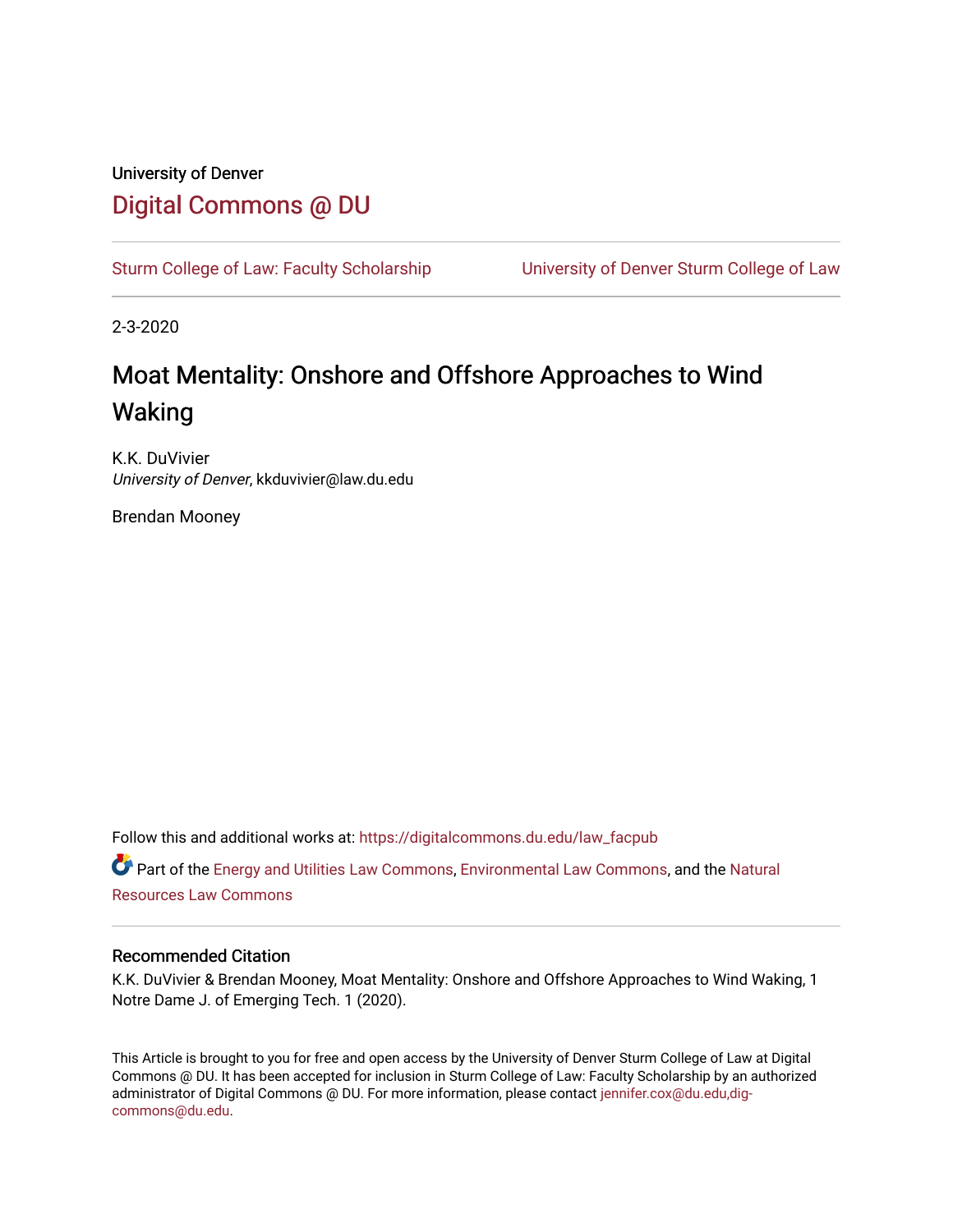## Moat Mentality: Onshore and Offshore Approaches to Wind Waking

### Publication Statement

Copyright is held by the authors. User is responsible for all copyright compliance.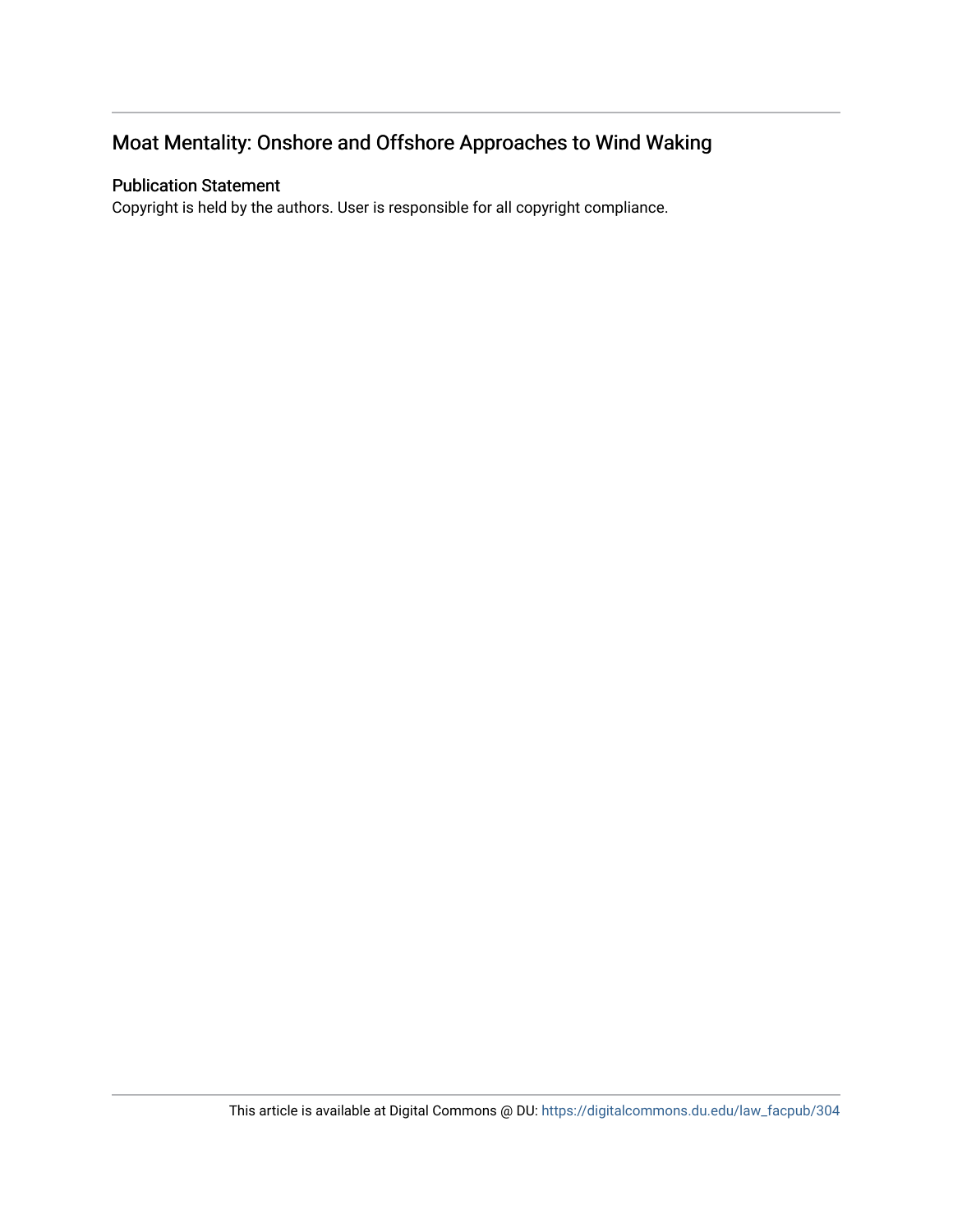**VOLUME 1** 

JANUARY 2020

**ISSUE 1** 

## JOURNAL ON EMERGING TECHNOLOGIES

© 2020 by the Notre Dame Journal on Emerging Technologies

## **ARTICLES**

## MOAT MENTALITY: ONSHORE AND OFFSHORE APPROACHES TO WIND WAKING

### K.K. DuVivier & Brendan T. Mooney

| B. Offshore Wind Resource and Potential in the United States  4 |
|-----------------------------------------------------------------|
|                                                                 |
|                                                                 |
|                                                                 |
|                                                                 |
|                                                                 |
|                                                                 |
|                                                                 |
|                                                                 |
|                                                                 |
|                                                                 |
|                                                                 |
|                                                                 |
|                                                                 |
|                                                                 |
|                                                                 |
|                                                                 |
|                                                                 |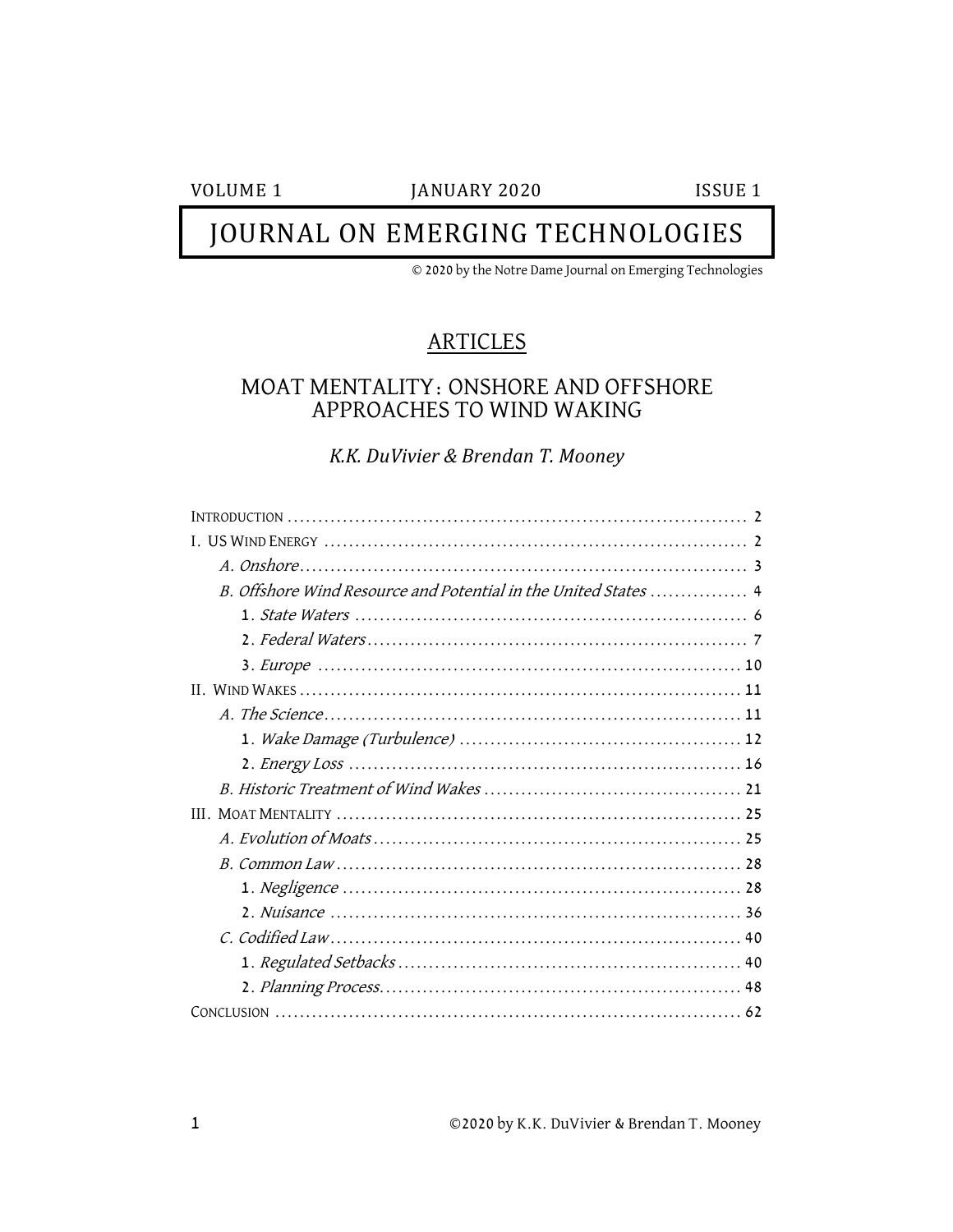### MOAT MENTALITY: ONSHORE AND OFFSHORE APPROACHES TO WIND WAKING

#### *K.K. DuVivier\*& Brendan T. Mooney*

#### **INTRODUCTION**

Wind energy developers are becoming increasingly aware of the damaging impact of wakes from turbines. To deal with the issue on land, many terrestrial developers have adopted a "moat mentality," creating buffer zones around their wind plants<sup>1</sup> to protect them from neighboring wind developments. While these "moats" may protect the investment of a particular wind developer, they render large areas that could be generating electricity into unproductive waste zones. US offshore wind development is in its nascence. This article will explore ways that offshore wind developers are addressing waking issues and whether they can find more collaborative solutions to maximize productivity as this new industry emerges.

#### I. US WIND ENERGY

By 2017, wind power domestically outranked all other renewable energy resources in terms of installed capacity,<sup>2</sup> and the Energy Information Administration has predicted that in 2019, wind power will exceed hydropower for the amount of electricity it produced.<sup>3</sup> Until recently all of US wind energy production was onshore, but offshore development is poised

<sup>\*</sup> Professor of Law, University of Denver Sturm College of Law. The author is extremely grateful for the outstanding help from Tod Duncan and Alex Thomas who worked diligently on research and citations. The DU librarians Michelle Penn and Karina Condra provided valuable information. In addition, the author wishes to thank the following experts for their insights, review, and input; Kimberly E. Diamond, Daniel T. Kaffine, Josh Kaplowitz, Julie K. Lundquist, Patrick Moriarty, and Jeremy Firestone also sharing resources of the Center for Research in Wind, https://crew.udel.edu.

<sup>&</sup>lt;sup>1</sup> The terminology of "wind plant" was chosen for any wind energy development including a number of turbines. This is the preferred terminology by the Department of Interior. However, many others use the term "wind farm" and the terminology is interchangeable. Some just find the reference to "farms" confusing, especially when referring to offshore wind development. Another alternative would be "offshore wind power project," but that phrasing is a bit more cumbersome than "wind plant."

<sup>&</sup>lt;sup>2</sup> OFFICE OF ENERGY EFFICIENCY & RENEWABLE ENERGY, U.S. DEPT. OF ENERGY, 2017 RENEWA-BLE ENERGY DATA BOOK 10 (2017), https://www.nrel.gov/docs/fy19osti/72170.pdf (listing wind power capacity at 7.5%, hydropower at 6.7%, and solar at 3.8%).

<sup>3</sup> U.S. ENERGY INFO. ADMIN., SHORT-TERM ENERGY OUTLOOK 2 (2019), https://www.eia. gov/outlooks/steo/pdf/steo\_full.pdf.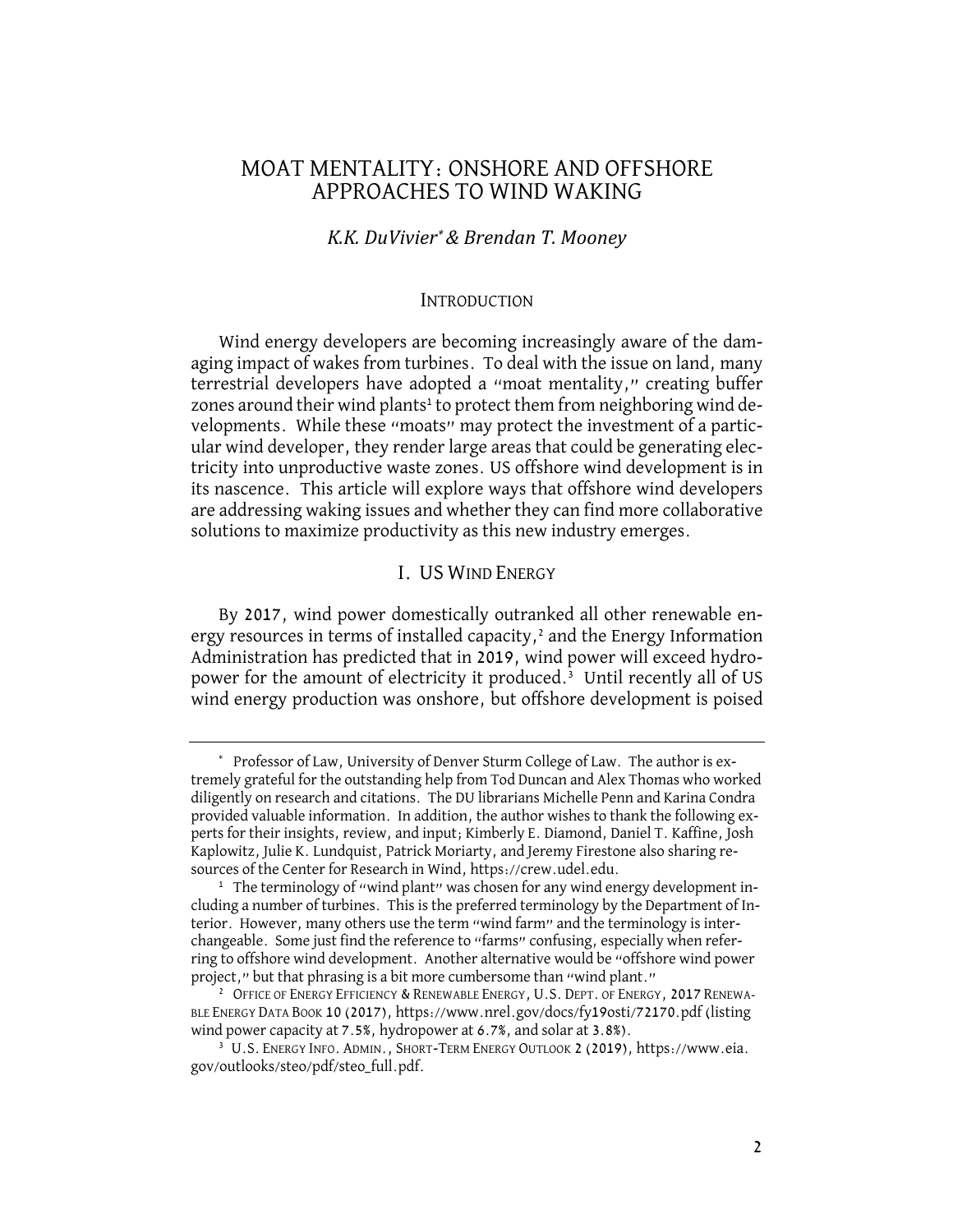to take off.

#### A. Onshore

Land-based, or terrestrial, wind energy continues to expand in the United States. From just 2.578 GW of capacity in 2000, terrestrial wind had increased almost 380% by the second quarter of 2019,<sup>4</sup> marking gains of over 65% in some single years.5 With over 57,000 wind turbines in forty-one states and two US territories, the cumulative installed wind capacity was close to 100 GW at the end of the second quarter of 2019.<sup>6</sup> The regulation of terrestrial wind varies widely in the United States, but most development is on private lands<sup>7</sup> and controlled at the local level.<sup>8</sup>

For the first half of 2019, the US wind industry commissioned 1.577 GW of new capacity, "a 53% increase over the first half of 2018."9 Eight utilityscale projects were commissioned in Iowa, Texas, Illinois, Michigan, and Minnesota, and current large capacity projects are also slated to come

<sup>7</sup> WIND & WATER POWER TECH. OFFICE, U.S. DEPT. OF ENERGY, WIND VISION: A NEW ERA FOR WIND POWER IN THE U.S. 103 (2015), https://www.energy.gov/sites/prod/files/2015/03/ f20/wv\_full\_report.pdf ("Unlike land-based wind development, which has largely been undertaken on private land, offshore wind development will take place in public waters").

<sup>8</sup> See K.K. DuVivier & Thomas Witt, NIMBY TO NOPE-OR YESS?, 38 CARDOZO. L. REV. 1453, 1463 (2017); Jesse Heibel & Jocelyn Durkay, State Legislative Approaches to Wind Energy Siting, NAT'L CONFERENCE OF STATE LEGISLATURES (2016), http://www.ncsl.org/research/energy/state-wind-energy-siting.aspx; see also, Amy Morris et al., Green Siting for Green Energy, 5 GEO. WASH. J. ENERGY & ENVTL. L. 17, 20 (2014); Uma Outka, Environmental Law and Fossil Fuels: Barriers to Renewable Energy, 65 VAND. L. REV. 1679, 1693 (2012); Uma Outka, Siting Renewable Energy: Land Use and Regulatory Context, 37 EcoloGY L.Q. 1041, 1058 (2010); Alexandra B. Klass, Property Rights on the New Frontier: Climate Change, Natural Resource Development, and Renewable Energy, 38 ECOLOGY L.Q. 63, 66 (2011); Hannah Wiseman et al., Formulating a Law of Sustainable Energy: The Renewables Component, 28 PACE. ENVTL. L. REV. 827 (2011) (generally discussing legal framework for renewable development); Steven Ferrey, Restructuring a Green Grid: Legal Challenges to Accommodate New Renewable Energy Infrastructure, 39 ENVTL. L. 977, 1004 (2009).

<sup>9</sup> AM. WIND ENERGY Assoc., *supra* note 6, at 3.

<sup>&</sup>lt;sup>4</sup> OFFICE OF ENERGY EFFICIENCY & RENEWABLE ENERGY, *supra* note 2, at 54 (using the 2000 figure of 2.578 GW in comparison with the second quarter of 2019 figure of 97.969 GW of installed capacity).

<sup>&</sup>lt;sup>5</sup> Id. (using figure of 65.8% increase for 2001).<br><sup>6</sup> See U.S. Wind Indus. Quarterly Mkt. Rep.: Second Quarter 2019, AM. WIND ENERGY ASSOC.5 (2019), https://www.awea.org/resources/publications-and-reports/marketreports/2019-u-s-wind-industry-market-reports (2019 YTD cumulative installed wind capacity was 97.960 GW).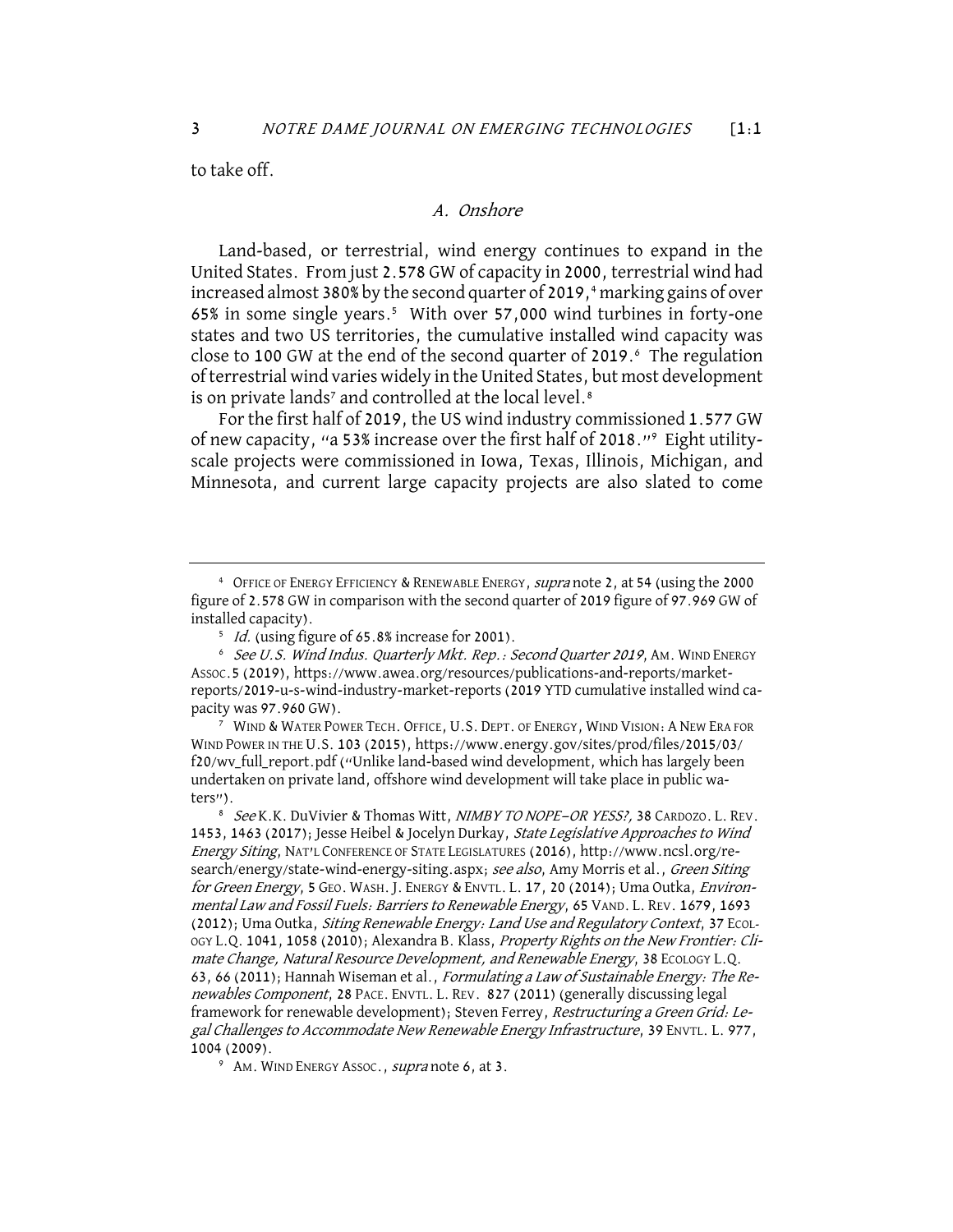online in Texas, Iowa, Illinois, and Oklahoma.10 Texas currently has the largest onshore pipeline with over 11 GW planned spanning over twentynine projects.11 Last year, projects using turbines over 100 kW accounted for 49 MW of the 50.5 MW installed in 2018.12

#### B. Offshore Wind Resource and Potential in the United States

The gross resource potential capacity for offshore wind power in the United States is 10.800 TW.13 The actual technical capacity is closer to 2.058 TW,14 when considering that 80% of the Outer Continental Shelf (OCS) is unsuitable for existing market technologies.<sup>15</sup> While the current actual potential is only about a fifth of the gross potential, it still translates to energy generation of 7,203 terawatt hours per year (TW⋅h) or nearly double the total electricity consumption of the United States.16

Renewable technologies historically have seen considerable cost decreases because of technology advancements, large-scale production, and

<sup>13</sup> U.S. DEPT. OF ENERGY & U.S. DEPT. OF THE INTERIOR, NAT'L OFFSHORE WIND STRATEGY: FA-CILITATING THE DEV. OF THE OFFSHORE WIND INDUS. IN THE U.S. 7 (2016),

https://www.boem.gov/National-Offshore-Wind-Strategy/ (figure does not account for technological and political limitations).

 $14$  Id.

<sup>15</sup> Offshore wind development, at its inception, occurred relatively near to shore in shallow waters, typically between 0 m and 30 m. In 2012, the average water depth of European offshore wind plants was 22 m. Athanasia Arapogianni et al., Deep Water: The next step for offshore wind energy, THE EUROPEAN WIND ENERGY ASSOC., 14, 20 (July 2013), http://www.ewea.org/fileadmin/files/library/publications/reports/Deep\_Water.pdf. These monopile technologies have dominated the industry; however, as offshore wind turbines get larger, they are developed further offshore, typically between 30 m and 60 m. Una Brosnan & Andrew Thompson Offshore Wind Handbook 56 (2018), http://www. klgates.com/files/Upload/2018-08\_OG\_Offshore-Wind-brochure.pdf. Turbines deployed at these sea-levels are mounted on monopile, fixed-bottom substructures. To access sites in greater water depths, fixed, four-legged foundations with wider footprints are needed, such as jacket structures, and for depths greater than 60 m, floating substructures are necessary. Id. at 27. Without accounting for technological limitations, the gross offshore wind resource capacity is 10.800 TW, meaning that roughly 80% of the potential capacity is only available when utilizing floating sub-structure technologies in waters between 60 m and 1 km. Walt Musial et al., 2016 OFFSHORE WIND ENERGY RES. ASSESS-MENT FOR THE U.S. vii (2016), https://www.nrel.gov/docs/fy16osti/66599.pdf.

<sup>&</sup>lt;sup>10</sup> 24GW under construction in the US, WIND POWER MONTHLY (July 18, 2019), https:// www.windpowermonthly.com/article/1591387/24gw-construction-us.

 $11$  *Id.* 

<sup>&</sup>lt;sup>12</sup> OFFICE OF ENERGY EFFICIENCY & RENEWABLE ENERGY, U.S. DEPT. OF ENERGY, 2018 DISTRIB-UTED WIND MKT. OVERVIEW 1 (2019), https://www.energy.gov/sites/prod/files/2019/05/ f62/2018-distributed-wind-market-report-overview.pdf.

<sup>&</sup>lt;sup>16</sup> U.S. DEPT. OF ENERGY, *supra* note 13 at 9.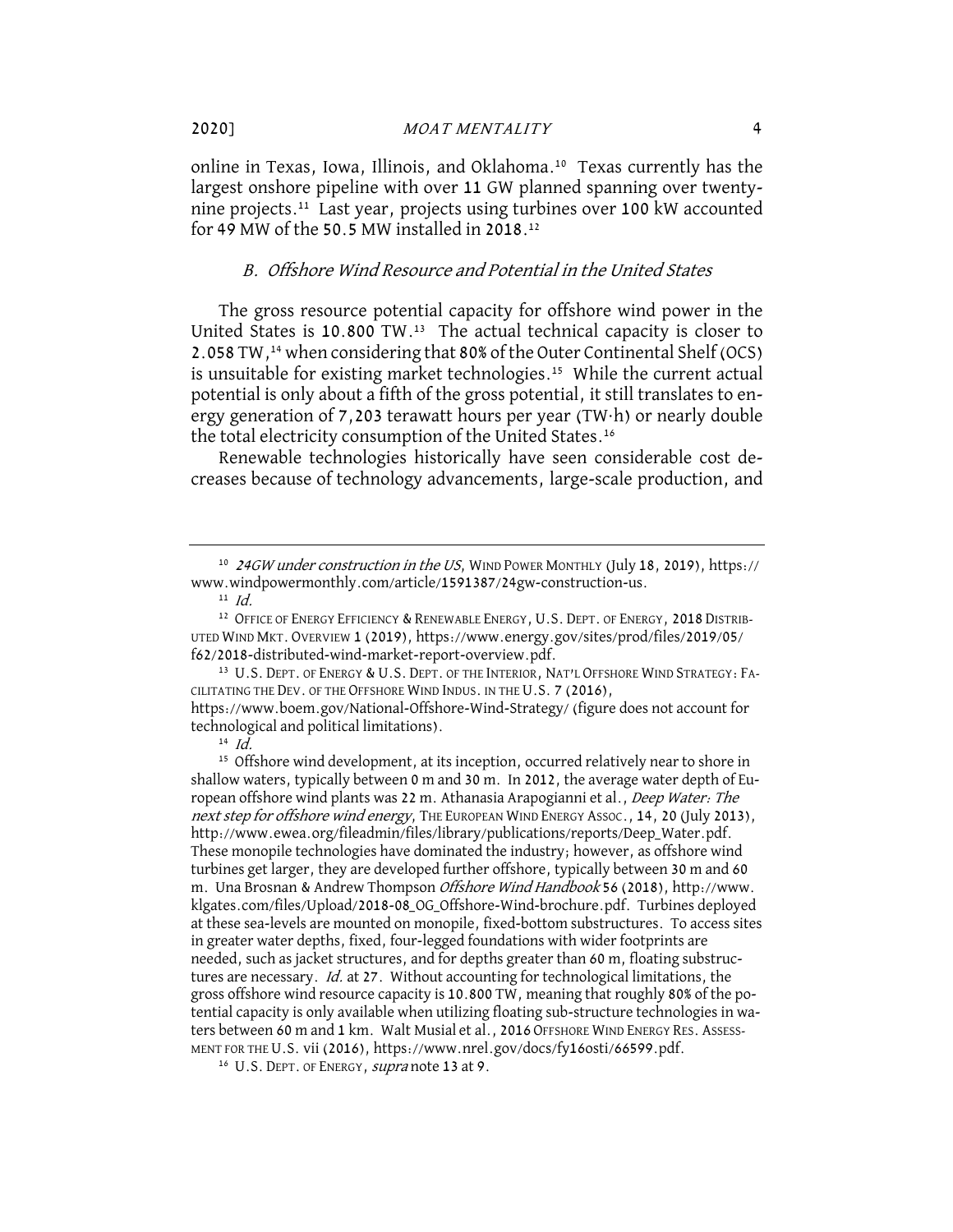commercialization.17 Deployment levels grew by a compound annual growth rate of 17% between 2008 and 2014,18 with costs for land-based wind in the United States decreasing by nearly 40%.19 Project costs for offshore wind projects, since the construction of the Block Island Wind Farm in 2016, addressed in the next section, already have declined 75%20 and may decrease further as technology and modeling software advances continue.<sup>21</sup>

Federal tax incentives, like the Renewable Energy Production Tax Credit  $(PTC)^{22}$  and the Business Energy Investment Tax Credit  $(ITC)$ ,  $^{23}$  have contributed to growth in domestic renewable energy technologies, as they are after-tax, dollar-for-dollar incentives.<sup>24</sup> Legislation enacted in 2017 created a glide-path off of both tax credits, with the PTC ending in 2020, and

 $^{21}$  Id.; see also Floating Offshore Wind Vision Statement, WIND EUROPE 11 (2017), https://windeurope.org/wp-content/uploads/files/about-wind/reports/Floating-offshore-statement.pdf.

<sup>22</sup> The PTC is an inflation-adjusted, per-kilowatt-hour tax credit available only to qualified energy resources. 26 U.S.C. § 45(a) (2019); "Qualified energy resources" include wind, closed-loop biomass, open-loop biomass, geothermal energy, solar energy, small irrigation power, municipal solid waste, qualified hydropower production, and marine and hydrokinetic renewable energy. 26 U.S.C. § 45(c)(1) (2019).

<sup>23</sup> The ITC is a 30% tax credit tied to the dollar amount of the energy investment in question. 26 U.S.C. § 48(2)(a) (2019).

<sup>24</sup> Large wind generation projects, which are eligible for both types of incentives, typically choose to utilize the PTC, likely because they can couple this with the benefit of the Modified Accelerated Cost Recovery System, which provides accelerated depreciation tax offsets. The Modified Accelerated Cost Recovery System is a before-tax incentive, as it provides a reduction in taxable income. NAT'L RENEWABLE ENERGY LAB., U.S. DEPT. OF EN-ERGY, WIND ENERGY FINANCE IN THE UNITED STATES: CURRENT PRACTICE AND OPPORTUNITIES 11 (2017), https://www.nrel.gov/docs/fy17osti/68227.pdf.

<sup>&</sup>lt;sup>17</sup> For instance, between 2014 and 2017, net generation capacity from wind energy increased by an average of nearly 9.8% each year. U.S. ENERGY INFO. ADMIN.,U.S. DEPT. OF ENERGY, ELEC. POWER ANNUAL 2017: TABLE 4.2(B) (2019), https://www.eia.gov/electricity/ annual/pdf/epa.pdf; see also 51.3 GW of global wind capacity installed in 2018, GLOBAL WIND ENERGY COUNCIL (Feb. 26, 2019), https://gwec.net/51-3-gw-of-global-windcapacity-installed-in-2018/.

<sup>&</sup>lt;sup>18</sup> OFFICE OF ENERGY EFFICIENCY & RENEWABLE ENERGY, U.S. DEPT. OF ENERGY, 2014 RENEWA-BLE ENERGY DATA BOOK 25 (2015), http://www.nrel.gov/docs/fy16osti/64720.pdf.

<sup>&</sup>lt;sup>19</sup> WIND & WATER POWER TECH. OFFICE, supra note 7 at xxxv.

<sup>&</sup>lt;sup>20</sup> "This rapid cost decline is partially due to breakthroughs in other industries using the same technologies, i.e. onshore wind (blade, generator and pole technologies) and offshore drilling. And the global market is more mature than the U.S. market. . . . with almost 20 GW capacity already installed [in Europe], and some projects are already competitive with wholesale power rates . . . offshore wind's learning curve [a mechanism to explain the relationship between deployment and price] is likely already further along than expected." Mike O'Boyle, Offshore Wind Prices Have Fallen 75% Since 2014 - Here's How To De-Risk Projects Even Further, UTILITY DIVE (Dec. 3, 2018), https://www. utilitydive.com/news/offshore-wind-prices-have-fallen-75-since-2014-heres-how-to-derisk-pro/543384/.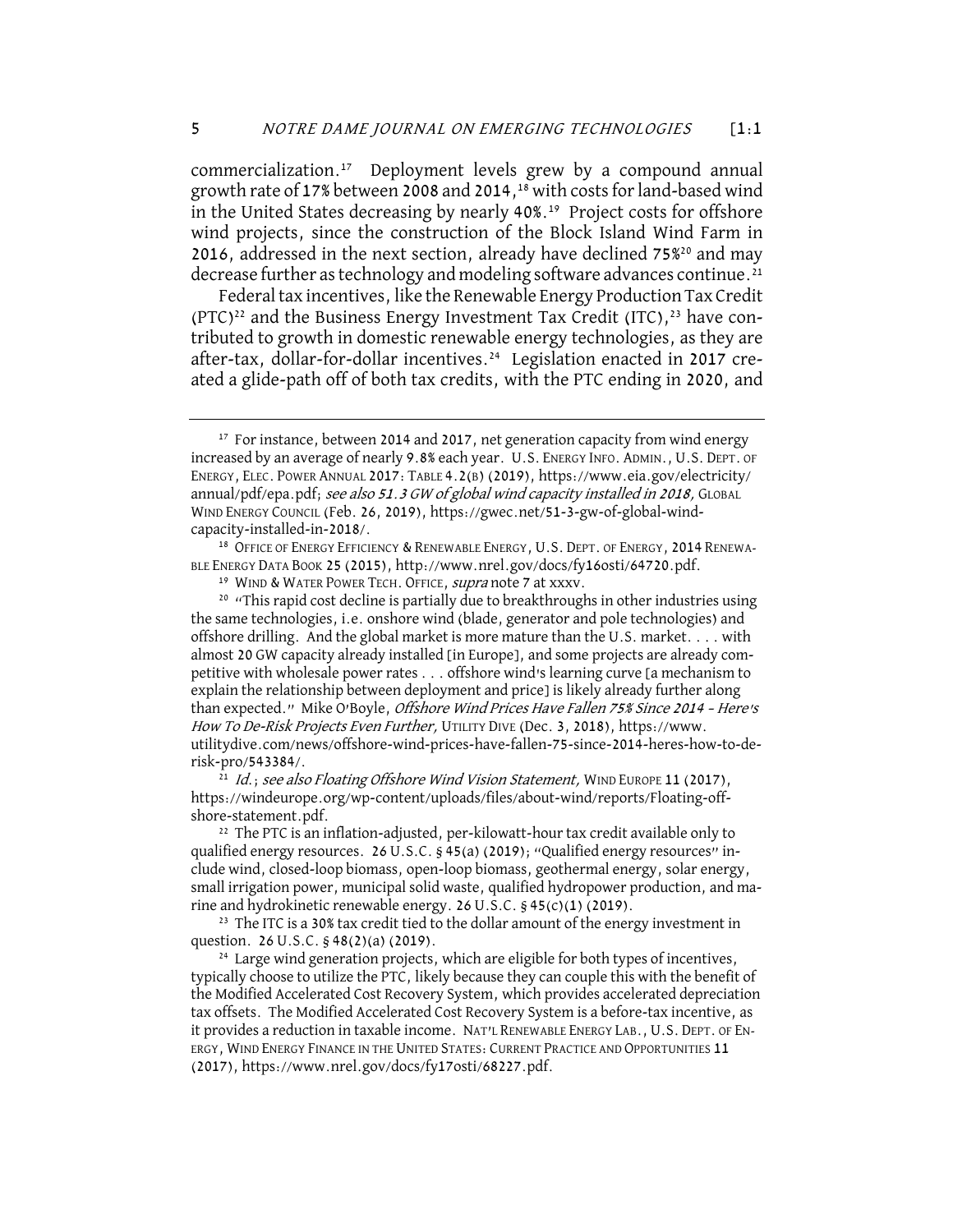the ITC stepping down to a permanent 10% for commercial solar projects after 2021.<sup>25</sup> In response to the planned phase-outs of the federal tax credits, two pieces of federal legislation have been introduced. The Offshore Wind Incentives for New Development Act,<sup>26</sup> if adopted, would extend the Investment Tax Credit to all offshore wind projects commencing construction before January 1, 2026.<sup>27</sup> Alternatively, the bipartisan Incentivizing Offshore Wind Power Act<sup>28</sup> proposes that the Investment Tax Credit be extended to the first 3 GW of qualifying offshore wind facilities placed into service.<sup>29</sup>

1. *State Waters.* – Despite significant wind potential and its proximity to load areas,<sup>30</sup> the US offshore wind resource has remained stubbornly untapped. Instead, individual states have taken the lead.

In May of 1953, Congress passed the Submerged Lands Act, which granted individual states rights to the natural resources of submerged lands from the coastline to approximately three nautical miles seaward.<sup>31</sup> Texas and the west coast of Florida were exceptions as the Act extended those state jurisdictions nine nautical miles into the Gulf of Mexico.<sup>32</sup> The Submerged Lands Act defines the "outer continental shelf" as "all the submerged lands lying seaward and outside of the area of lands beneath navigable waters."<sup>33</sup>

Using its authority under the Submerged Lands Act, Rhode Island issued a state lease for state-controlled Submerged Land Act areas off Block Island. The Block Island Wind Farm, which came online in December of 2016, was the US's first offshore wind development.<sup>34</sup> With only five six-megawatt turbines, the Block Island Wind Farm will be dwarfed by higher capacity

<sup>&</sup>lt;sup>25</sup> Philip Tingle et al., *Renewable Energy Tax Bill Update: No Change to PTC and ITC* and Some BEAT Changes, THE NAT'L LAW R. (Dec. 21, 2017), https://www.natlawreview. com/article/renewable-energy-tax-bill-update-no-change-to-ptc-and-itc-and-somebeat-changes.

<sup>&</sup>lt;sup>26</sup> Offshore Wind Incentives for New Development (WIND) Act, S. 3036, 114<sup>th</sup> Cong. (2016).

<sup>&</sup>lt;sup>27</sup> *Id.* at §  $2(B)(iii)$ .

<sup>&</sup>lt;sup>28</sup> Incentivizing Offshore Wind Power Act, S. 1672, 115<sup>th</sup> Cong. (2017).

<sup>&</sup>lt;sup>29</sup> *Id.* at  $\S$  48E(d)(B).

<sup>30</sup> A load area is a region of increased electricity demand. As many of the US's major cities are along coasts, they are areas of increased electricity needs or loads.

<sup>&</sup>lt;sup>31</sup> Three nautical miles is about 5.6 km.; Submerged Lands Act, Pub. L. No. 83-65, 67 Stat. 29 (1953), (codified as amended at 43 U.S.C. § 1301 et seq.).

<sup>&</sup>lt;sup>32</sup> Nine nautical miles is about 16.2 km. Puerto Rico also has development rights nine miles out.; *Id.* at  $$1301(b)$ .<br><sup>33</sup> *Id.* at  $$1331(a)$ .

<sup>&</sup>lt;sup>34</sup> Block Island Wind Farm, DEEPWATER WIND (2019), http://dwwind.com/project/ block-island-wind-farm/.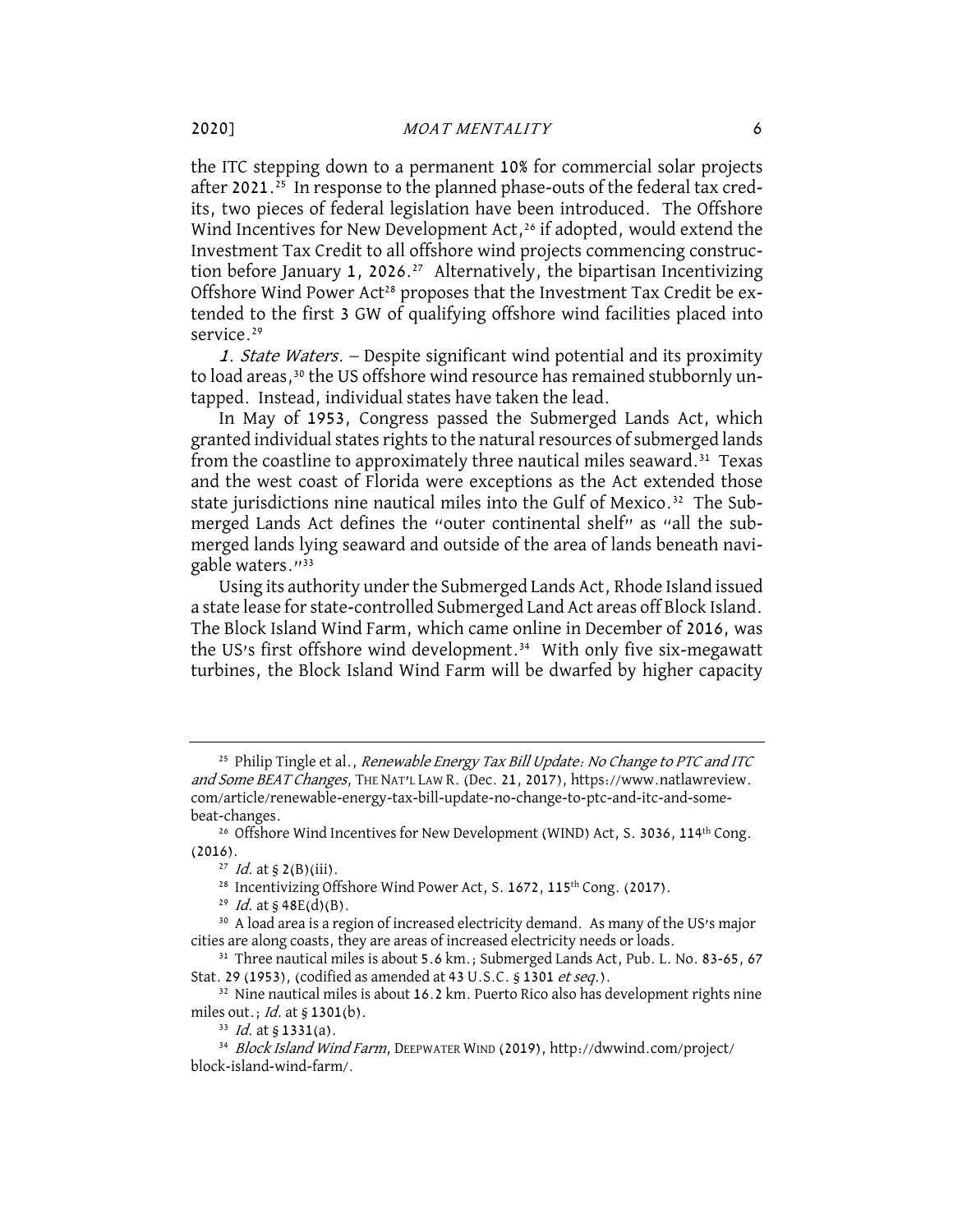developments, but it is currently providing reliable,<sup>35</sup> affordable renewable energy to Block Island, Rhode Island.<sup>36</sup>

2. Federal Waters. - Historically, federal lands have not been the site of significant US wind energy development – either onshore or off. As of early 2019, federal lands represented less than 4% of all US wind energy capacity onshore,<sup>37</sup> and not a single US project had been developed in federal waters offshore.38

Some of this shortfall can be attributed to a lack of clear statutory authority to allow development. The Federal Land Policy and Management Act (FLPMA)<sup>39</sup> was enacted in 1976 before current wind energy technologies had been developed. When confronted with new wind-to-electricity technologies, federal officials responded on land by forcing the square-peg of

<sup>36</sup> Block Island Wind Farm, supra note 35; With the island's heavy reliance on diesel for electricity production, budgeting the town's energy expenses when fuel prices were volatile and unpredictable was difficult, and such fuel adjustment prices were reflected in customer's energy bills. Interim Block Island Power Company President Jeffery Wright said in 2017, "Wholesale energy prices are at historic lows right now and to have the opportunity to secure some long-term contracts for our customers provides price stability and allows customers to budget month to month, rather than have their electric bills tied to volatile diesel fuel prices." Cassius Shuman, Island operating on wind farm power, BLOCK ISLAND TIMES, (May 1, 2017), https://www.blockislandtimes.com/article/islandoperating-wind-farm-power/49352; see also STATE OF R.I. OFFICE OF ENERGY RES., FINAL REP. ON BLOCK ISLAND SAVES 4 (2018), http://www.energy.ri.gov/documents/archived-reports/ Block%20Island%20Saves%20Pilot%20-%20Full%20Report%20-%20April%202018.pdf.

<sup>37</sup> 3.284 GW of the U.S. total of more than 100GW had been developed on BLM lands. OFFICE OF ENERGY EFFICIENCY & RENEWABLE ENERGY, DEPT. OF ENERGY, WIND PROJECTS ON PUBLIC LANDS (2019), https://windexchange.energy.gov/projects/public-lands; 43 U.S.C. § 1761 (2019).

<sup>38</sup> See, e.g., Erin K. Benson, States Will be Big Fans: A State Driven Regulatory Process for Offshore Wind Development off U.S. Coastlines, 47 U. BALT. L. REV. 111 (2017); Benjamin Fox, The Offshore Grid: The Future of America's Offshore Wind Energy Potential, 42 ECOLOGY L. Q. 651 (2015); Lamya Moosa, The Energy Capital of the East Coast: Lessons Virginia Can Learn from Cape Wind Failure and European Success in Offshore Wind Energy, 39 WM. & MARY ENVTL. L. & POL'Y REV. 713 (2015); Jacqueline S. Rolleri, Offshore Wind Energy in the United States: Regulations, Recommendations, and Rhode Island, 15 ROGER WILLIAMS U. L. REV. 217 (2010); Joseph J. Kalo et al., Wind Over North Carolina Waters: The State's Preparedness to Address Offshore and Coastal Water-Based Wind Energy Projects, 87 N.C. L. REV. 1819 (2009).

<sup>39</sup> 43 U.S.C. §§ 1701-1785.

<sup>&</sup>lt;sup>35</sup> Molly Seltzer, *On Block Island, offshore wind ushers in a new time- quite literally*, AM. WIND ENERGY ASSOC.:INTO THE WIND (Oct. 24, 2017), https://www.aweablog.org/ block-island-offshore-wind-ushers-new-time-quite-literally/ ("The Sea2Shore cable is an underwater line that connects the turbines to the island, and the island to the mainland. That cable is effectively bringing better quality, more secure, and cheaper electricity to Block Island. . . . The connection to the mainland also means that when the wind turbines are not producing power, the island can receive electricity from Rhode Island, and officially retire diesel generators.").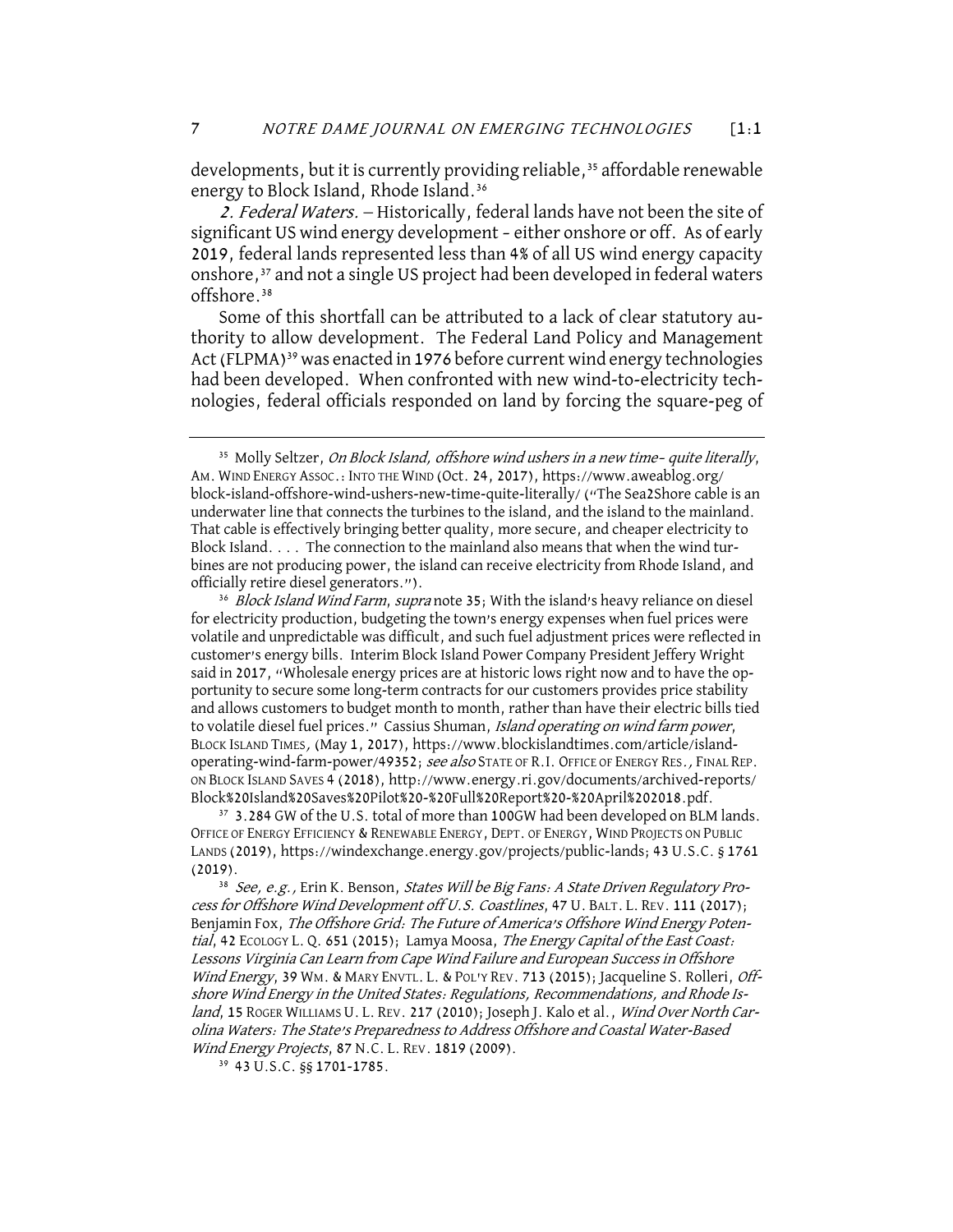wind development into the round hole of a Title V FLPMA right-of-way.<sup>40</sup>

Before 2005, however, federal agencies had no authority, comparable to the FLPMA right-of-way, to permit wind energy development in US waters offshore.<sup>41</sup> The Outer Continental Shelf Lands Act (OCSLA) was passed in August of 1953 to authorize the Secretary of the Interior to grant any oil, gas, or mineral lease for development, through competitive bidding, on submerged lands of the outer continental shelf.<sup>42</sup> The outer continental shelf specifically refers to 1.7 billion acres of federal submerged lands, subsoil, and seabed generally beginning three nautical miles off the coastline<sup>43</sup> and extending for at least 200 nautical miles to the edge of the Exclusive Economic Zone.<sup>44</sup> The Outer Continental Shelf Land Act stipulates that energy developers operating on the outer continental shelf are required to have a federal lease for their projects.<sup>45</sup>

The Energy Policy Act of 2005 (EP Act 2005) updated some of the provisions of the Energy Policy Act of 1992,<sup>46</sup> to address wind energy production in the United States.<sup>47</sup> Section 388(a) of EP Act 2005 amended Section 8 of the Outer Continental Shelf Lands Act.<sup>48</sup> The amendment authorizes the Secretary of Interior to "lease submerged lands [in] support [of] production, transportation, or transmission of energy from *sources other than oil* and gas."<sup>49</sup> The Secretary of the Interior delegated the authority to regulate offshore wind activities to the Bureau of Ocean Management (BOEM).<sup>50</sup>

<sup>42</sup> Outer Continental Shelf Lands Act, Pub. L. No. 83-212, 67 Stat. 345 (1953), (codified as amended 43 U.S.C. §§ 1331–1356(b)).

<sup>43</sup> 43 U.S.C. §§ 1301(a), 1331(a) (2019).

<sup>44</sup> Proclamation No. 5030, 97 Stat. 1557, (Mar. 10, 1983); The Economic Exclusive Zone is the zone where the U.S. and other coastal nations have jurisdiction over natural resources. See NATIONAL OCEAN SERVICE, U.S. DEP'T. OF COM., WHAT IS THE EEZ? https:// oceanservice.noaa.gov/facts/eez.html (last visited May 12, 2019).

<sup>46</sup> Energy Policy Act of 1992 Pub. L. No. 102-486, 106 Stat. 2776 (1992), (codified at 16 U.S.C. § 2601 and codified as amended in scattered sections of 42 U.S.C.).

<sup>47</sup> Energy Policy Act of 2005 Pub. L. No. 109-58, 119 Stat. 594 (2005), (codified as amended in scattered sections of 42 U.S.C.).

<sup>48</sup> Energy Policy Act of 2005, Pub. L. No. 109-58 sec. 388(a) 119 Stat. 594 (codified as amended at 43 U.S.C. § 1337(p)(1)(C) (2005)).

 $49$  Id.

<sup>50</sup> Originally, the Secretary delegated the leasing and management authority to the Minerals Management Service (MMS), which at that time also administered the OCS oil and gas leasing process. However, the federal government grew concerned that MMS, which controlled both leasing and safety as well as revenue generation, had a conflict of

<sup>&</sup>lt;sup>40</sup> See, e.g., David J. Lazerwitz, Renewable Energy Development on the Federal Public Lands: Catching Up with the New Land Rush, 55 ROCKY MTN. MIN. L. INST. 13-1 (2009).

<sup>&</sup>lt;sup>41</sup> See, e.g., Alliance to Protect Nantucket Sound, Inc. v. U.S. Dep't of the Army, 398 F.3d 105 (1st Cir. 2005).

<sup>45</sup> 43 U.S.C. § 1337(p)(1)(C).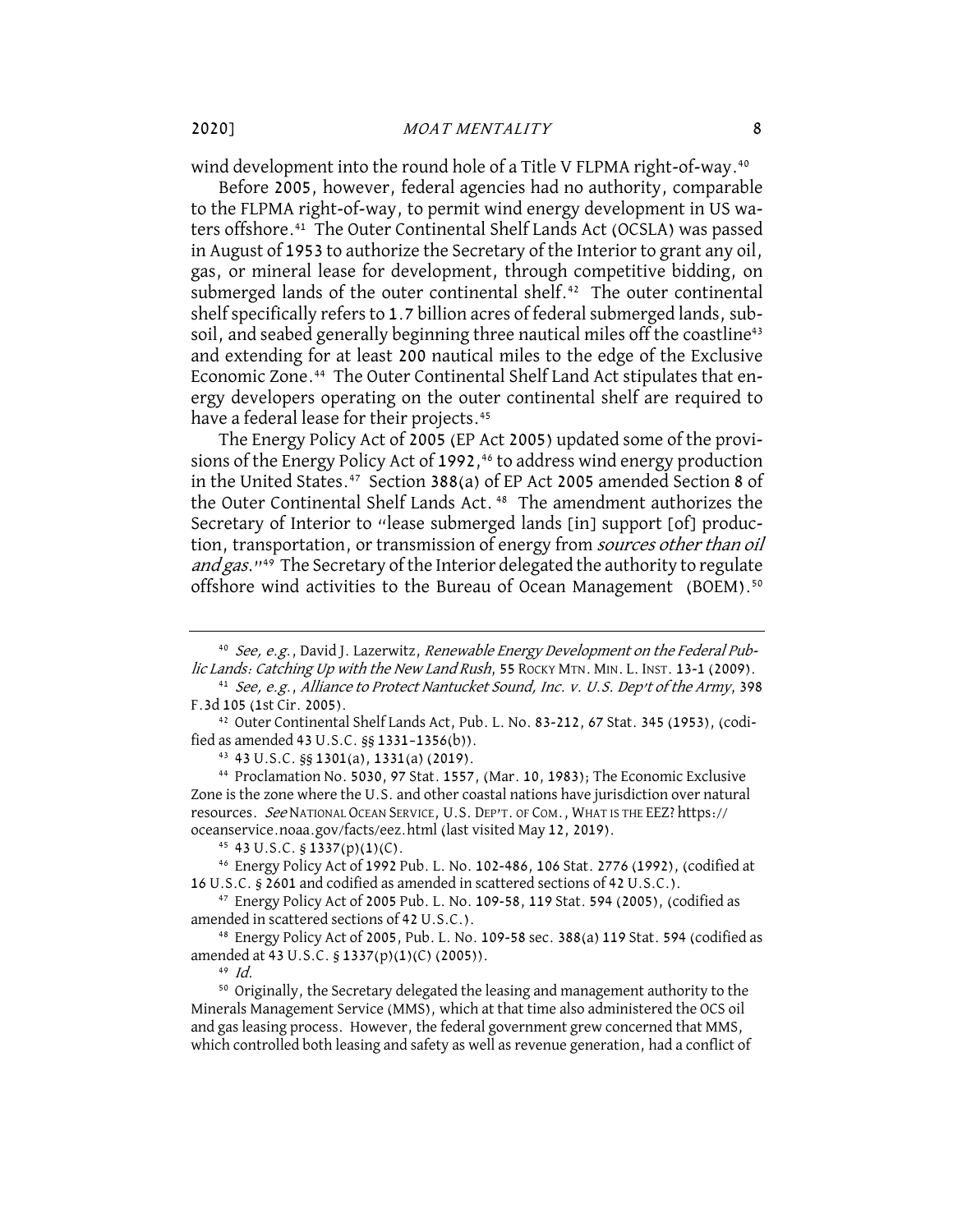Although the Federal Energy Regulatory Commission (FERC) has also claimed some authority over renewable energy projects offshore, under a Memorandum of Understanding, BOEM has responsibility for leasing and licensing renewable energy projects on the OCS.<sup>51</sup>

According to the Department of Energy, the United States has a total capacity of 25.464 GW in its project queue as of June 2018.52 This pipeline includes 3.922 GW of project-specific capacity and 21.542 GW of undeveloped lease area potential capacity.53 As of the close of 2019, no construction had begun on any offshore wind project in federal waters.<sup>54</sup> However, several federal leases have been awarded along Atlantic coastal states.<sup>55</sup>

interest that may have contributed to the Macondo Well blowout from the Deepwater Horizon oil rig in April 2010. So, the BLM reorganized MMS to separate the two functions. The Office of Natural Resources Revenue controls royalty payments. ABOUT ONRR, https://www.onrr.gov/ (last visited Dec. 2, 2019). A new agency, the Bureau of Ocean Energy Management, Regulation and Enforcement (BOEMRE) was created to control leasing and safety. BOEMRE was further divided into the Bureau of Ocean Energy Management (BOEM) https://www.boem.gov/ and the Bureau of Safety and Environmental Enforcement (BSEE) https://www.bsee.gov/. HENRY B.HOGUE, CONG. RESEARCH SERV., R41485, REORGANIZATION OF THE MINERALS MANAGEMENT SERVICE IN THE AFTERMATH OF THE DEEP-WATER HORIZON OIL SPILL 1-14 (2010); See also Secretarial Order 3071 (Jan. 19, 1982) (codified at 30 C.F.R. § 1201 (1982)) (giving MMS authority over offshore leasing); 30 C.F.R. § 585.100 (2019).

<sup>52</sup> U.S. DEP'T. OF ENERGY, 2017 OFFSHORE WIND TECHNOLOGIES MARKET UPDATE 22 (2018), https://www.energy.gov/sites/prod/files/2018/09/f55/71709\_V4.pdf (The queue did not include any Pacific Coast projects because none had submitted applications to BOEM by the time of the report).

53 Id.; see also U.S. Offshore Wind Industry Status Update, AMERICAN WIND ENERGY As-SOCIATION, https://www.awea.org/Awea/media/About-AWEA/U-S-Offshore-Wind-Fact-Sheet-September-2018-2.pdf (last visited Mar. 26, 2019).

<sup>54</sup> BOEM extended the time for completing its draft Environmental Impact Statement (EIS) for the first in line, the Vineyard Wind project off Massachusetts, to allow for a cumulative analysis of projects. Vineyard Wind, BUREAU OF OCEAN ENERGY MGMT., U.S. DEPT. OF INTERIOR, https://www.boem.gov/renewable-energy/state-activities/vineyard-wind (last visited Jan. 18, 2020); See also, Phil McKenna and Dan Georino, Government Delays First Big U.S. Offshore Wind Farm. Is a Double Standard at Play?, INSIDE CLIMATE NEWS (Aug. 19, 2019), https://insideclimatenews.org/news/19082019/vineyard-windoffshore-renewable-energy-delay-boem-environmental-cumulative-review-nepamassachusetts.

55 See Lease and Grant Information, BUREAU OF OCEAN ENERGY MANAGEMENT, https://www.boem.gov/Lease-and-Grant-Information/ (Virginia, Commercial Lease OCS-A-0483: Dominion Energy secured a lease in 2013 for the construction of the Coastal

<sup>&</sup>lt;sup>51</sup> Memorandum of Understanding between U.S. DEP'T OF INTERIOR and FERC (Apr. 2009), https://www.boem.gov/Renewable-Energy-Program/DOI\_FERC\_MOU.aspx (FERC permits marine hydrokinentic (wave and tidal) through its license process, while BOEM issues leases if they are on the OCS. BOEM has exclusive jurisdiction for leasing and permitting wind on the OCS).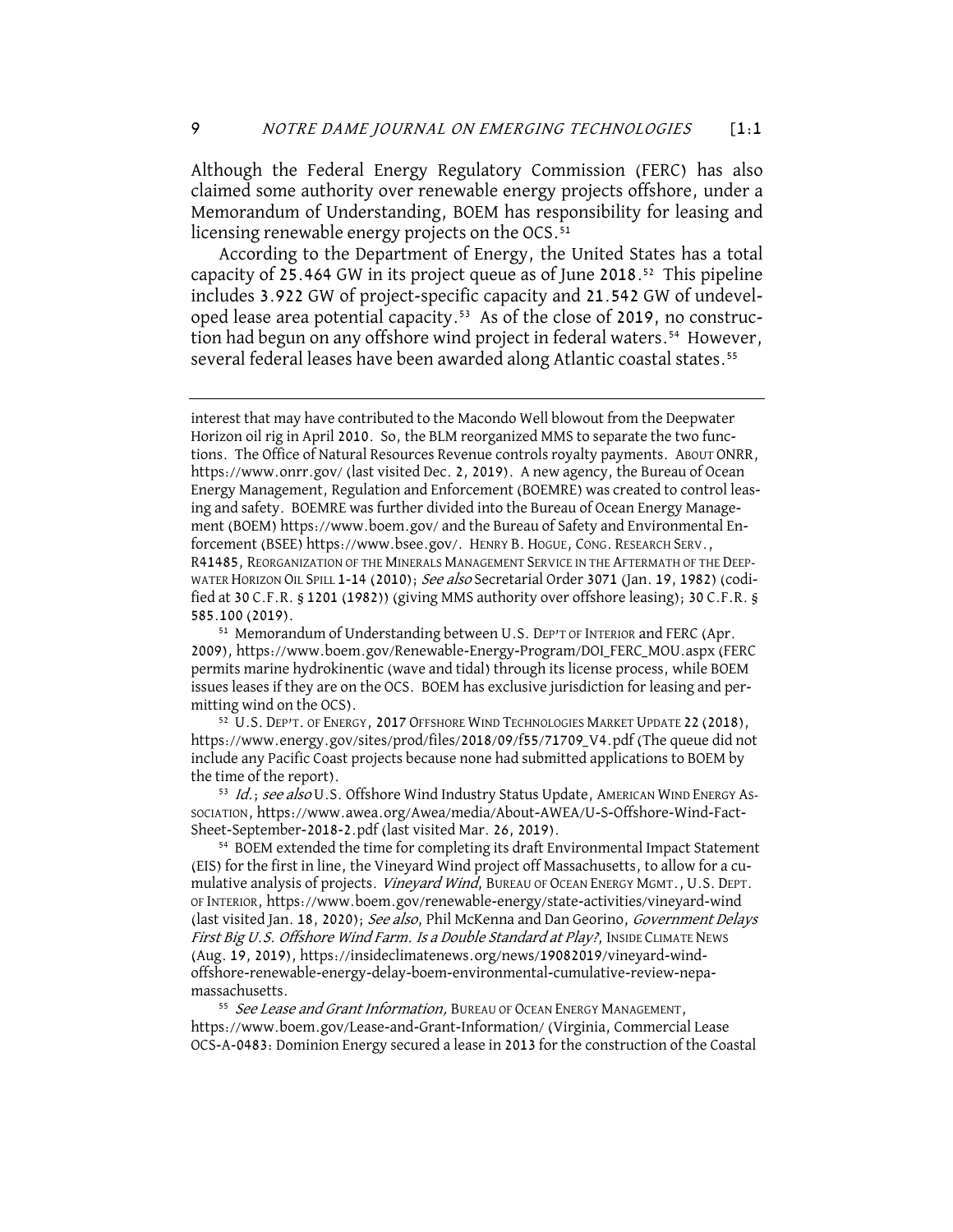3. *Europe.* – In contrast to the United States, Europe has a robust offshore wind industry, with 105 projects constructed as of 2018.<sup>56</sup> The United Kingdom leads the world with about 7 GW of offshore capacity.<sup>57</sup> Germany is next in line with approximately 5 GW.<sup>58</sup> While China is in third place, Denmark, Netherlands, Belgium, Sweden, Finland, Ireland, Spain, Norway, and France are all in the top 18 countries with offshore capacity.<sup>59</sup>

Europe's early success in offshore wind is attributed to several factors, including energy supply and security concerns, a need for investment in electricity infrastructure, and an acceptance and commitment to address climate change.<sup>60</sup> Since 2012, European nations have provided a consistent policy supporting offshore wind energy, which prompted the growth of a reliable commercial industry to facilitate offshore wind materials, construction, and development.<sup>61</sup> This growth increased confidence and investment in offshore wind energy, and as of 2018, there were wind plants

Virginia Offshore Wind project, also in collaboration with Ørsted, with the goal of being in operation at the beginning of 2022; Maryland, Commercial Lease OCS-A 089: US Wind Inc. was awarded a lease in 2014 for the development of the "Skipjack Wind Farm," in collaboration with Deepwater Wind, with construction planned to begin in 2021; Massachusetts, Commercial Lease OCS-A 051: Offshore MW LLC, a subsidiary of Avangrid Renewables, was awarded a lease for the "Vineyard Wind" project in 2015, and construction is on track to begin in 2019; New Jersey, Commercial Lease OCS-A 0498: RES America Development secured a lease in 2016 for the development of the "Ocean Wind" project, in collaboration with Ørsted, with construction planned to begin early in 2020; New York, Commercial Lease OSC-A 0512: Equinor Wind signed a commercial lease in March 2017 to develop the "Empire Wind Project", which is estimated to begin delivering power in 2025; North Carolina, Commercial Lease OCS-A 0508: Avangrid Renewables signed a commercial lease in November 2017 to develop a project off the coast of Kitty Hawk, and it is in the early stages of site assessment); See also OFFICE OF ENERGY EFFICIENCY & RENEWABLE<br>ENERGY, supra note 2, at 59 (chart showing proposed projects).

<sup>56</sup> FLORIAN SELOT, ET AL., OFFSHORE WIND IN EUROPE: KEY TRENDS AND STATISTICS 8 (2019), https://windeurope.org/wp-content/uploads/files/about-wind/statistics/WindEurope-Annual-Offshore-Statistics-2018.pdf. In addition, European countries have several additional projects in the queue for 2019: The Netherlands is set to have 1 GW of new installations in 2019; Germany plans to have 44 new projects connected in 2019. Id. at 11, 25.

<sup>57</sup> OFFICE OF ENERGY EFFICIENCY & RENEWABLE ENERGY, *supra* note 2, at 60.

 $59$  Id.

<sup>60</sup> See The EUROPEAN WIND ENERGY ASSOCIATION, DELIVERING OFFSHORE WIND POWER IN EU-ROPE 5 (2007), http://www.ewea.org/fileadmin/files/library/publications/reports/ Delivering\_Offshore\_Wind\_Power\_in\_Europe.pdf.<br><sup>61</sup> See, e.g., U.K. DEPARTMENT OF ENERGY & CLIMATE CHANGE, NATIONAL RENEWABLE ENERGY

ACTION PLAN FOR THE UNITED KINGDOM 6-7 (2010), https://assets.publishing.service. gov.uk/government/uploads/system/uploads/attachment-data/file/47871/25-nat-renenergy-action-plan.pdf; see also Offshore Wind Energy: Oceans of Opportunity, WINDEUROPE, https://windeurope.org/policy/topics/offshore-wind-energy/ (last visited May 12, 2019).

<sup>58</sup> Id.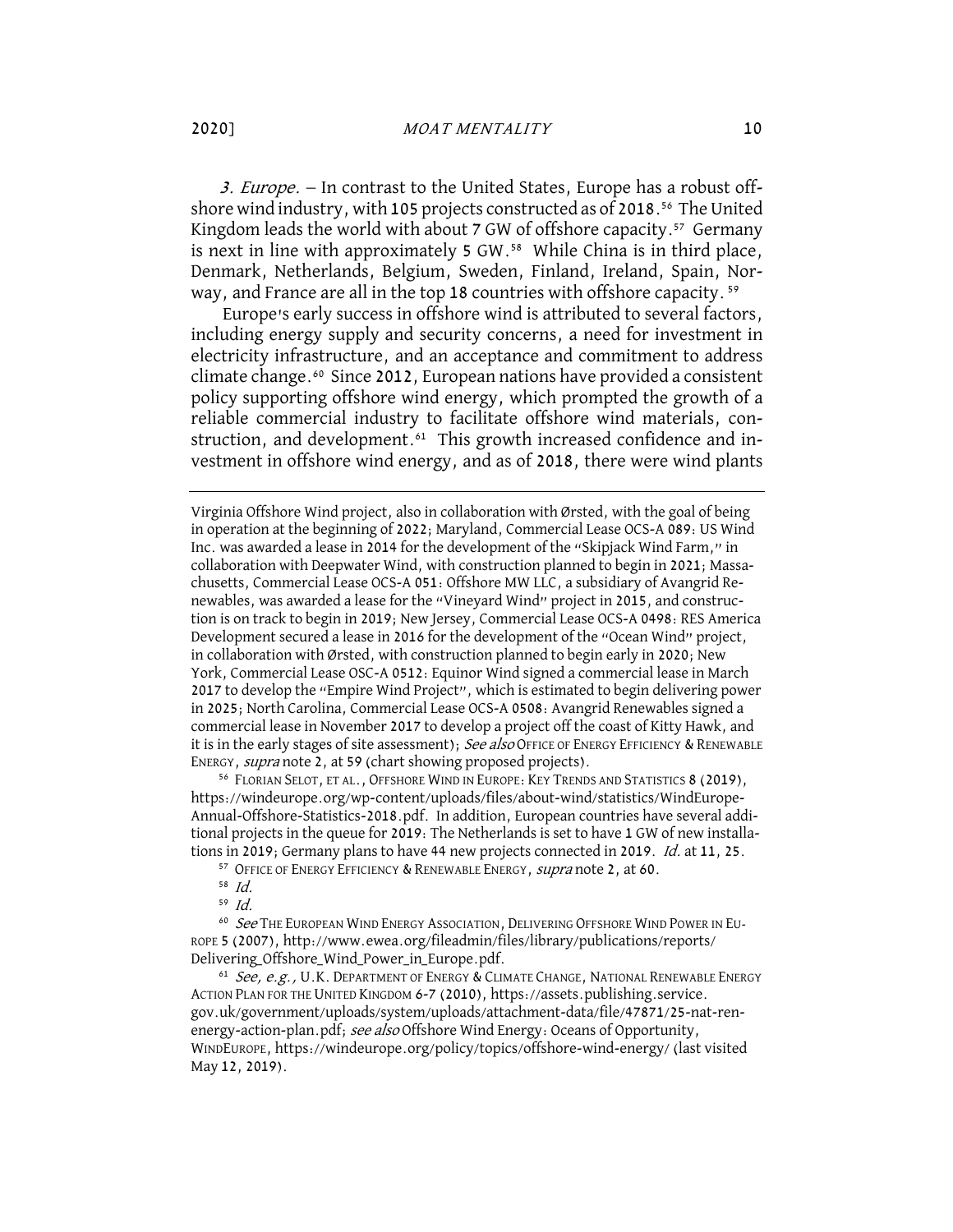in eleven European countries consisting of 4,543 turbines with a cumulative capacity of 18.5 GW.<sup>62</sup> Many of these wind plants are located in close proximity to one another.<sup>63</sup>

#### II. WIND WAKES

Wind turbines effect the air downwind of the blades after the wind has gone through the turbine, creating wakes like boat wakes in water.<sup>64</sup> While water makes boat wakes clearly visible, the wind is transparent, so its wakes are less obvious. Section A addressesthe science of wind wakes, and Section B explains how developers have gradually gained increased appreciation for the impact of wakes on their wind plants and how they have historically handled the situation.

#### A. The Science

Wind wakes have two significant negative impacts on projects attempting to harvest wind energy. While some operators do not distinguish between the two, frequently called generically "wake losses" or "wake effects,"65 the impacts are, in fact, measurably distinct in both the damage they cause and their reach behind a turbine. Although this analysis places wake damage from turbulence first, energy loss is a more serious concern for many wind plant operators because the losses can be in the millions of dollars or more annually and are ones over which an operator may have

<sup>&</sup>lt;sup>62</sup> SELOT, ET AL., *supra* note 56, at 8; see also GWEC Windsights, GLOBAL WIND ENERGY COUNCIL, https://gwec.net/windsights/ (listing 18.3 GW for Europe in 2018).

<sup>63</sup> See, e.g., 4C OFFSHORE, https://www.4coffshore.com/offshorewind/.

<sup>&</sup>lt;sup>64</sup> Kimberly E. Diamond & Ellen J. Crivella., Wind Turbine Wakes, Wake Effect Impacts, and Wind Leases: Using Solar Access Laws as the Model for Capitalizing on Wind Rights During the Evolution of Wind Policy Standards, 22 DUKE ENVTL. L. & POL'Y F. 195, 199 (2011) (citing Christian Melsheimer, Ship Wakes Observed with ERS and SPOT, CRISP RESEARCH).<br><sup>65</sup> Wake effects are "the reduction in wind speed and increase in turbulence that oc-

curs downstream of a wind turbine." MICHAEL C. BROWER ET AL., WIND RES. ASSESSMENT: A PRACTICAL GUIDE TO DEVELOPING A WIND PROJECT 246 (Michael C. Brower ed., 2012). "Wake losses" reference "energy production changes due to turbine interaction." James Bleeg et al., Wind Farm Blockage and the Consequences of Neglecting Its Impact on Energy Production, ENERGIES (June 20, 2018), https://www.mdpi.com/1996-1073/11/6/1609 (arguing that models used to predict a wind project array's efficiency that only consider wake impacts "generally overpredict wind farm energy production" and that a model that considers turbine interaction including blockage as well as wake loss will provide more accurate results even if more complicated and costly to produce).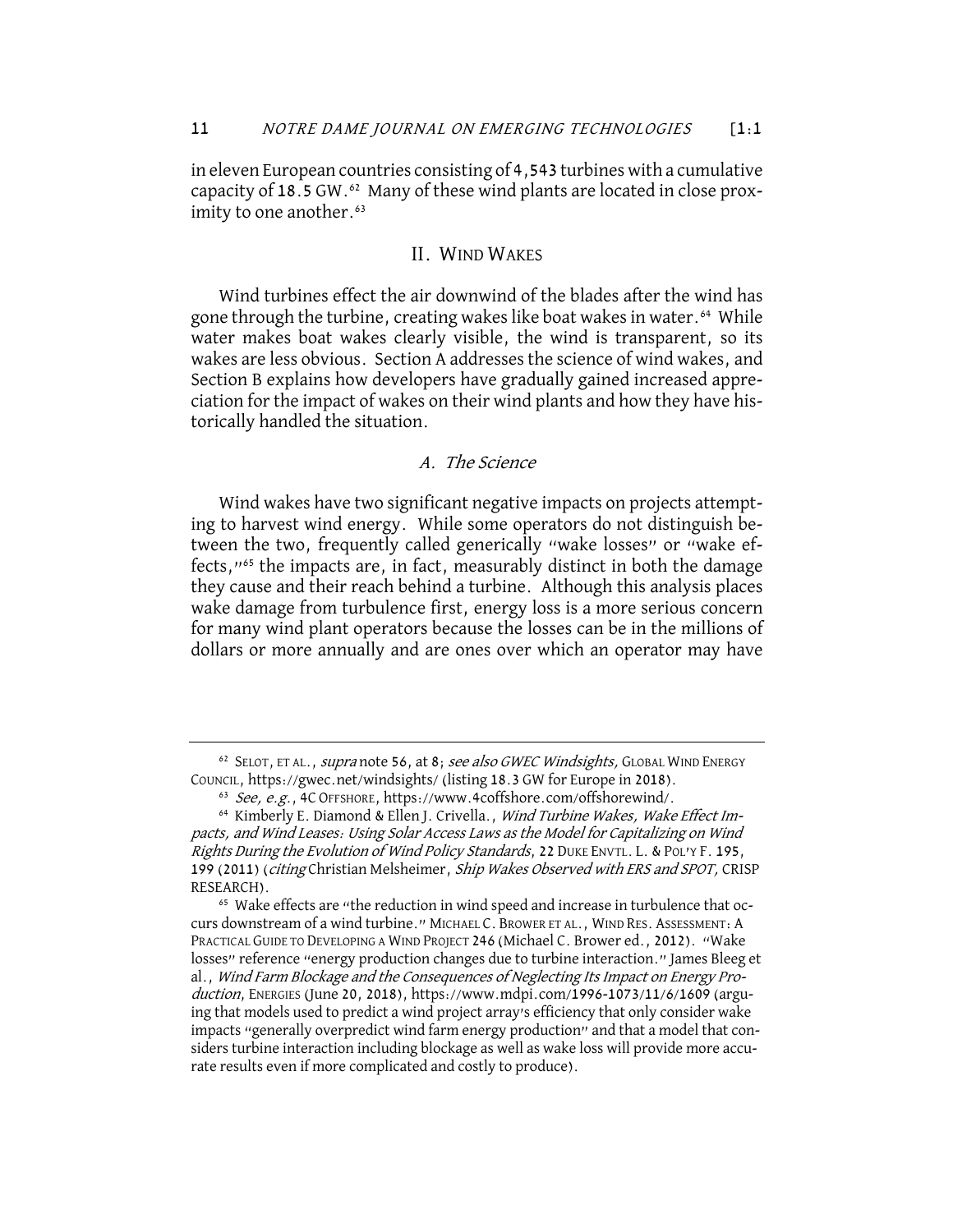little or no control.<sup>66</sup>

1. Wake Damage (Turbulence). – There is a "wake damage" or "turbulence" effect in the zone immediately behind a wind turbine. The turbulence from an upwind turbine can strike (or impact) a downwind machine, causing premature fatigue of the turbine blades and electricity generation equipment.

Wind turbines typically have a design lifetime of about 20 to 30 years, which makes "fatigue" a critical factor in wind turbine design, especially blade design.67 Fatigue loading on the blades can be caused by gravity, wind shear, and partial waking.

While gravity and wind shear are environmental factors that cannot be controlled, partial waking is one that can. Partial wake operation causes uneven load distributions on either side of the turbine blade face, leading to lower efficiency, diminished output, less cost-effective operation, and a shorter service life for the gears and other components of a turbine.<sup>68</sup>

Historically, industrial climbers have been used to regularly inspect the rotor blades on turbines.<sup>69</sup> However, the poor accessibility of offshore wind plants and the unpredictability of maritime weather conditions make it difficult to plan the deployment of maintenance teams, with a corresponding impact on operating costs.<sup>70</sup> Wind plant operators have been looking for alternative structural monitoring methods that are equally as reliable as regular inspections by industrial climbers.<sup>71</sup> One such tested technology among industry operators is mobile thermography through the use of drones. By attaching thermal imaging cameras to drones, it is possible to

<sup>&</sup>lt;sup>66</sup> See, e.g., J.K Lundquist, et al., Costs and Consequences of Wind Turbine Wake Effects Arising from Uncoordinated Wind Energy Development, 4 NAT. ENERGY 26 (2019) discussed *infra* p. 15.<br><sup>67</sup> During that lifetime they can perform up to 10° revolutions, but this varies de-

pending on the size and application of a wind turbine. MARTIN O. L.HANSEN, AERODYNAM-ICS OF WIND TURBINES 91 (2d ed. 2008), https://epdf.tips/aerodynamics-of-wind-turbines. html.

<sup>&</sup>lt;sup>68</sup> Aaron Walters, A Fast Way to Find Fatigue Damage on Wind Turbines from Partial Waking, BRIGHAM YOUNG UNIVERSITY 1, https://www.et.byu.edu/~vps/ME505/AAEM/V4- 10.pdf; See also Fraunhofer-Gesellschaft, Inspecting Rotor Blades with Thermography and Acoustic Monitoring, PHYS (Jan. 12, 2017), https://www.fraunhofer.de/en/press/ research-news/2017/december/inspecting-rotor-blades-with-thermography-and-acoustic-monitoring.html.

<sup>&</sup>lt;sup>69</sup> Ben DuBose, New Rotor Blade Inspection Methods for Offshore Wind Turbines, MATERIALS PERFORMANCE (Feb. 1, 2018), http://www.materialsperformance.com/articles/ coating-linings/2018/02/new-rotor-blade-inspection-methods-for-offshore-windturbines.

<sup>&</sup>lt;sup>70</sup> Fraunhofer-Gesellschaft, *supra* note 68.<br><sup>71</sup> Corten & Brand, *infra* note 377.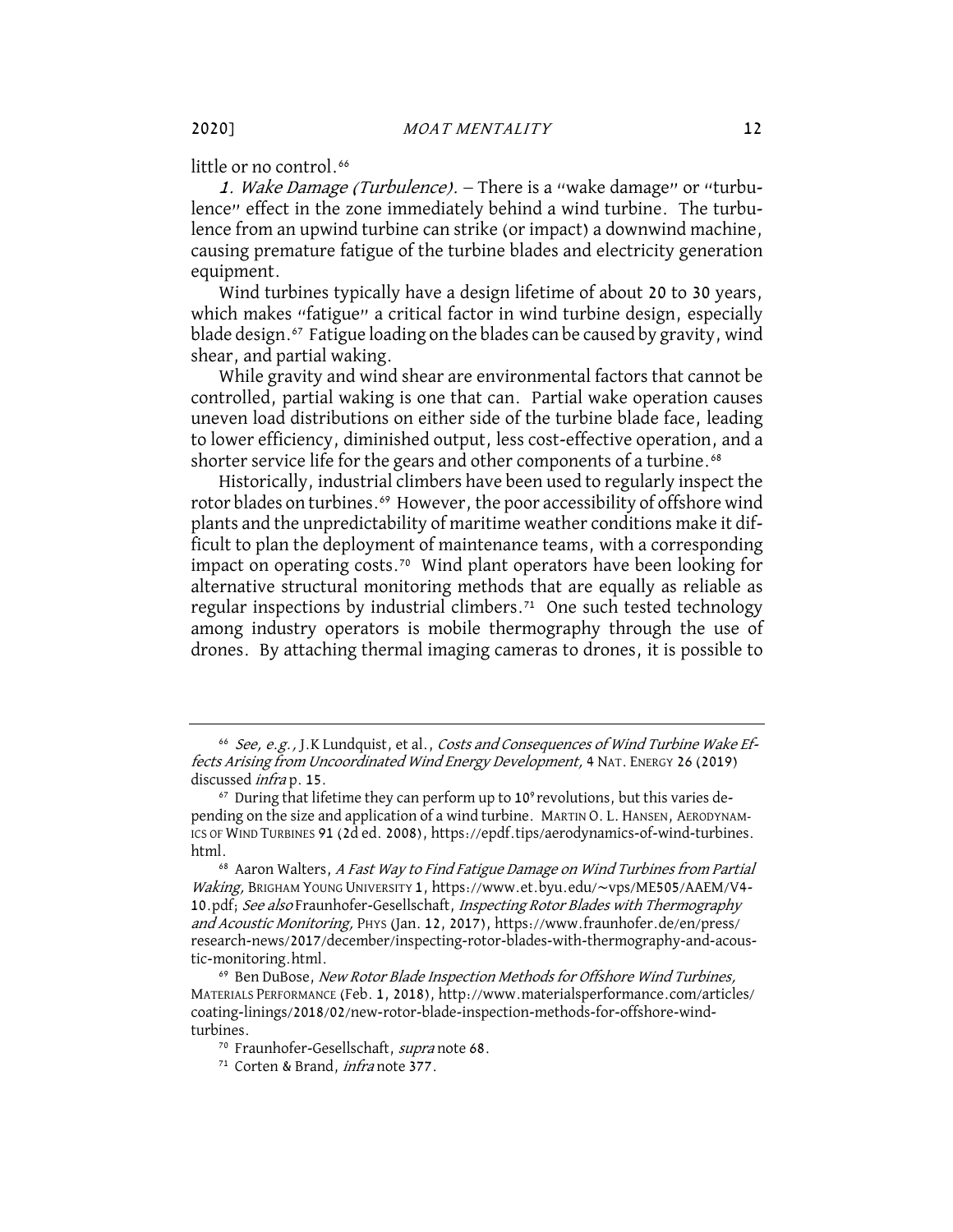detect subsurface defects in composite materials.72 Under operational load, such defects deep inside the rotor blade, if not detected and dealt with in good time, can provoke more serious structural damage and eventually lead to a total breakdown.73 With the proliferation of drone technology, coupled with the advancement of wake modeling techniques, developers can become better informed about impending wake effects on their projects with an ability to more closely track turbine damage as it occurs.

The notion of blade fatigue is not new to the industry. Some of the key wake damage models were developed in the 1980s, <sup>74</sup> and in 1999 two Danish scientists conducted a study on the Vindeby offshore wind plant in Denmark and found that wakes increased fatigue loads by 5 to 15% compared to freestream wind.75 With increased fatigue loads comes the need for additional maintenance measures. Operational and maintenance costs can rise due to frequent unplanned maintenance.<sup>76</sup> In addition to decreasing the life of the turbine, turbulence also can create safety concerns.<sup>77</sup>

This "wake damage" effect is most severe close to the turbine causing it. Three rotor diameters (RD)78 can be a bare minimum spacing behind the

<sup>75</sup> Kenneth Thomsen & Poul Sørensen, Fatigue Loads for Wind Turbines Operating in Wakes, 80 J. OF WIND ENG'G & INDUS. AERODYNAMICS 121, 135 (1999).

<sup>76</sup> Patrick I. Muiruri & Oboetswe S. Motsamai, Fatigue Loads Mitigation on Horizontal Axis Wind Turbines Using Aerodynamic Devices. A Survey, 10 J. OF ENG'G SCI. AND TECH. REV. 144 (2017); see also INT'L RENEWABLE ENERGY AGENCY, Renewable Energy Technologies: Cost Analysis Series—Wind Power (Int'l Renewable Energy Agency Working Paper, Vol. 1: Power Sector Issue 5/5, June 2012), https://www.irena.org/documentdownloads/ publications/re\_technologies\_cost\_analysis-wind\_power.pdf.

77 See, e.g., Waveney District Council v. Next Generation Ltd. [2003] P.A.D. 36 [5.4] (appeal taken from Inspector D. Lavender, MRTPI) (UK) ("The manufacturers say that increased stresses imposed on the turbine due to turbulence in the air has the effect of decreasing the design life of many of the turbine components dramatically and immeasurably, so the safety of the turbine over time cannot be guaranteed.").

<sup>78</sup> The horizontal-axis wind turbine, which is the most commonly used for generating electricity throughout the world, involves a tower or mast with a blade or blades attached. Two common ways of measuring these wind turbines are at hub height or by rotor diameter. The hub is where the turbine drivetrain and the rotors or blades attach to the tower. The rotors at hub height generate electricity when the blades turn. Rotor diameter (or RD) is the diameter of the area swept by the rotor which is equivalent to twice the length of a rotor blade. DESIRE LE GOURIERES, WIND POWER PLANTS: THEORY AND DESIGN 39

<sup>72</sup> Such subsurface defects include delamination (the loss of cohesion between laminate layers), inclusions (presence of foreign bodies in layer resin), faulty bonding in the loadbearing web-flange joints, and shrinkage cavities. See Fraunhofer-Gesellschaft, supra note 68.

 $73$  *Id.* 

<sup>&</sup>lt;sup>74</sup> BROWER ET AL., *supra* note 65, at 252 (noting that the "Park" wake model was developed "in the mid-1980s" and the "Eddy Viscosity (EV) Model" came about "around the same time" "in the late 1980s.").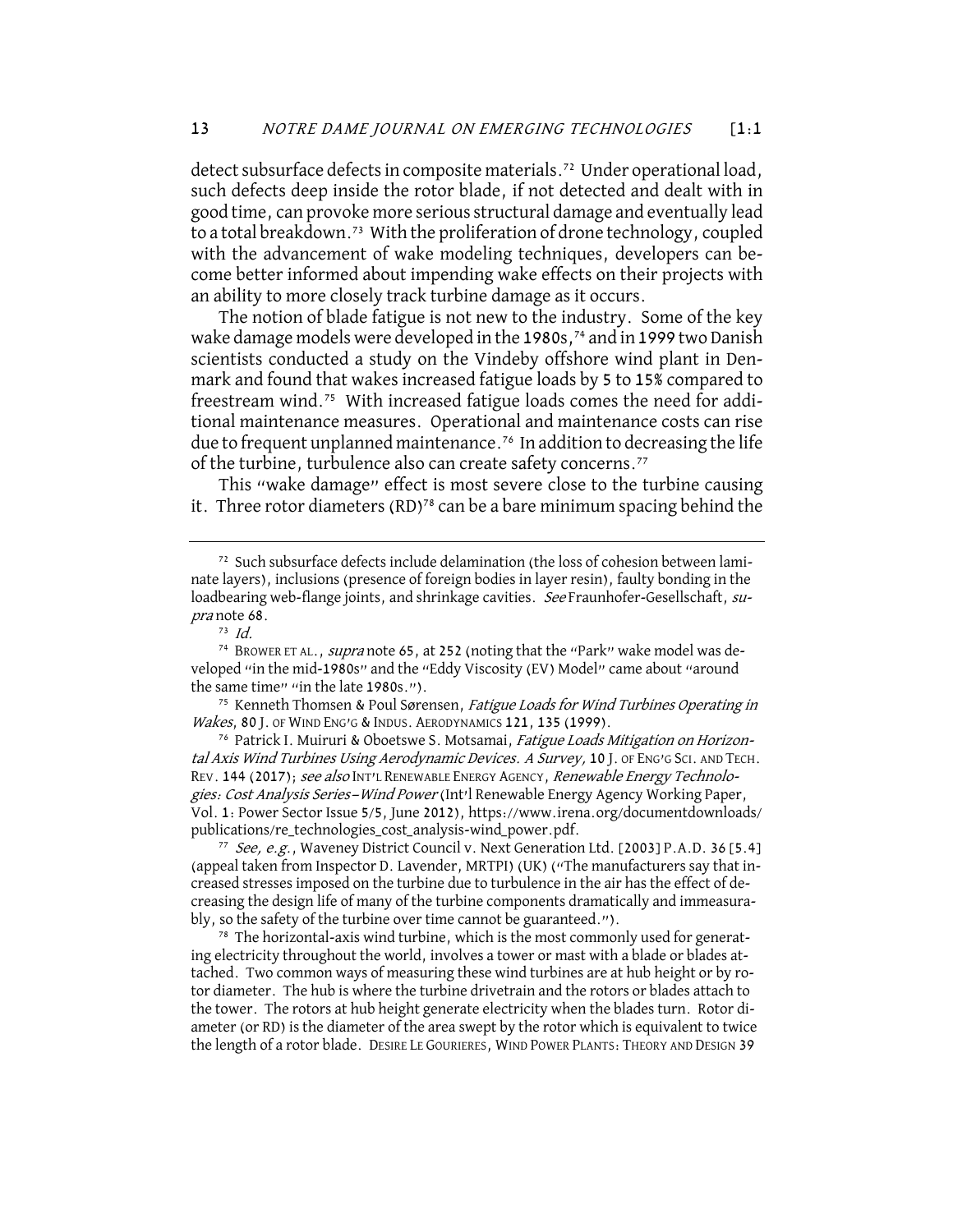upwind turbine to prevent damage,<sup>79</sup> but generally operators still consider that turbulence damage can occur between 5 and 10 RD.80

While some argue that the wake damage effect can be mitigated, $s<sup>1</sup>$  the International Electrotechnical Commission (IEC) has created a recommendation of at least 5 RD, with 10 RD as the point where there is no more wake damage.<sup>82</sup> Similarly, the UK's Planning Policy Guidance on Renewable

<sup>79</sup> BROWER ET AL., *supra* note 65, at 246. *See also*, Fernando Porté-Agel, Majid Bastankhah, & Sina Shamsoddin, Wind-Turbine and Wind-Farm Flows: A Review, 174 BOUNDARY-LAYER METEOROLOGY 1, 5-8 (Sept. 20, 2019), https://link.springer.com/ article/10.1007/s10546-019-00473-0 (defining impacts between 2 and 4 RD as the "nearwakes" in contrast to the wake effects in contrast to those beyond 4RD classified as "farwakes."). However, turbulence damage can extend beyond 10 RD in certain atmospheric conditions. Email from Patrick Moriarty, Group Manager III-Systems Engineering, National Renewable Energy Laboratory, to author (Aug. 26, 2019) (on file with author).

<sup>80</sup> Thomsen & Sørensen, *supra* note 75, at 135.

<sup>81</sup> Some active research is looking at manipulating wakes within one plant to ameliorate these damages. See Paul Fleming et al., Initial Results from a Field Campaign of Wake Steering Applied at a Commercial Wind Farm - Part 1, 4 WIND ENERGY SCI. 273 (2019); Paul Fleming et al. Simulation Comparison of Wake Mitigation Control Strategies for a Two-Turbine Case. 18 WIND ENERGY 2135 (2015); see also Waveney District Council & Next Generation Ltd. [2003] P.A.D. 36, [3.4] (arguing that "cutting edge technology, with the speed of the rotor blades regulated so that the effect on downstream turbines becomes smaller as wind velocity increases" can allow turbines to be "as close together as two rotor diameters" without significant damage).

82 Patrick Moriarty of NREL cites Appendix D of IEC International Standard 61400-1 (3rd ed. 2005-2008) for the 5 RD to 10 RD figures. IEC 61400-1 Appendix D is based on S. Frandsen (2003) Turbulence and turbulence generated fatigue in wind turbine clusters, Risø-R-1188. Moriarty also states that wake damage can extend beyond 10 RD: "A wake will propagate more than 5 RD in stable conditions and if a turbine is in a half wake condition (half in half out) that will be damaging." Emails from Patrick Moriarty, Group Manager III-Systems Engineering, NREL, to author (July and Sept. 2019) (on file with author).

<sup>(1982).</sup> In 2017, the average rotor diameter in the United States was 113 meters. OFFICE OF ENERGY EFFICIENCY & RENEWABLE ENERGY, U.S. DEP'T OF ENERGY, 2017 WIND TECHNOLOGIES MARKET REPORT vii (Aug. 2018), http://eta-publications.lbl.gov/sites/default/files/2017 wind-technologies-market-report.pdf. See also, Eric Lantz et al., Increasing Wind Turbine Tower Heights: Opportunities and Challenges, U.S. DEP'T OF ENERGY, NAT'L RENEWABLE ENERGY LABORATORY (MAY 2019) https://www.nrel.gov/docs/fy19osti/73629.pdf. Tall Towers Tap Greater Wind Potential, U.S. DEP'T OF ENERGY, NREL (July 11, 2019), https:// www.nrel.gov/news/program/2019/tall-towers-tap-greater-wind-resource-potential.html ("Size increases have led to greater output from turbines under ideal conditions—also known as the nameplate capacity—which has gone from 100 kW per turbine in the 1980s to approximately 2.4 MW per turbine in 2018. In that same time frame, the average U.S. commercial wind turbines' hub height increased from 20 meters (m) to 88 m and rotor diameter has expanded from 20 m to 116 m. Taller towers can tap stronger wind resources that exist at higher levels, beyond the reach of today's typical turbines. Higher hubs on wind turbines also reduce interference from trees, buildings, and other topographical features and provide additional clearance needed for longer blades—all of which increases energy capture per turbine.").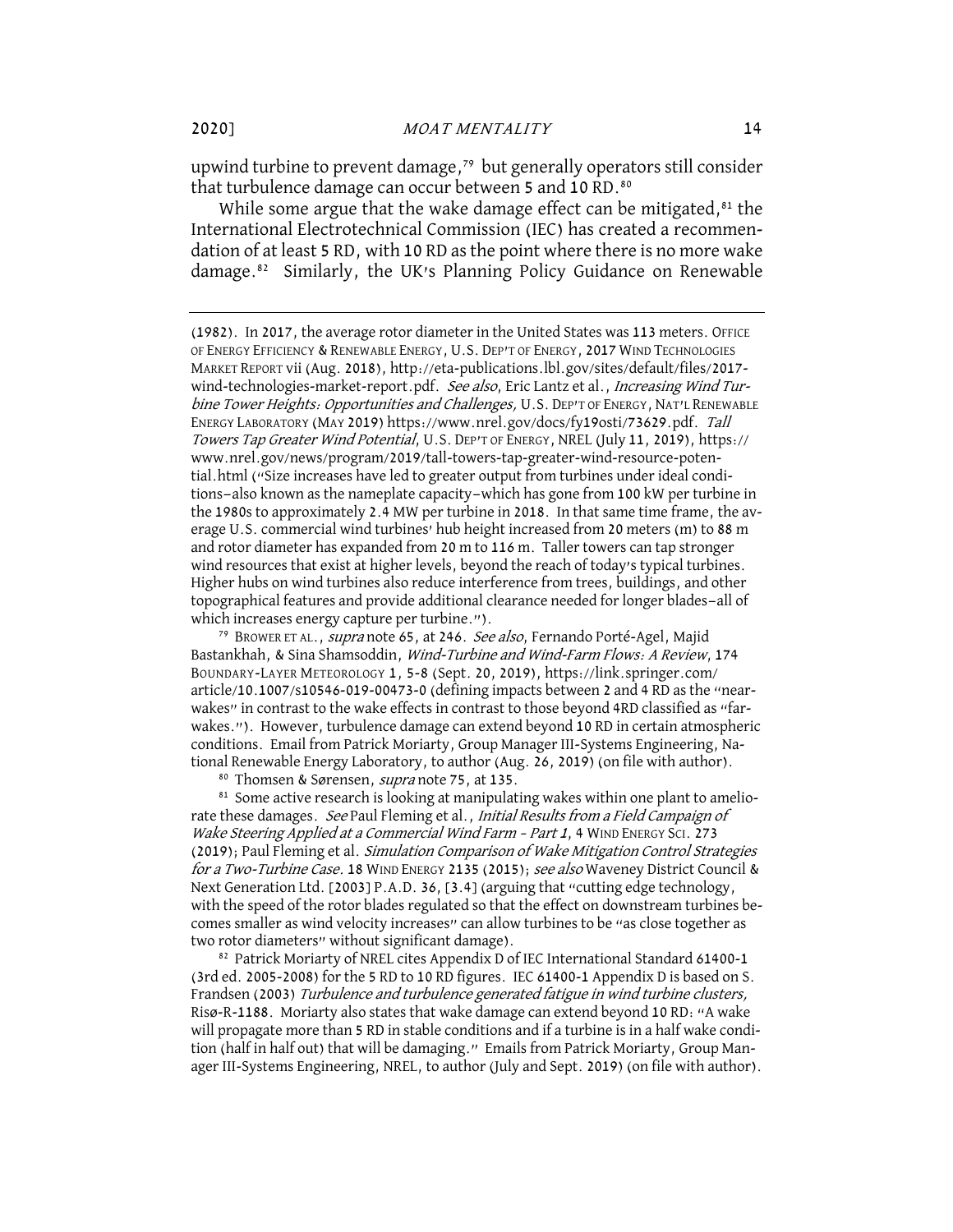Energy Note 22 (PPG22) also recommends that wind turbines be spaced approximately 5 to 10 RD apart.<sup>83</sup> A study by the National Renewable Energy Laboratory concluded that "turbulent wakes generated from [] upstream turbines have significant impact" even when spaced at 7 RD.<sup>84</sup>

During the summer of 2019, Daniel Thomas Kaffine, Professor at the University of Colorado Boulder, and Fellow at the Renewable & Sustainable Energy Institute (RASEI), calculated the proximity of installed wind turbines in the United States using data from the US Wind turbine database website.<sup>85</sup> Professor Kaffine's calculations indicate that a 5 to 10 RD spacing appears to be a norm within most US terrestrial wind plants.<sup>86</sup> His calculations also indicate that, at an individual turbine level, there seems to be an industry norm of not placing turbines closer than 10 RD to another turbine from a different wind plant.<sup>87</sup> For the average onshore turbine in the United States, this translates to a turbine spacing of between 1800 and 3600 feet, or about 0.5 to 1 km to address the wake damage effect alone.<sup>88</sup>

<sup>85</sup> Professor Kaffine notes, "Quick note on what a "wind farm" is, I did some data cleaning of the raw USGS data to toss out obvious cases where a wind turbine is clearly from the same plant and is owned by the same company but has slightly different names. For example, if some turbines were assigned to the plant "Windy McWindfarms" and then others were assigned to "Windy McWindfarms (expansion)", I called that the same wind farm. There's some error in this process, and there's likely some cases where turbines belong to the same wind farm (in the sense that they're owned and operated by same company) but I call them different, and some cases where the turbines actually belong to different wind farms, but I call them the same." Email from Daniel Thomas Kaffine, Professor of Economics, University of Colorado Boulder, to author (Aug. 19, 2019) (on file with author) (using THE U.S. WIND TURBINE DATABASE, https://eerscmap.usgs.gov/ uswtdb/(using data from July 15, 2019)).

86 Professor Kaffine stated, "at the individual turbine level, only 20% of wind turbines have no other wind turbines (from any wind farm) within 5 RD, and only 1.6% have no other wind turbines within 10 RD." Email from Daniel Thomas Kaffine, Professor of Economics, University of Colorado Boulder, to author (Aug. 19, 2019) (on file with author). This means that 98.4% are closer than 10 RD to another turbine, and 80% are 5 RD or closer.

<sup>87</sup> Professor Kaffine stated, "at the individual turbine level (~55,000), about 1.3% have a turbine from a different wind farm that's within 5 RD of itself, and about 5.6% have a turbine from a different wind farm within 10 RD." Email from Daniel Thomas Kaffine, supra note 86. Seen from the opposite perspective, this means that 94.4% had no turbine from an adjacent wind farm within 10 RD, and 98.7% had no turbine from an adjacent wind plant within 5 RD.

88 With an average rotor diameter of 110 m or 361 feet. OFFICE OF ENERGY EFFICIENCY & RENEWABLE ENERGY, supra note 78, at ix.

<sup>83</sup> See, e.g., Waveney District Council & Next Generation Ltd. [2003] P.A.D. 36, [3.4] (Eng.).

<sup>84</sup> S. Lee, et al, Atmospheric and Wake Turbulence Impacts on Wind Turbine Fatigue Loadings, U.S. DEP'T OF ENERGY, NAT'L RENEWABLE ENERGY LABORATORY (2011), https://www. nrel.gov/docs/fy12osti/53567.pdf.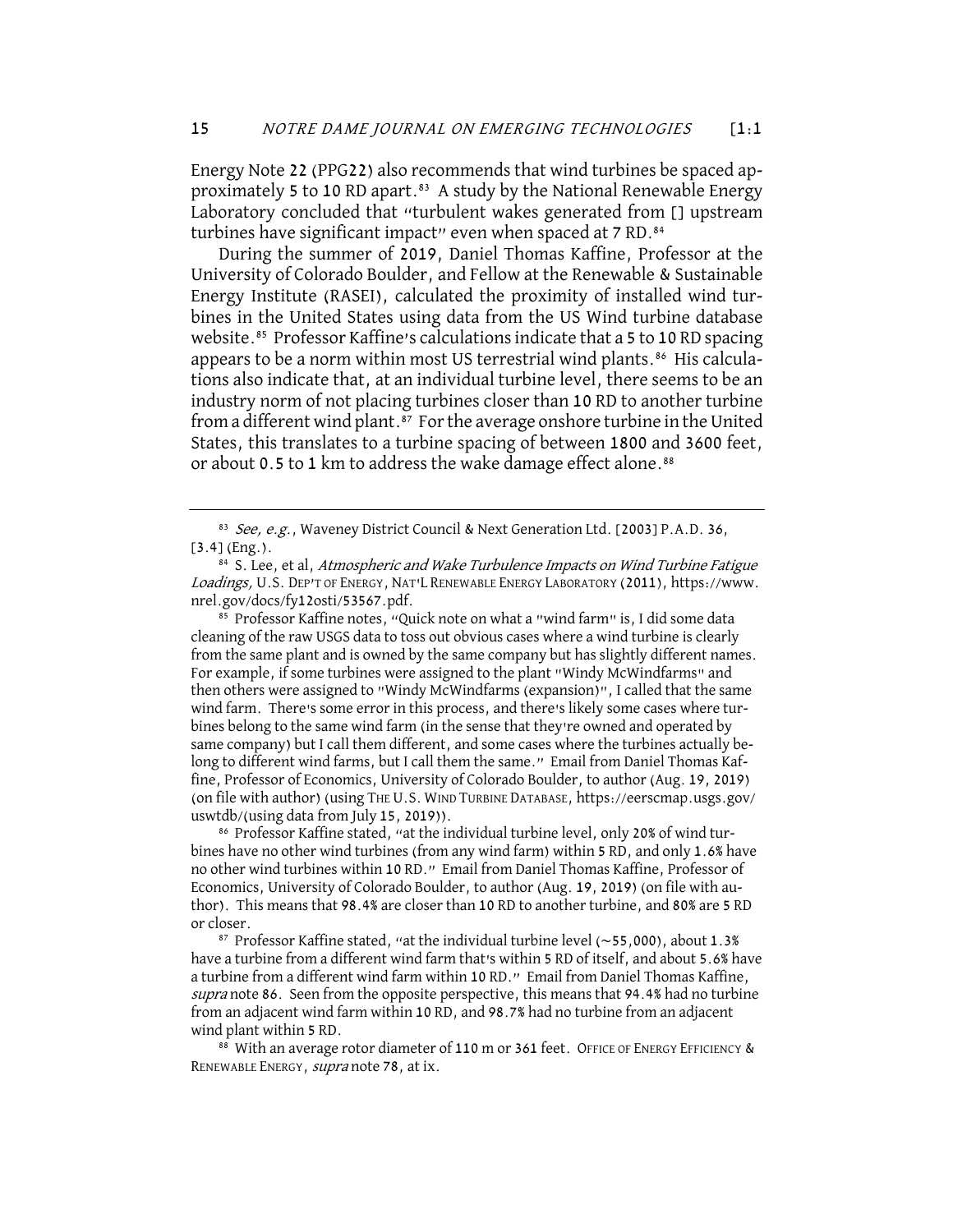The world's current largest offshore wind turbine is 12 MW with a rotor diameter of 214 m.<sup>89</sup> Consequently if one of these turbines is spaced 5 RD to avoid causing turbulence wake damage to an adjacent turbine, the two turbines would have to be over 1 km or more than half a mile apart.<sup>90</sup>

2. *Energy Loss.* – Another, and often more serious, wake effect is "energy loss."<sup>91</sup> The goal of a wind plant is to extract energy from wind. Consequently, the wind speed is reduced and the amount of energy in it diminished after it passes through an upwind turbine.<sup>92</sup> A couple of rotor diameters upstream from a wind turbine, the air that is traveling unaffected by wake is the "freestream."<sup>93</sup> Because the diminished wind from an upwind turbine reduces the energy entering downwind turbines, it similarly decreases the downwind turbines' overall energy output.<sup>94</sup>

While energy loss has been recognized as a concern for some time,<sup>95</sup>

<sup>90</sup> The rotor diameter is roughly the equivalent of two blades, so 214 m or equivalent to about 702 feet per RD and 3510 feet of turbulence impact.

<sup>91</sup> This also is sometimes called "wind shadow." See, e.g., Waveney District Council & Next Generation Ltd. [2003] P.A.D. 36, [7.6] (Eng.).

<sup>92</sup> Jeffrey Mirocha et al., *Investigating Wind Turbine Impacts on Near-Wake Flow Us*ing Profiling Lidar Data and Large-Eddy Simulations with an Actuator Disk Model, 7 J. OF RENEWABLE & SUSTAINABLE ENERGY 1, 1-2 (2015).

<sup>93</sup> Diamond & Crivella, *supra* note 64, at 199.

94 Pedro A. Jiménez et al., Mesoscale Modeling of Offshore Wind Turbine Wakes at the Wind Farm Resolving Scale: a Composite-Based Analysis with the Weather Research and Forecasting Model Over Horns Rev, 18 WIND ENERGY 559, 559 (2015); see also Clara M. St Martin et al., Wind Turbine Power Production and Annual Energy Production Depend on Atmospheric Stability and Turbulence, 1 WIND ENERGY SCI. 221 (2016); Nicolai Gayle Nygaard & Sidse Damgaard Hansen, Wake Effects Between Two Neighbouring Wind Farms, 2016 J. OF PHYSICS: CONF. SERIES 753 032020, 6–10 (2016); Nicolai Gayle Nygaard, Wakes in Very Large Wind Farms and the Effect of Neighbouring Wind Farms, 2014 J. OF PHYSICS: CONF. SERIES 524 012162 (2014) (research about the impact of the Rødsand II wind project on the efficiency of the Nysted project in the North Sea (efficiency dropped by

21%)).<br><sup>95</sup> See, e.g., Manwell Et. al., WIND ENERGY EXPLAINED: THEORY DESIGN AND APPLICATION 423 (2010) ("Studies have shown that, for turbines that are spaced 8 to 10 rotor diameters, RD, apart in the prevailing downwind direction and five rotor diameters apart in the crosswind direction, array losses are typically less than 10%." (citing PBS LISSAMAN ET AL., NUMERIC MODELING SENSITIVITY ANALYSIS OF THE PERFORMANCE OF WIND TURBINE ARRAYS (1982)). Department of Energy/Pacific Northwest Laboratory Contractor Report, D. E. 82027570. PNL-4183). The 8-10 RD distance is also referenced in Rafiee, Van der Male, Scholten,

<sup>89</sup> The GE Haliade-X is 12 MW. While manufacturing has begun, it is not yet commercially used. Anmar Frangoul, Installation of GE's Huge 12-Megawatt Wind Turbine Prototype 'On Schedule', CNBC (Apr. 1, 2019), https://www.cnbc.com/2019/04/01/ installation-of-ges-12-megawatt-wind-turbine-prototype-on-schedule.html; Betsy Lillian, GE Reveals First Manufactured Part of Haliade-X 12 MW, NORTH AMERICAN WINDPOWER (July 22, 2019), https://nawindpower.com/ge-reveals-first-manufacturedpart-of-haliade-x-12-mw.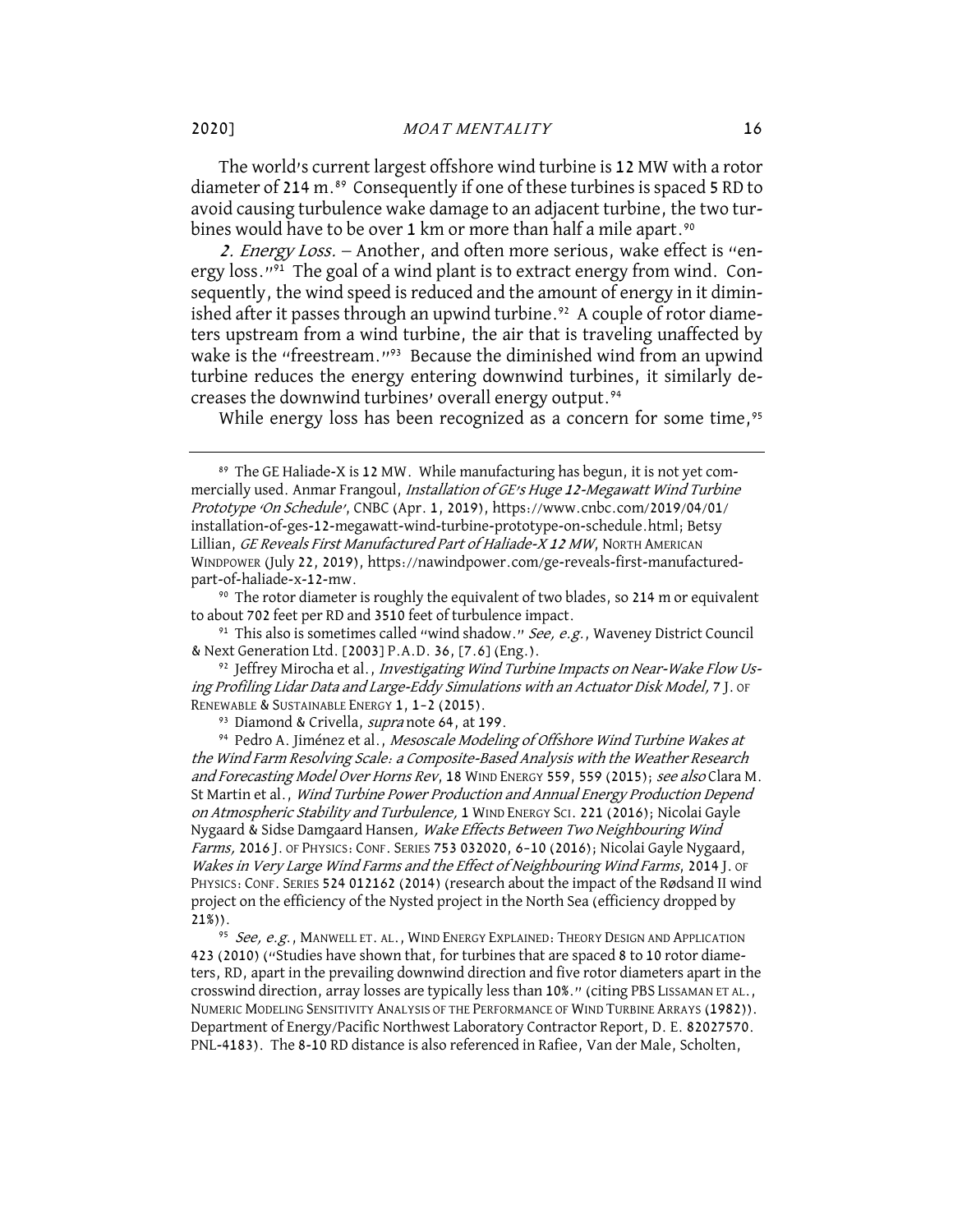research continues with more sophisticated measurements and modeling.<sup>96</sup> Experts have begun to quantify the degree of energy loss between wind plant clusters and to verify whether there is an "underestimation of the wake losses inside large arrays."<sup>97</sup>

The distance that a wake effect extends is still being researched by the scientific community. As discussed above, the wake damage or turbulence effect damage from an individual commercial wind turbine can persist downwind for eight to 10 times the turbine's rotor diameter or over 1 km.<sup>98</sup> While several terrestrial wind developers also cited 10 RD as the rule of thumb or industry standard for full wake effect protection from both turbulence and energy loss, the scientific community is warning that energy loss impacts can be significant well beyond 10 RD.

Energy loss wake effects have been studied for over 15 years, and the extent of their impacts continues to be better understood.<sup>99</sup> One study in 2004 used satellite imaging to determine wake effects between two large wind plants, Horns Rev and Nysted, off the coast of Denmark.<sup>100</sup> The images show a trail downwind of the plant that propagates for 20 km or about 12.5 miles before near-neutral conditions are reached.101

Interactive 3D Geodesign Tool for Multidisciplinary Wind Turbine Planning, J. ENVTL. MGMT. 107, 119 (2018) (based on the LISSAMAN model again). See also The Queen on the Application of Coronation Power Limited v. Secretary of State for Communities and Local Government, [2011] EWHC 2216 (Admin), 2011 WL 2748278 (July 22, 2011) (Noting that paragraph 1.32 of the environmental statement says the turbines of the proposed wind plant "have been positioned so as to: Allow a balanced layout and avoid wake effects and interference between turbines which may lead to a 'reduction of energy generation.'") (emphasis added).

<sup>96</sup> BROWER ET AL., *supra* note 65, at 250 ("Wake modeling remains an area of active research because of the great complexity and wide range of scales of turbine-atmosphere interactions.").

<sup>97</sup> Nygaard, *Wakes in Very Large Wind Farms and the Effect of Neighbouring Wind* Farms, supra note 94. See also Bleeg, supra note 66 (noting that wake-only models that do not consider "extra-wake turbine interaction" have a bias for overpredicting production. Also noting that some researchers have shown increased production from tightly spaced rows—hub-to-hub distance of 1.5 RD—perpendicular to the flow.).

<sup>98</sup> Diamond & Crivella, *supra* note 64, at 204. *See also* Bleeg, *supra* note 66 (Measuring wind slowdown at 3.4% at 2 RD and an average of 1.9% between 7-10 RD).

<sup>99</sup> Email from Julie Lundquist, Associate Professor, University of Colorado (July 28,

<sup>100</sup> Merete Bruun Christiansen & Charlotte B. Hasager, *Wake Effects of Large Offshore* Wind Farms Identified from Satellite SAR, 98 REMOTE SENSING OF ENVIRONMENT 251 (2005); see also Nygaard, Wakes in Very Large Wind Farms and the Effect of Neighbouring Wind Farms, supra note 94, at 1-10.

<sup>101</sup> See Christiansen and Hasager, supra note 100, at 259; See also Charlotte B. Hasager, et al., Using Satellite SAR to Characterize the Wind Flow around Offshore Wind Farms, ENERGIES (June 2015), https://www.mdpi.com/1996-1073/8/6/5413. Julie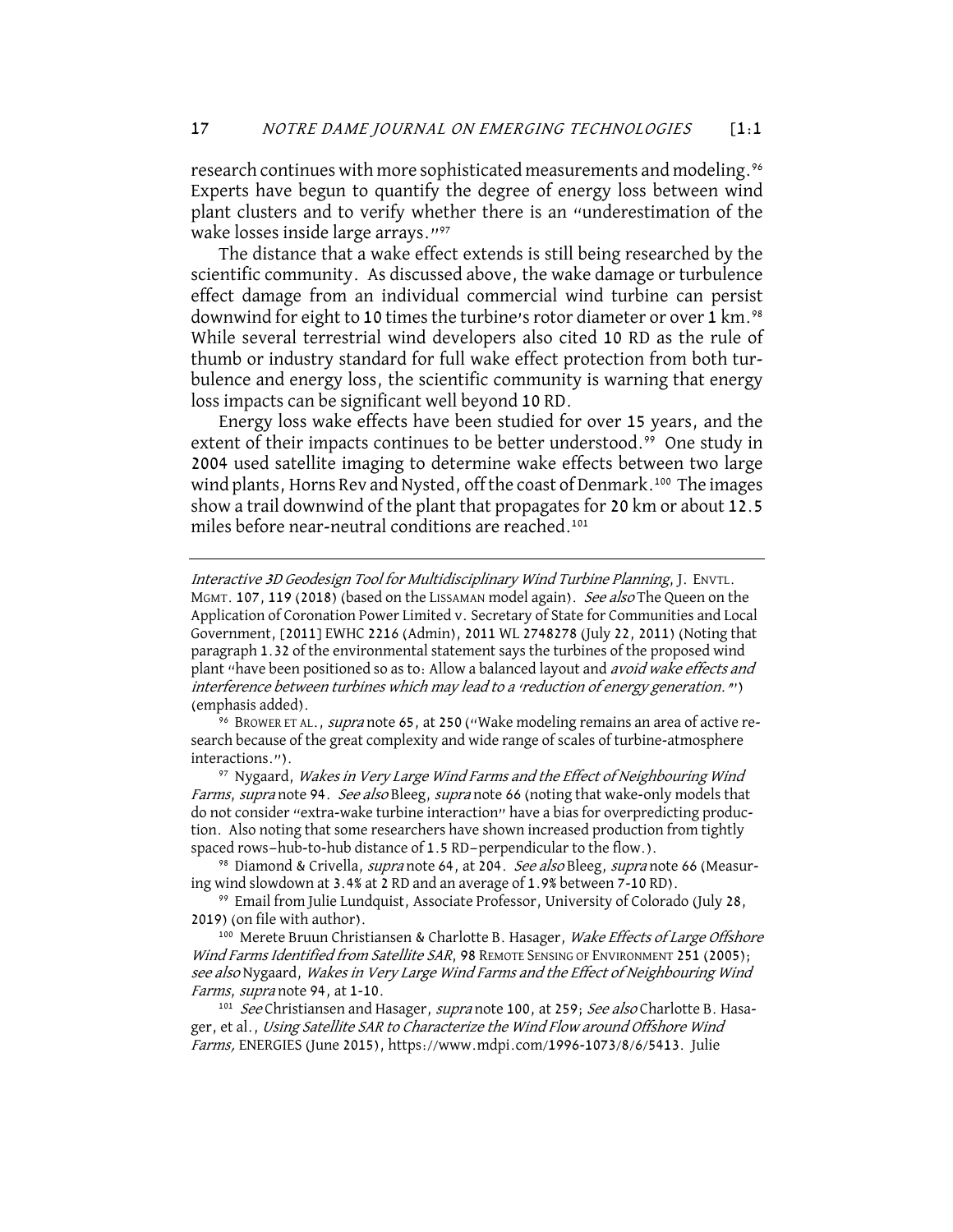A study published approximately 10 years later modeled the impacts of a new wind plant that was constructed about 3 km upwind of Nysted.<sup>102</sup> This study concluded that "the external wake losses can be significant for wind directions, where the neighbouring wind plant is directly upstream. This additional wake loss is accompanied by an increase in the turbulence intensity on the order of a few percent."<sup>103</sup>

Some studies have estimated the energy loss effect to dissipate after 15 RD (or 1.2 km),<sup>104</sup> but more recent work shows the energy loss effect extending further. One study, using dual-Doppler radar tracking wakes for 17 km behind a wind plant, noted that 17 km was "the limiting range of the radars given the experimental setup. For production estimate calculations the influence of neighbouring wind plants therefore needs to be included at least to this distance, but *probably further*."<sup>105</sup>

A German study found that for offshore wind plants located several tens of kilometers downwind of neighboring wind plants along the main wind direction, the productivity of the downwind plants may be reduced during periods of stable atmospheric stratification.106 This study provided the first in situ, or on-site, confirmation of the existence of far wakes extending at

Lundquist also noted, "There is a large body of work now assessing SAR images of wind farm wakes. Platis, Siedersleben, etc. all include them." Lundquist Email, *supra* note

<sup>100.&</sup>lt;br><sup>102</sup> Nygaard, *Wakes in Very Large Wind Farms and the Effect of Neighboring Wind* Farms, supra note 94.

<sup>&</sup>lt;sup>103</sup> Id. at 10. See also Interview with Julie Lundquist, supra note 99 ("Anyway, the percentage of capacity factor before the upwind farm (for specific wind speeds and specific wind directions) was taken from digitizing Fig 9a and looking at the 270 deg wind direction differences. 88% vs 67%.").

<sup>&</sup>lt;sup>104</sup> Mark A. Harral, et al., The Wake Effect: Impacting Turbine Siting Agreements, NORTH AM. CLEAN ENERGY (2013) http://www.nacleanenergy.com/articles/15348/thewake-effect-impacting-turbine-siting-agreements (citing Brian D. Hirth & John L. Schroeder, Documenting Wind Speed and Power Deficits Behind a Utility-Scale Wind Turbine, 52 J. APPLIED METEOROLOGY AND CLIMATOLOGY 41-42 (2013)).

<sup>&</sup>lt;sup>105</sup> Nicolai Gayle Nygaard & Alexander Christian Newcombe, Wake Behind an Offshore Wind Farm Observed with Dual-Doppler Radars, J. PHYSICS: CONF. SERIES 1037 072008 (2018) (emphasis added).

<sup>106 &</sup>quot;Stratification" in this context is the division of Earth's atmosphere into layers. H. Flohn & R. Penndorf, The Stratification of the Atmosphere, 31 BULLETIN OF THE AM. ME-TEOROLOGICAL SOC'Y 71, (1950). https://journals.ametsoc.org/doi/pdf/10.1175/1520-0477- 31.3.71; See also, Andreas Platis et al., First in situ Evidence of Wakes in the Far Field Behind Offshore Wind Farms, NATURE: SCI. REPORTS (Feb. 1, 2018), https://www.nature. com/articles/s41598-018-20389-y#ref-CR55 ("For wind plants located several tens of kilometres downwind of neighbouring wind plants along the main wind direction, the productivity of the downwind plants may be reduced during periods with stable stratification.").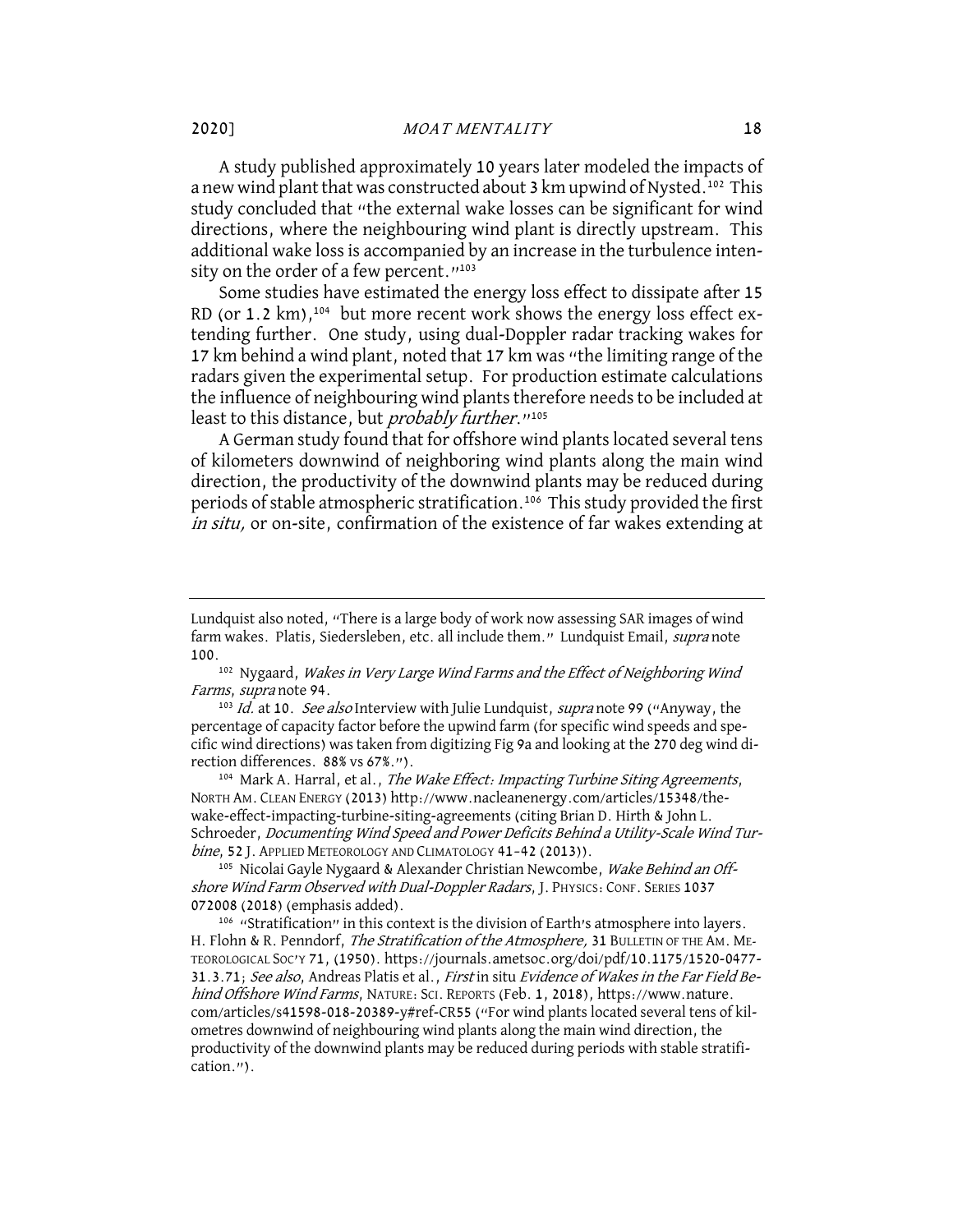least 45 km (28 miles) downwind from wind plants.<sup>107</sup> Additional modeling shows that in certain conditions, one wind plant can reduce downwind speeds by 10 % up to 60 km (35 miles) away.<sup>108</sup>

Scientists have described wind turbines as "greedy" because they will extract as much energy from the wind as possible<sup>109</sup> without consideration for other turbines in the wind plant network.<sup>110</sup> Much modelling initially focused on impact behind a single turbine. However, as time went on, the science expanded to consider the more complicated impact of multiple turbines and "deep arrays" of turbines.<sup>111</sup>

The ultimate goal of most developers may be to optimize profits rather than to maximize the number of gigawatt hours a wind plant produces. Thus, tradeoffs with spacing might be outweighed by efforts to address other costs such as bonus payments, rents, royalties, cable costs, cable losses, costs per turbine (deep borings, purchase, foundation, install), production per turbine, site investigation costs, and operation and maintenance or O&M costs.<sup>112</sup> Yet maximizing production and minimizing losses or O&M costs would seem to be key factors in the equation.

Knowledge of the turbulence effect and energy loss impacts create a fundamental dilemma for a wind developer. As a general rule, more turbines might mean more opportunities to produce electricity translating to more income for the project. So, developers want to site as many turbines as they can in prime locations where they control the land, thus narrowing the spacing. But they also need to space turbines far enough apart to minimize wake losses and turbulence damage.<sup>113</sup> Closer spacing of wind turbines

<sup>107</sup> Andreas Platis et al., First in situ Evidence of Wakes in the Far Field Behind Offshore Wind Farms NATURE: SCI. REPORTS (Feb. 1, 2018), https://www.nature.com/articles/ s41598-018-20389-y#ref-CR55; See also, Simon K. Siedersleben et al., Micrometeorological Impacts of Offshore Wind Farms as seen in Observations and Simulations, 2018 ENVTL. RES. LETTERS 13 124012 (2018); Simon K. Siedersleben, et al., *Evaluation of a Wind Farm* Parametrization for Mesoscale Atmospheric Flow Models with Aircraft Measurements, 27 METEROLOGISCHE ZEITSCHRIFT 401 (2018).

<sup>108</sup> Anna C. Fitch, et al., Mesoscale Influences of Wind Farms Throughout a Diurnal *Cycle*. 141 MONTHLY WEATHER REVIEW 2173, 2182 (2013).<br><sup>109</sup> Only about 59.3% of the kinetic energy from a wind turbine can be used to spin the

turbine for electricity generation according to Betz's Limit, a theory proposed by German physicist Albert Betz in 1919. See, e.g., Reference Manual: Proof of Betz law, http://mstudioblackboard.tudelft.nl/duwind/Wind%20energy%20online%20reader/ Static-pages/betz-law.htm.

<sup>110</sup> David Glickson, High-Tech Tools Tackle Wind Farm Performance, U.S. DEP'T OF ENERGY: THE NAT'L RENEWABLE ENERGY LABORATORY (Sept. 20, 2012), https://www.nrel.gov/ news/features/2012/1995.html.

 $111$  See, e.g., BROWER, ET AL., supranote 65, at 253.

<sup>112</sup> E-mail from Jeremy Firestone, Director, Center for Research in Wind, University of Delaware, to author (Aug. 21, 2019) (on file with author).

<sup>113</sup> BROWER, ET AL., *supra* note 65, at 234.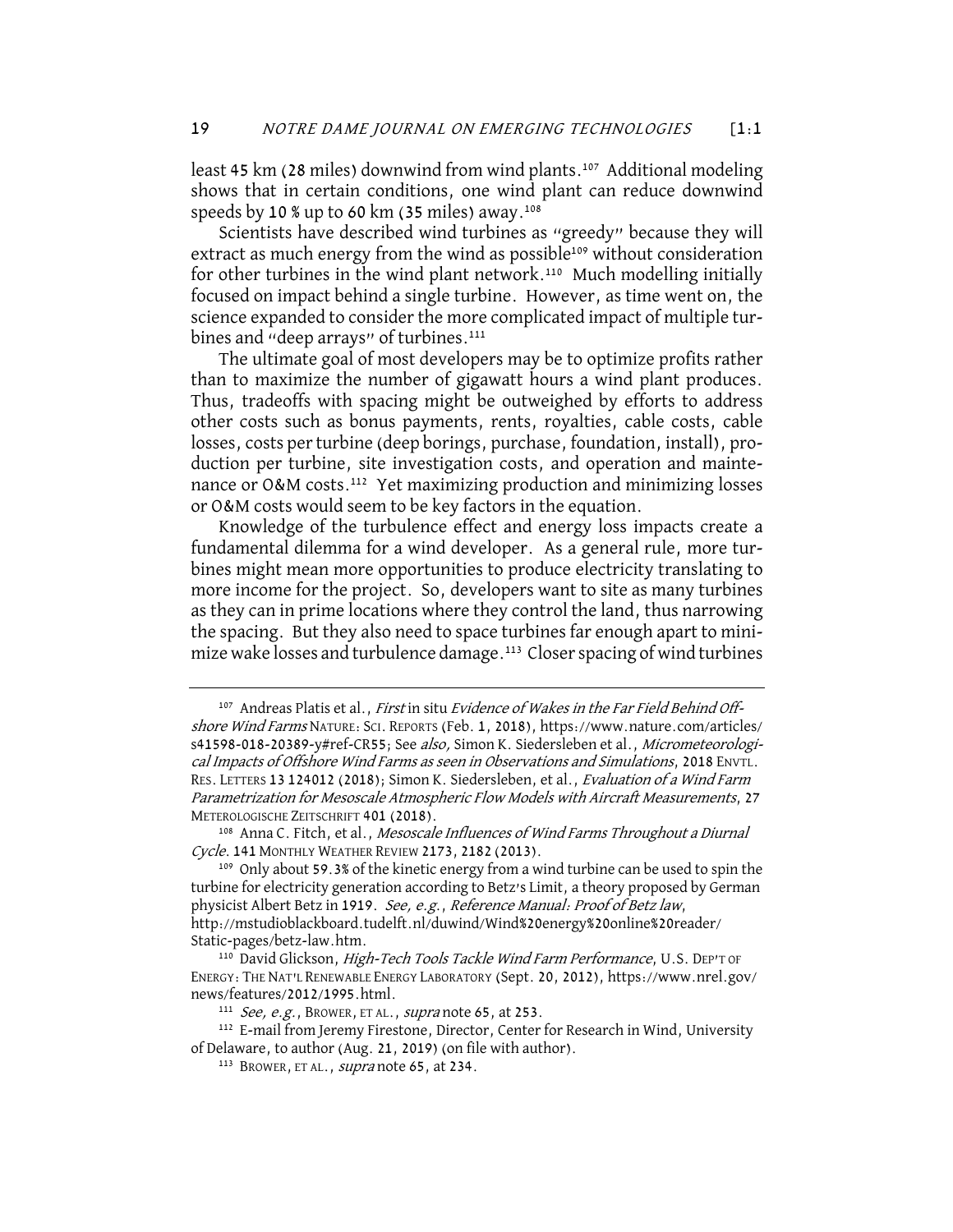may allow more wind turbines on the site, but will reduce the average energy capture from each turbine in the wind plant.<sup>114</sup> So, while models have provided some insight into how to operate a wind plant to optimize the energy capture of the entire plant instead of just looking at individual turbines,<sup>115</sup> some operators have been more successful than others at avoiding underperformance due to waking. As one author notes: "The average underperformance is about 10%, with some seeing underperformance as high as 30 to 40%. This adds up to a lot of lost energy and high cost for the industry over the life of a wind plant and presents us with a big opportunity to improve wind plant efficiencies.<sup>"116</sup>

Wake losses can add up to significant financial losses. In a 2018 article in *Nature Energy*, the author and collaborators examined the impact of the construction of a new plant upwind of an existing one in West Texas.<sup>117</sup> Over the six-year term of the study, the economist on the team calculated that the downwind plant appeared to have experienced several million dollars of losses as a result of reduced generation of about 5% on average.<sup>118</sup>

It should be noted that wind patterns vary around the country and the world. At some locations, the wind rose, or graphic measurement of the direction of wind volume and speed over time, shows the wind blowing in a widely varying or bimodal pattern. A bimodal wind rose suggests that one wind plant might be upwind for part of the time, waking a downwind plant. But when the wind direction changes, that wind plant may then become the downwind plant, which is now waked by the plant that it previously impacted. Cooperative development might be able to minimize the impact of these two wind developments on each other, but the effects also might cancel each other out, with one wind plant experiencing energy losses at a particular wind direction and then having the advantage of capturing more wind than its neighbor when the wind changes. The mid-Atlantic states experience "more bimodal [offshore] wind direction distributions" resulting in "projects [that] may experience relatively higher wake losses and more

<sup>114</sup> MANWELL, ET AL., *supra* note 95, at 424.

<sup>115</sup> Wake Effect, WIND ENERGY THE FACTS, https://www.wind-energy-the-facts.org/ wake-effect.html; See e.g., Michael F. Howland, et al., Wind Farm Power Optimization Through Wake Steering, 116 PROCEEDINGS OF THE NAT'L ACADEMY OF SCI. OF THE U.S. OF AM.

<sup>14495 (2019);</sup> Glickson, *supra* note 110.<br><sup>116</sup> Glickson, *supra* note 110; Matthew J. Churchfield et al., *A Large-Eddy Simulation* of Wind-Plant Aerodynamics, 50TH AIAA AEROSPACE SCI. MEETING INCLUDING THE NEW HORI-ZONS FORUM AND AEROSPACE EXPOSITION 1 (2012).

<sup>&</sup>lt;sup>117</sup> J.K Lundquist, et al., Costs and Consequences of Wind Turbine Wake Effects Arising from Uncoordinated Wind Energy Development, 4 NATURE ENERGY 26 (2019) (Analyzing the impact of the 2008-2009 construction of the Loraine wind project on the existing Roscoe project in Texas).<br><sup>118</sup> Id. The impacted windplant, Roscoe I, has a nameplate capacity of only 209 MW.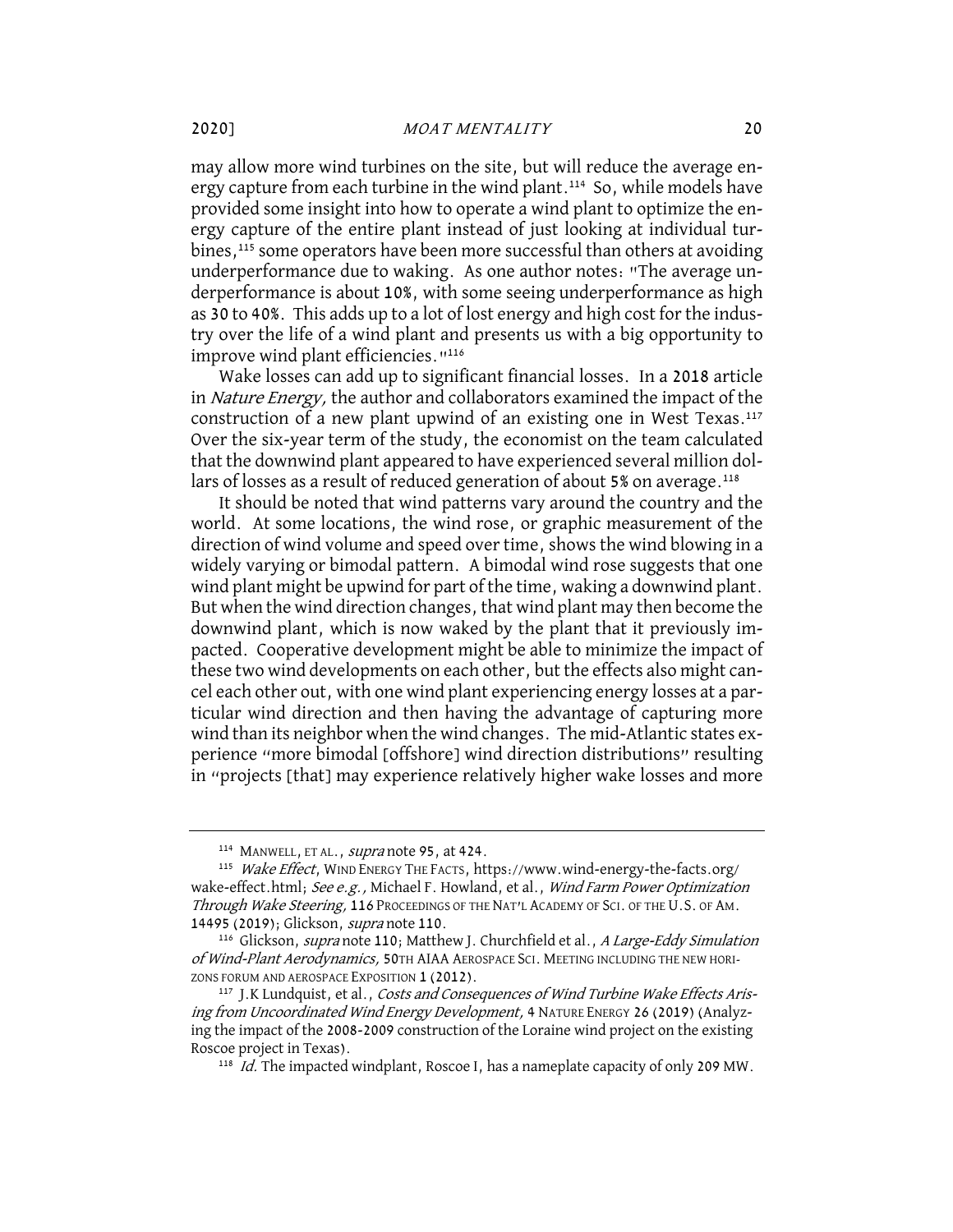difficultly in optimizing array layouts for power production."<sup>119</sup>

Locations that have a dominant wind direction can create a more problematic situation for waking. In those cases, one plant may be persistently downwind and suffer serious wake impacts from a development upwind. Because of prevailing winds in many ocean environments, this predominant wake effect may have more of an impact in offshore wind development. Furthermore, wakes from wind plants over the sea are expected to extend further downwind than those over land,<sup>120</sup> especially under a more stable flow, which inhibits thermally produced turbulence.<sup>121</sup> Fortunately, "having a high percentage of the winds from a single prevailing direction sector [also can] simplify the siting and layout optimization"<sup>122</sup> if it is addressed at the assessment stage in determining lease configurations.

Wind developers have an obvious incentive to pay attention to the impacts of wind wakes within their own projects.<sup>123</sup> Developers have less motivation to be concerned about how the wakes from their wind plant might impact a neighboring plant. In fact, the projects are developed in fierce competition, and if a developer can extract more wind from a neighbor, that might provide it with a competitive advantage.

Yet the urgency of climate change creates a general public benefit in minimizing energy losses both within one wind plant and among different wind plants.<sup>124</sup> Furthermore, if the wind plants are on public lands with a single owner, such as they will be offshore in the United States, there should also be an incentive by the lessor to optimize production from the properties and to maximize royalty payments to the American people.

#### B. Historic Treatment of Wind Wakes

Wind plant development first became commercially viable in the United

<sup>119</sup> NAT'L RENEWABLE ENERGY LABORATORY, ASSESSMENT OF OFFSHORE WIND ENERGY LEASING AREAS FOR THE BOEM MASSACHUSETTS WIND ENERGY AREA 23 (2013), https://www.nrel.gov/ docs/fy14osti/60942.pdf.

 $120$  See, e.g., Nicola Bodini et al., U.S. East Coast Lidar Measurements Show Offshore Wind Turbines Will Encounter Very Low Atmospheric Turbulence, 46 GEOPHYSICAL RE-SEARCH LETTERS 5582 (2019), https://agupubs.onlinelibrary.wiley.com/doi/full/10.1029/ 2019GL082636; see also id.

<sup>&</sup>lt;sup>121</sup> Martin Dörenkämper et al., On the Offshore Advection of Boundary-Layer Structures and the Influence on Offshore Wind Conditions, 155 BOUNDARY-LAYER METEOROLOGY, 459, 459–50 (2015).

<sup>&</sup>lt;sup>122</sup> NAT'L RENEWABLE ENERGY LABORATORY, *supra* note 119, at 23.<br><sup>123</sup> Churchfield, *supra* note 116, *construed in* Glickson, *supra* note 110 (warning that ignoring wakes during the planning phases is not an optimal way to operate a wind plant as a whole).

<sup>124</sup> Howland, *supra* note 115.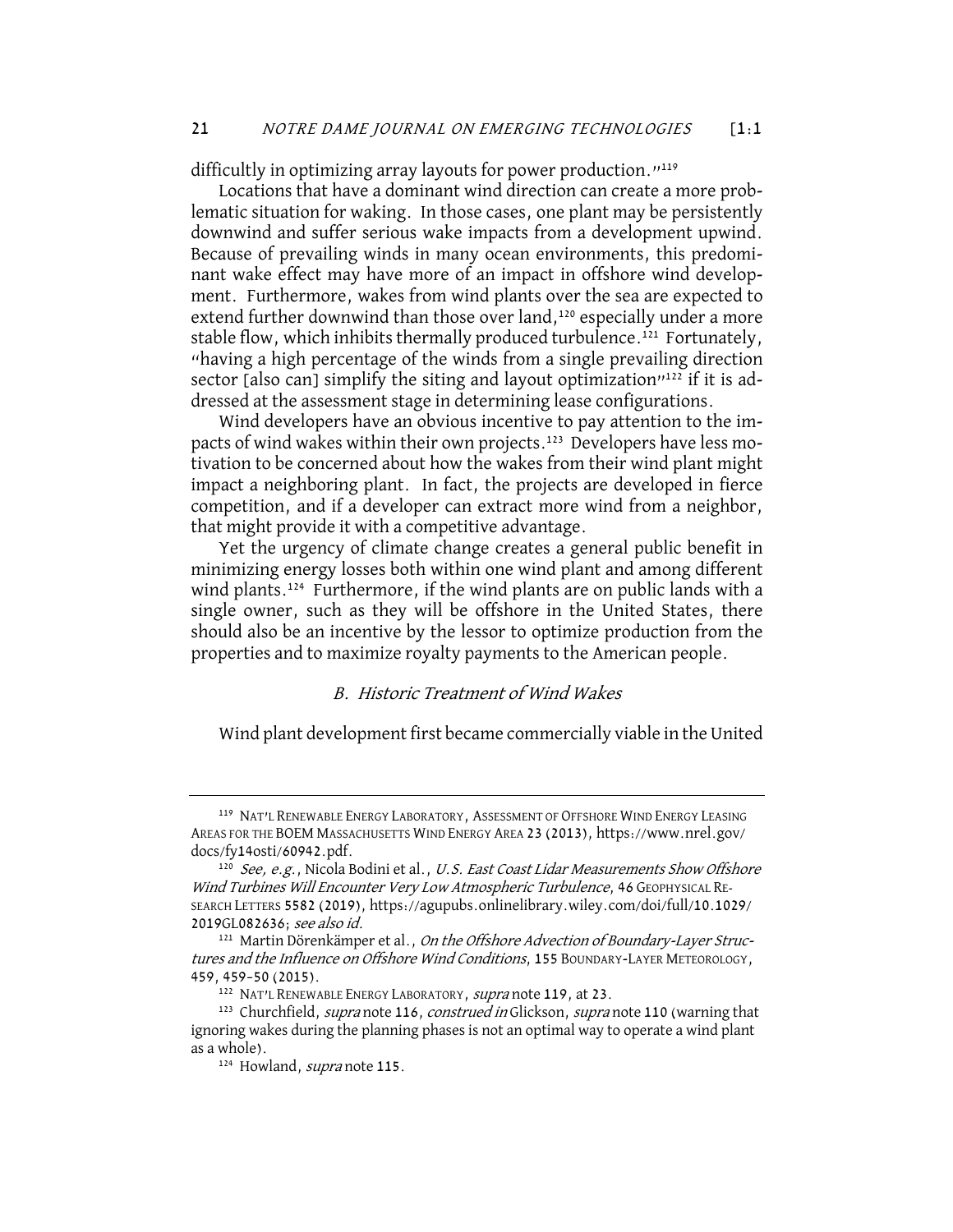States in the 1980s.<sup>125</sup> Some of the first were in California, not because the state has the best resources in the country, but because the state of California provided appealing tax and other financial incentives for development.126 Two of the first areas were Altamont Pass and San Gorgonio Pass because the wind was concentrated there when the air funneled through these mountain passes.<sup>127</sup>

Early developers were not yet experienced with wind turbine dynamics, and as a consequence, the turbines were located in close proximity to one another. As just one example, the National Renewable Energy Laboratory studied wake impacts within a 41-row wind plant with almost 1000 turbines built in San Gorgonio Pass, California in 1989 to 1990.<sup>128</sup> The plant experienced frequent failures and significant damage to turbine components. Soon developers realized that the turbines were waking other turbines within their own projects and causing premature fatigue.<sup>129</sup>

Wind developers have come a long way toward recognizing wakes in developing a project. While few thought about buffers before about 2010, "now everybody does."<sup>130</sup> They are addressed at three stages of development on private lands. First, a developer considers turbine production and waking in creating a project layout.<sup>131</sup> This internal wake analysis is done either by independent contractors for smaller companies or by in-house staff for larger developers.<sup>132</sup>

Next, the manufacturer of the turbines that will be used on a project performs a "site suitability" study.133 This involves reviewing the layout proposed by the developer and determining whether any of the turbines are proposed to be placed in locations that might compromise the

<sup>&</sup>lt;sup>125</sup> Alan J. Alexander, *The Texas Wind Estate: Wind as a Natural Resource and a Sev*erable Property Interest, 44 U. MICH. J. L. REFORM 429, 436 (2011).

<sup>126</sup> PAUL GIPE, WIND ENERGY COMES OF AGE 30–36 (1995).

 $127$  *Id.* at 34.

<sup>&</sup>lt;sup>128</sup> Neil D. Kelley, *Boundary Layer Turbulence and Turbine Interactions with a His*torical Perspective, NAT'L RENEWABLE ENERGY LABORATORY (Aug. 1, 2010), in slideshow at slides 18-19; also citing the following research papers by Kelley NREL/TP-442-6008; NREL/TP-442-7035; NREL/CP-500-26829; NREL/CP-500-30917; NREL/CP-500-38074; NREL/TP-500-41137; see also Neil D. Kelley et al., Using Wavelet Analysis to Assess Turbulence-Rotor Interactions, 3 WIND ENERGY 121 (2000).

<sup>&</sup>lt;sup>129</sup> Interview with Steve Drouhilet, Founder & CEO, Sustainable Power Systems, in Boulder, Colorado, 227-228 (Apr. 29, 2016) (fatigue after 6 months of operation—blades fly off, failures).

<sup>&</sup>lt;sup>130</sup> Interview with anonymous industry source in Colorado, #14 1. 742 (May 18, 2017).

<sup>131</sup> Telephone Interview with Dan Boyd, Vice President of Development in North Region, Renewable Energy Systems Americas Inc. (June 10, 2019).<br><sup>132</sup> Id.

 $133$  *Id.*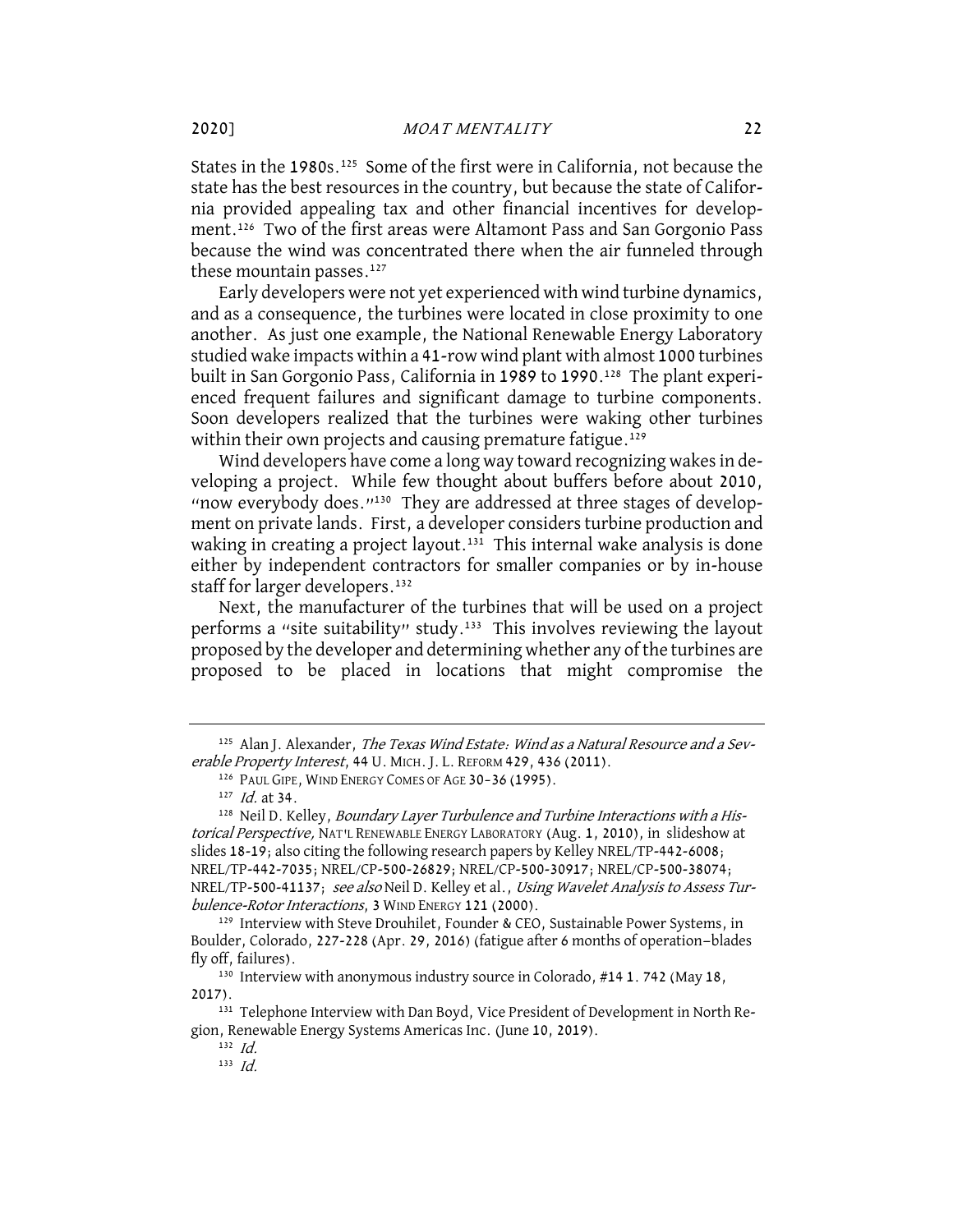manufacturer's warranty when mechanical wake damage occurs.<sup>134</sup> If the manufacturer anticipates damage, then it will notify the developer, and either a new layout will be proposed or the parties will reach an agreement on a modified warrantee for the turbine.<sup>135</sup>

Finally, wind projects are financed by outside parties, so these financiers will require a third-party review.<sup>136</sup> These third parties are independent engineers creating a report for the benefit of the bank.<sup>137</sup> The third-party reviewers must consider all factors that may impact the feasibility and energy production for a project. They consider wake effects both from the turbulence mechanical damage and from the energy loss damage perspective.<sup>138</sup> These reviewers often conduct an external wake analysis and a future wake analysis considering both existing factors and potential waking to determine buffer zone calculations.<sup>139</sup>

There can be some tension between these reviewers and the project developers. The reviewers have found that wake losses often represent the largest loss factor in their analysis–from 2 to 15%.<sup>140</sup> The developers want the calculation to minimize these potential losses because they would like to maximize production projections for purposes of getting better funding. However, the reviewers want to be conservative to avoid any possible liability to the banks for overestimating a project's potential if for any reason the asset should underperform.141

While a single developer can make adjustments to the location of turbines within its own project to avoid waking issues, there can be significant

<sup>&</sup>lt;sup>134</sup> See, e.g., Waveney District Council & Next Generation Ltd. [2003] P.A.D. 36, [5.4] (Eng.) ("Correspondence from the turbine supplier (Enron Wind, now GE Wind Energy) indicates that an absolute minimum spacing of 300 m is required between turbines in order to validate warranty conditions.").

<sup>&</sup>lt;sup>135</sup> Telephone Interview with Dan Boyd, supra note 132.

 $136$  *Id.* (listing the two most reputable third party reviewers in the United States as DNV GL and AWS (now UL) as they can create a "bankable report" to support financing); See also Waveney District Council & Next Generation Ltd. [2003] P.A.D. 36, [5.3] (Eng.) ("[The] scheme must generate sufficient power for it to be economically viable to construct and operate. If this is not the case, commercial investors will not support construction of the prototype and it will thus be impossible to finance.") ("[A] 1 percent decrease in output would result in a 15 per cent reduction in profit from revenue, and a 25 percent decrease in net present value of the installation…thus becom[ing] unviable in financing terms.").

<sup>&</sup>lt;sup>137</sup> Telephone Interview with Dan Boyd, *supra* note 132; Telephone Interview with Scott Eichelberger,

Business Development Manager, Renewable Energy, Vaisala (June 17, 2016).  $138$  *Id.* 

<sup>&</sup>lt;sup>139</sup> Telephone Interview with Eichelberger, *supra* note 138.

<sup>140</sup> Id.

<sup>&</sup>lt;sup>141</sup> Telephone Interview with Dan Boyd, *supra* note 132; Telephone Interview with Eichelberg, supra note 138.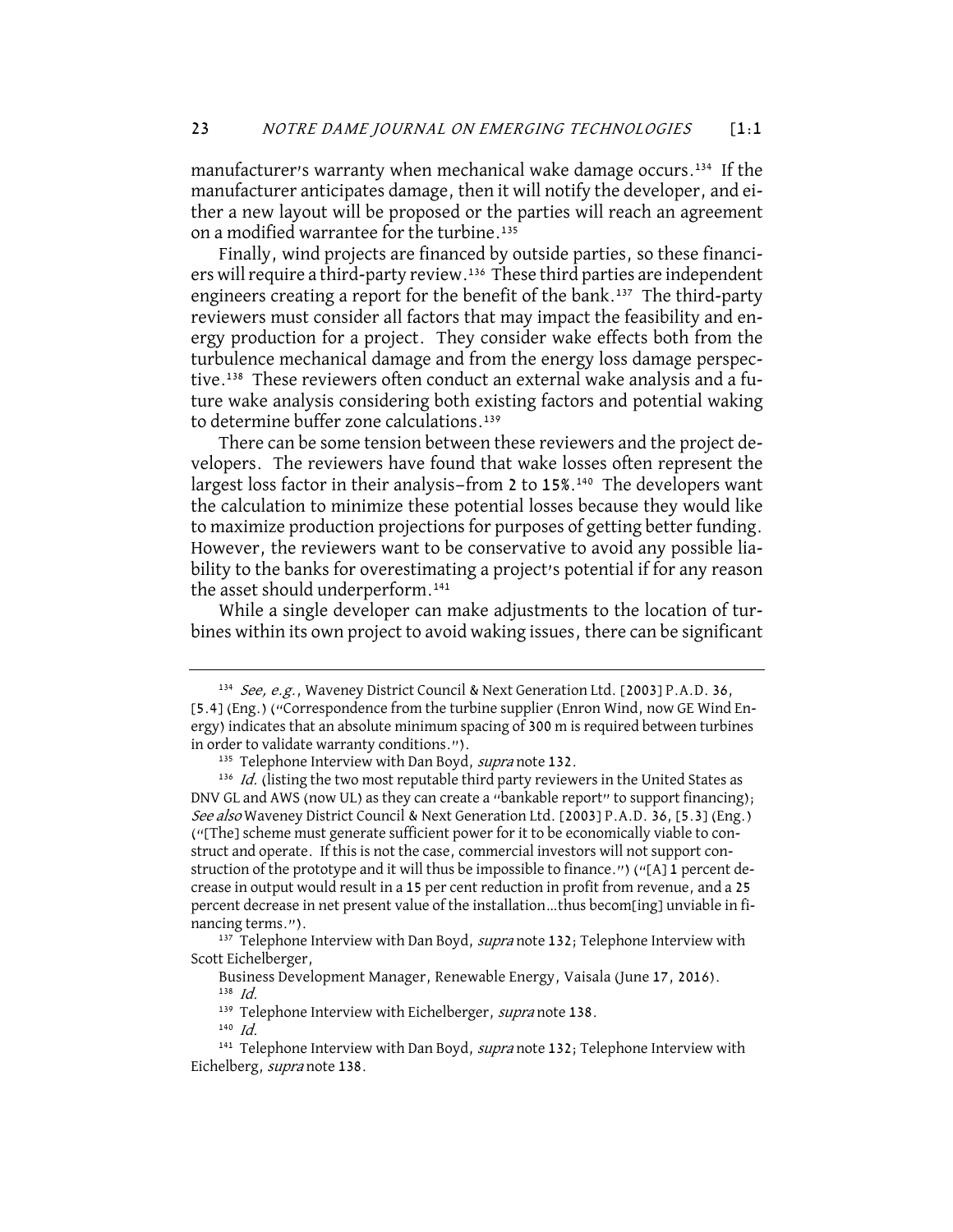problems when an existing wind plant is threatened by development upwind.<sup>142</sup>

Historically, wind energy has been a "cutthroat business."<sup>143</sup> With Production Tax Credits creating looming deadlines, developers, who may be "arch rivals"<sup>144</sup> have competed fiercely for sites that combine the best wind potential along with proximity to transmission and to load demand.145 Like Wild West prospectors, they "rush[ed] to acquire wind rights" before a competing claim jumper could elbow in.146 Some developers even have risked the lives of crop-dusting pilots by placing their meteorological testing or "met" towers just below the height that the FAA mandates for warning markings so that other developers would not know they were considering leasing in that area.147

There is some incentive to avoid density of offshore wind projects to address criticisms such as "curtailment of the offshore horizon by wind turbines" (seascapes) and calls to "reduce the overlap of wind plants so that they appear more discrete and isolated."148 Furthermore, fishers want the spacing to be as wide as possible to allow catch within the wind plants and turbine rows.149 Yet the cost of being further from transmission or load are powerful considerations that encourage closer turbine spacings and colocation of plants as is the case on land. And even if the offshore sites are not extensively crowded, the extent of energy loss wakes (up to 35 miles) mean a developer must "always consider existing and potential future

<sup>&</sup>lt;sup>142</sup> Telephone Interview with Dan Boyd, *supra* note 131 (mentioned an impending or new clash in upstate NY where a new wind plant with bigger turbines will be significantly waking an existing plant).<br><sup>143</sup> Telephone Interview with anonymous attorney at Minneapolis, MN law firm # 18

<sup>1.</sup> 213-224 (Mar. 19, 2018).

<sup>&</sup>lt;sup>144</sup> TROY A. RULE, SOLAR, WIND AND LAND 50 (2014).

<sup>&</sup>lt;sup>145</sup> K.K. DuVivier et al., *Transmission and Transport of Energy in the Western U.S.* and Canada: A Law and Policy Road Map, 52 IDAHO L. REV. 387, 397 (2016); see also Marc Sydnor, Determinants of Wind Energy Deployment: Infrastructures, Policies, Resources or Economics? (Jan. 1, 2015) (unpublished Ph.D. dissertation, University of Denver), http://digitalcommons.du.edu/etd/1065. 146 Telephone Interview with Gary Leak, Senior Project Manager, Atwell, LLC. (July

<sup>5, 2016).</sup>

<sup>&</sup>lt;sup>147</sup> K.K. DuVivier, Wind Power Growing Pains, 21 NEX. J. OP. 1, 10 (2016).

<sup>148</sup> Gero Vella notes that the Town and Country Planning Act 1990 CITE allows consideration of the "character and appearance" of wind turbines and allows denials of permits on those ground. See, e.g., Coronation Power Ltd. v. Secretary of State for Communities and Local Government and others, [2011] All ER (D) 212 (Jul.) [2011] EWHC 2216 (Admin).

<sup>&</sup>lt;sup>149</sup> Bruce Mohl, Vineyard Wind Layout Tough Issue for Regulators, NAT'L WIND WATCH (Aug. 11, 2019), https://www.wind-watch.org/news/2019/08/12/vineyard-wind-layouttough-issue-for-regulators/.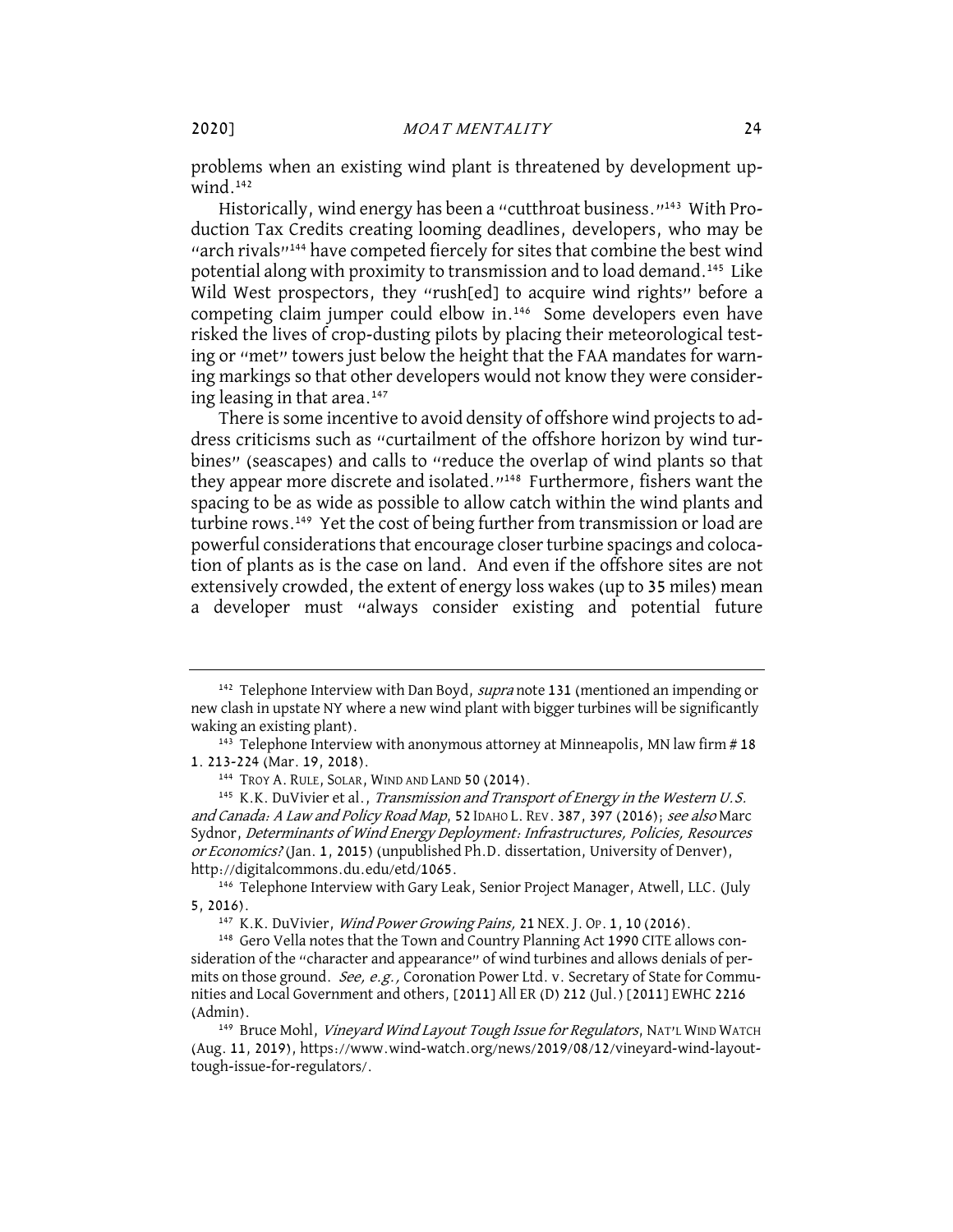neighbouring wind plants in [their] design process."150

Some developers have confessed to being the victims of, or hearing of, "extortion" tactics by competing developers.<sup>151</sup> Such tactics can include threatening to build an upwind project that would "cannibalize" the wind productivity from the first unless the existing plant buys a developer out with "go away" money.<sup>152</sup> Another tactic is to participate in opposition efforts to delay or derail another company's approval<sup>153</sup> or to block the competitor from access to the grid by leasing up land around transmission access points.

#### III. MOAT MENTALITY

Wind developers currently have few options against adjacent-plant wake effects. Subsection A discusses the evolution of the Medieval moat mentality of protection and how it has evolved to become a best practice for terrestrial wind development in the United States. Subsections B and C address the lack of legal protections and how the US compares to Europe with respect to these protections in the offshore wind context.

#### A. Evolution of Moats

Some attorneys who represent wind developers see no problem with the current state of the law with respect to wind wakes. They simply employ a caveat emptor approach and recommend their clients use "best practices,<sup>1154</sup> saying "shame on you for not getting a buffer zone.<sup>1155</sup>

Fortunately, the extortion tactics described in Section II.B above are the exception rather than the rule. However, the general rule is that companies in the United States do not compensate downstream landowners for loss of wind<sup>156</sup> and sometimes are not cooperative with downwind

<sup>150</sup> E-mail from Nicolai Gayle Nygaard, Lead Wind Energy Specialist, Energy Yield Assessment, Wind Power, Ørsted, to author (July 9, 2019) (on file with author).

<sup>&</sup>lt;sup>151</sup> Telephone Interview with Dan Boyd, *supra* note 132, agreeing with "extortion" term.<br><sup>152</sup> Interview with anonymous industry source # 14, *supra* note 131.

<sup>153</sup> Although one interviewee noted, "It would not be in either of our interests [to] have mom and dad fighting in front of the crowd." Telephone Interview with anonymous industry source # 12 l. 90-91 (July 11, 2016).

<sup>&</sup>lt;sup>154</sup> Telephone Interview with Dan Boyd, *supra* note 131.<br><sup>155</sup> Telephone Interview with anonymous attorney source # 18 l. 114-15, *supra* note 143.<br><sup>156</sup> Telephone Interview with anonymous industry source # 12 l., *supra* note 153.

Note the perspective is from a landowner who loses out on royalties. They are the biggest losers because they basically have no leverage under the current legal or negotiation regime.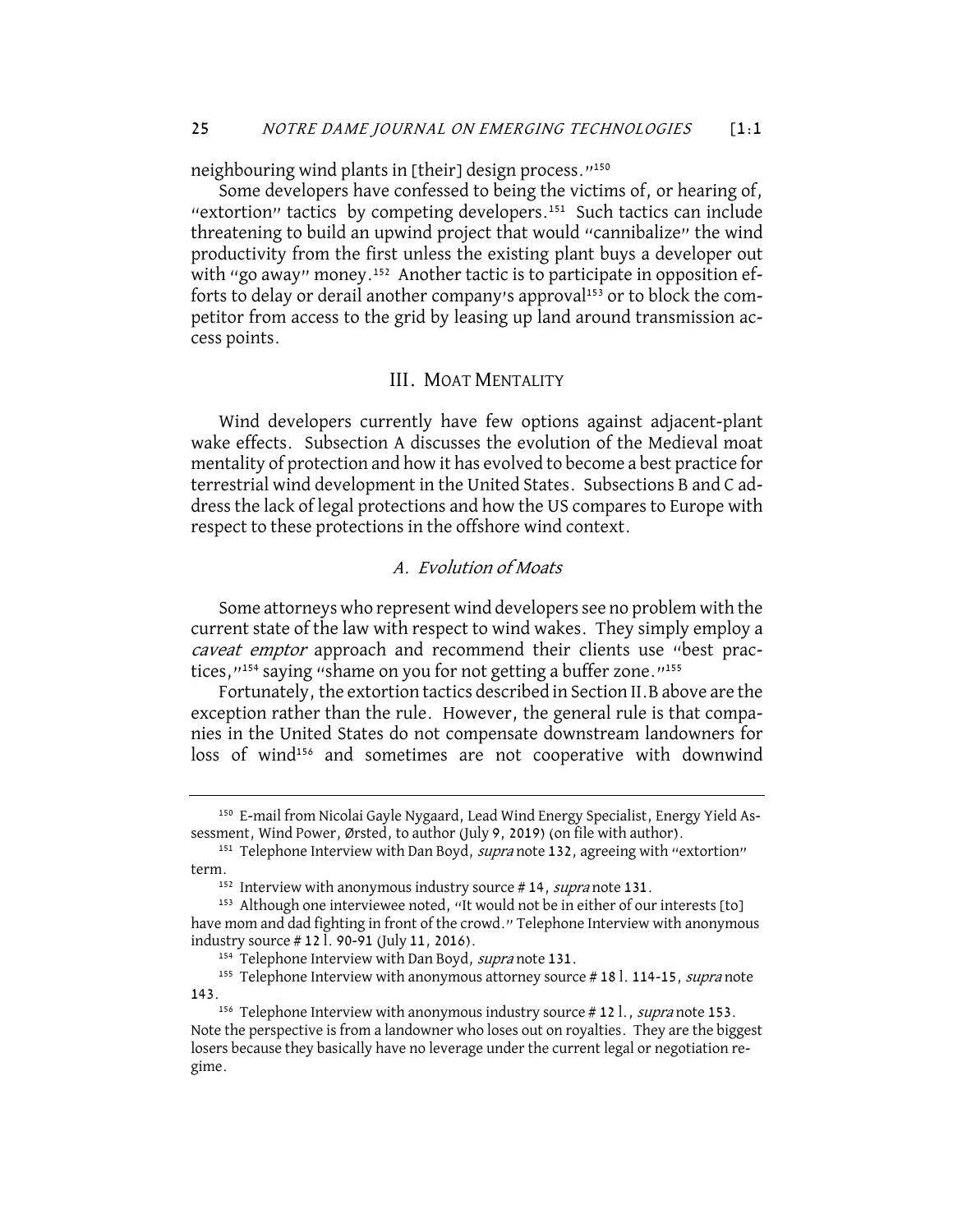developers. The only way to acquire some control of upwind development is to avoid putting oneself into a compromised position and instead to tie up significant leases around a development property to provide leverage for negotiation with competitors.

Without incentives to work together, the companies usually develop without consideration of their impact on neighboring projects.<sup>157</sup> Professor Kaffine's review of the US Wind Turbine Database website showed that from the perspective of an entire wind plant, infringement is relatively common: almost 22% of wind plants are within five RD of a turbine in an adjacent plant, and almost 38% have one within 10 RD.<sup>158</sup>

One best practice is to avoid being compromised by not entering a lease or "signing" land if a competitor holds property between that land and a necessary substation or transmission line.159 Instead, the best practice is to acquire all the land around an interconnection point or substation, even if the developer does not intend to construct turbines on that land itself. The leased area can become a negotiation tool. If another wind developer enters an area, it would need access to the grid and be required to negotiate with the first company that tied up those areas before building a project that might have a negative impact on the first.<sup>160</sup>

Another best practice is to lease as much property as a company can afford in the development area. While the industry rule of thumb for wake protection currently appears to be about 10 RD, it is possible the analysis for the bank might require a larger setback. By having more leases, the developer can meet the financier's needs.

Buffer zones are "insurance."<sup>161</sup> A developer must look at the cost to them, but if they can get more land, then it is best to do so. Later if the

<sup>&</sup>lt;sup>157</sup> Some in the industry say that the competition has diminished in the last decade or so because acquiring financing and permits is harder for smaller competing projects. As a result, larger companies are buying out competitors of nearby projects. Once they are under a uniform ownership, it is easier to get financing and permits; See Telephone Interview with Dan Boyd, *supra* note 131.<br><sup>158</sup> E-mail from Daniel Thomas Kaffine, *supra* note 86 ("at the wind farm level

<sup>(</sup>~1100), about 21.9% of wind farms have at least one turbine that is within five RD of another wind farm's turbine, and about 37.7% of wind farms have at least one turbine within 10 RD of another wind farm's turbine"). This may be consistent, however, with the industry impression that there are no negative impacts from a wake after 10 RD. On their own wind plants, operators place 98.4% of their turbines closer than 10 RD to another turbine, and 80% are five RD or closer. ("[A]t the individual turbine level, only 20% of wind turbines have no other wind turbines (from any wind farm) within five RD, and only 1.6% have no other wind turbines within 10 RD").

<sup>&</sup>lt;sup>159</sup> Telephone Interview with Dan Boyd, *supra* note 131.

<sup>160</sup> Id.

<sup>&</sup>lt;sup>161</sup> Telephone Interview with anonymous industry source #13 l. 99-112 (June 17, 2016).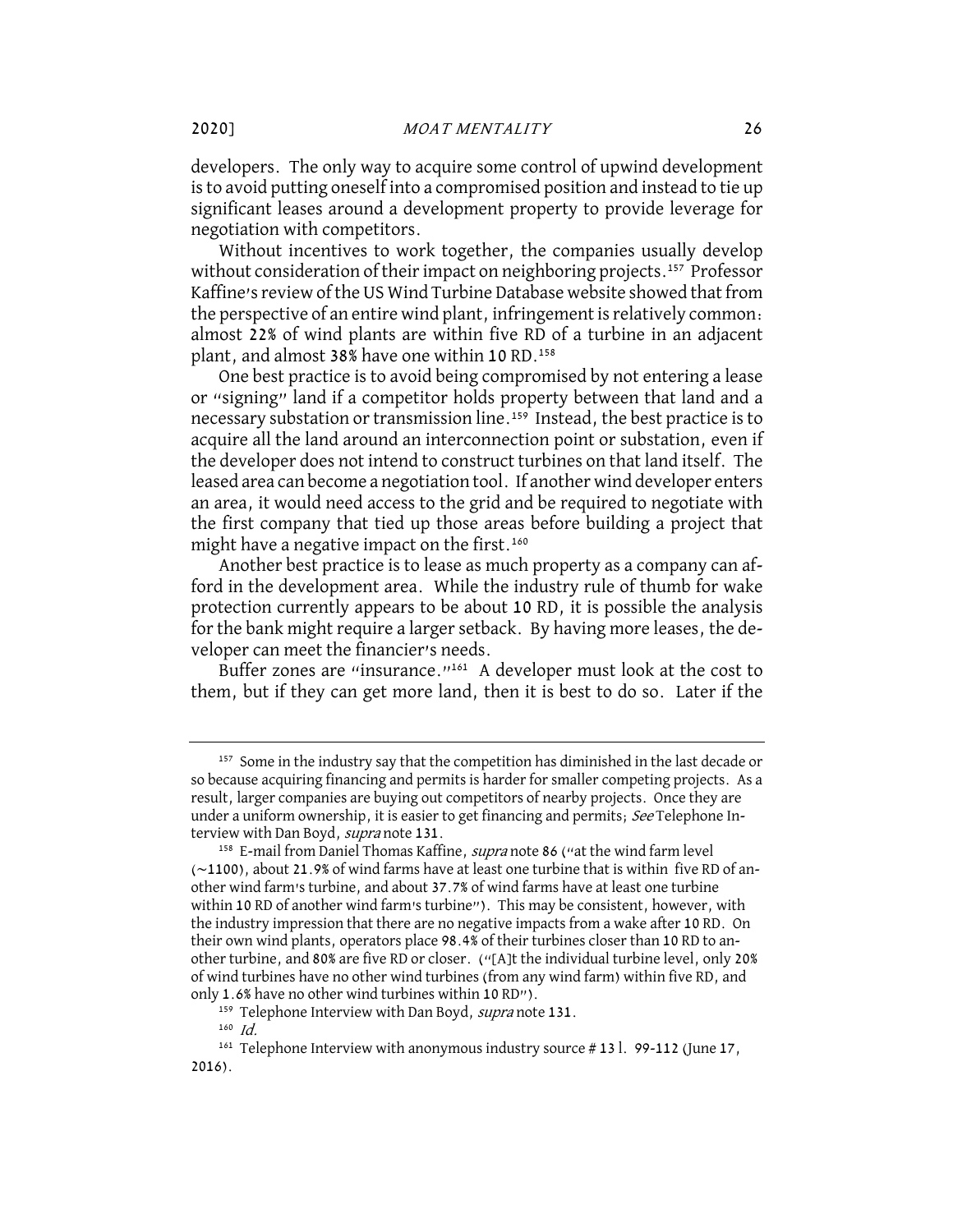developer has more leased area than needed, it can "shrink wrap" the project by releasing some of the leases.<sup>162</sup> As a condition for the release, the original lessee can create a non-obstruction easement<sup>163</sup> or other contractual obligation on the part of the lessor to protect the original lessee from wake impacts from anyone to whom the lessor later grants permission to develop.

Similarly, if a developer holds land that another company might want to consolidate its holdings, the developer can reach an agreement to trade the leases in exchange for waking protections such as setback concessions or payments to compensate for losses to another wind plant.<sup>164</sup> If one company acquires a property from another, then potential wake impacts are often addressed in a separate wind indemnity agreement or some other compensation clause in the original contract.<sup>165</sup> The ones made available to this author provided much more protection than any setback requirements, for example compensation for any losses greater than .025% using a set formula.

Even if a developer only acquires enough land for its own project, it generally is required by its financiers to have some form of buffer zone. A best practice that developers like to employ in areas that require multiple lessors<sup>166</sup> is to have a standard lease for everyone in the project area. This is an advantage for acquiring financing. Sometimes lessors are resistant to enter a buffer zone lease as they can receive additional payments if a turbine

 $162$  Interview with anonymous industry source in Colorado, #14 l. 359, supra note 130.

<sup>&</sup>lt;sup>163</sup> Diamond & Crivella, *supra* note 64, at 233-35. In the case of a non-obstruction easement, which generally has a duration of approximately 30 years (a period of time long enough to cover the life of the turbines), the right granted to the developer from the land-owner is the right of unobstructed access to wind flow across such landowner's land. If such an easement is included, however, a specific definition of "unobstructed access" must be incorporated. One potential resolution would be to determine an average percentage of wind speed reduction caused by upstream wind turbines that must be avoided in a given area, which would be extrapolated from empirical studies. The developer could then, with a non-obstruction easement, require that their access to wind must not be restricted by neighboring wind plants in some reasonable radius of influence, potentially in relation to set-back limits if in place.

<sup>&</sup>lt;sup>164</sup> Telephone Interview with Dan Boyd, *supra* note 131.<br><sup>165</sup> E-mail from Mark Safety, Wirth Chair in Sustainable Development, University of Colorado (July 27, 2019) (on file with author). In the wind indemnity agreement that Mr. Safty shared, the upwind developer agreed to compensate the downwind developer for Projected Energy Losses of greater than 0.025% using a predetermined equation. The agreement stipulated that this was the only recovery that the downwind developer could seek.<br><sup>166</sup> Development in Texas is easier because many landowners have huge ranches with

enough acreage for one wind plant. Multiple lessors are more commonly needed for Midwestern state developments in Iowa, Wisconsin, Minnesota, and Illinois.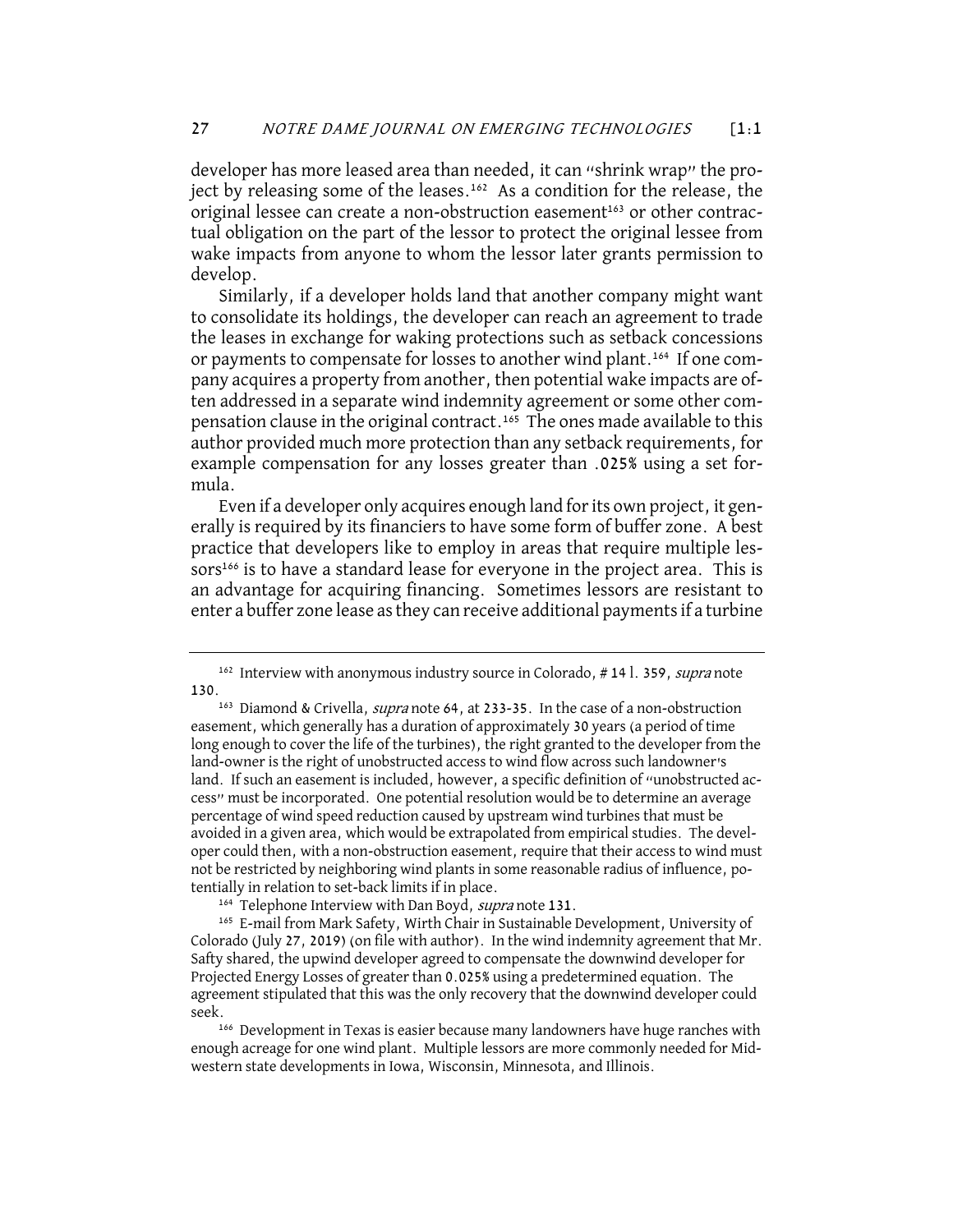or other infrastructure is located on their property. In a few situations, developers have created community leases so that even those who do not have any development on their property still receive a percentage of the royalties. While lessors like to try to control what happens with their property, generally lessees attempt to dictate that turbine locations are at the discretion of the lessee.

Most wake conflict situations have been resolved through taking the financial hit on decreased generation or through bilateral agreements. However, buffer zones have become the norm both to create some incentive for an upwind developer to cooperate with or compensate the downwind developer for any wake damage or energy losses and to attempt to provide some protection against neighboring plant wakes. As will be discussed below, the buffers may be necessary under the current legal regime, but they are creating large swaths of unproductive moat-like zones and tying up acreage that potentially could be generating electricity.

#### B. Common Law

In the absence of codified regulation, a downwind developer would have to look to the common law for any remedy for losses incurred by upwind waking. Two possible theories for recovery include (1) negligence and (2) nuisance.167

1. Negligence. - Negligence allows a plaintiff to recover damages if a defendant breaches a duty of care and, as a result, causes injury to the plaintiff. In the context of wake effects, there are two problems with recovering under common law negligence: both the duty of care and the injury elements may be difficult to prove.

a) Duty. - With respect to the duty element, a reasonable person might conclude that a plaintiff's wind plant should recover for wake turbulence damage. Courts have been required to make difficult determinations about what constitutes a duty and have turned their attention to an examination of social perceptions and attitudes in making their choices, formally known as the "Reasonable Person Standard."168 This standard is evident when courts employ ordinary bystander tests, which focus on whether a reasonable person would consider it appropriate or not to award damages.<sup>169</sup> This is justified on the basis that the real wrong in negligence is the failure to

<sup>&</sup>lt;sup>167</sup> Some have discussed a "non-nuisance" standard for resolving wind development conflicts. See, e.g., RULE, supra note 144 at 63.

<sup>&</sup>lt;sup>168</sup> *Id.* at 206.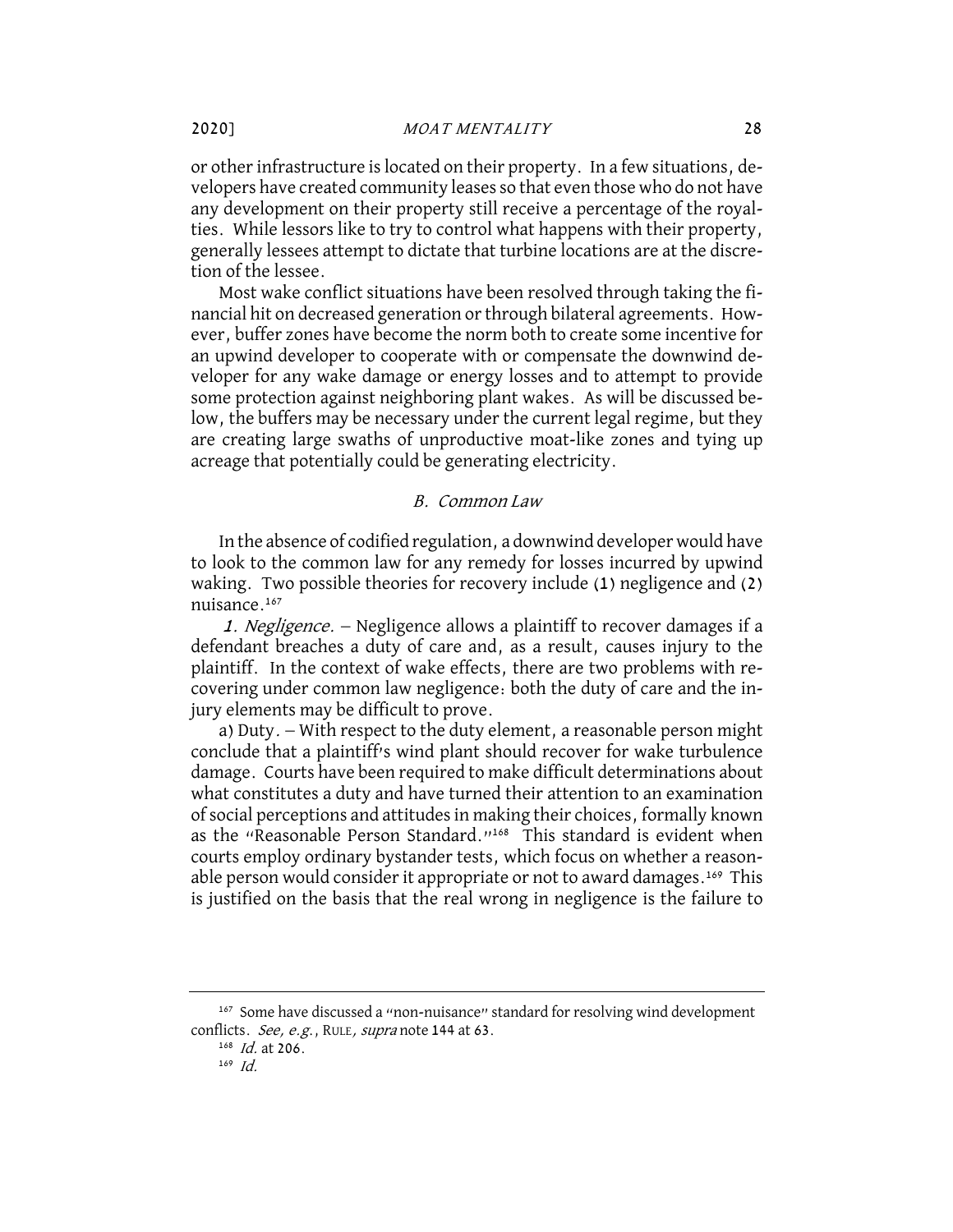take care, given the context within which the failure takes place.<sup>170</sup>

In corporate situations, however, a business practice or "mode of operation" standard is often substituted for the "reasonable person" standard for determining whether to impose liability.<sup>171</sup> Arguably, there may be a duty to protect other operators' turbines from turbulence damage from wakes. The IEC standard of 5 RD for wake damage or the 10 RD best practice that several developers referenced could create an industry standard of care that is breached if an upwind operator places its turbines near existing downwind turbines at a spacing closer than the standard. However, Professor Kaffine's analysis of US Wind turbine database website shows that actual practice does not mirror these best practice guidelines.<sup>172</sup> Professor Kaffine states, "At the individual turbine level, only 20% of wind turbines have no other wind turbines (from any wind farm) within 5 RD, and only 1.6% have no other wind turbines within 10 RD."173 This means that 98.4% are closer than 10 RD to another turbine, and 80% are 5 RD or closer.

With respect to energy loss impacts from wakes that extend beyond 10 RD, there is no US industry standard. This may reflect the law's lagging behind the science. It may also be because parties are less aware of those impacts or perhaps because they vary depending on the atmospheric conditions and can extend for miles. Without such a standard, the duty of care element might be lacking in trying to recover for lost energy under a negligence theory.

b) Injury. - Proving the injury element will be more difficult for energy loss but should be relatively easy for wake turbulence damage. "Physical damage" for the purposes of negligence law most often involves deleterious changes in the physical state or structure of persons or property.174 These changes impair or destroy the functional characteristics of persons or property. They also ordinarily are apparent in nature and easily perceptible by the human eye.175 For the wake turbulence effect, the downwind operator should be able to document or model the fatigue damage caused by the upwind turbine's turbulence.

<sup>&</sup>lt;sup>170</sup> Id.; See generally Christian Witting, Distinguishing Between Property Damage and Pure Economic Loss in Negligence: A Personality Thesis, 21 LEGAL STUD. 481, 514 (2001).

<sup>&</sup>lt;sup>171</sup> Lynn Rivera & Paul Caleo, The Cost of Doing Business as a Self-Service Establishment: A Survey of the Applicability of the Mode of Operation Approach, 12 No. 4 IN-HOUSE DEF. Q. 53 (2017).

<sup>172</sup> THE U.S. WIND TURBINE DATABASE, https://eerscmap.usgs.gov/uswtdb/ (July 15, 2019).

<sup>&</sup>lt;sup>173</sup> E-mail from Daniel Thomas Kaffine, *supra* note 85.

<sup>&</sup>lt;sup>174</sup> Christian Witting, *Physical Damage in Negligence*, 61 CAMBRIDGE L.J. 189, 190 (2002).

 $175$  *Id.*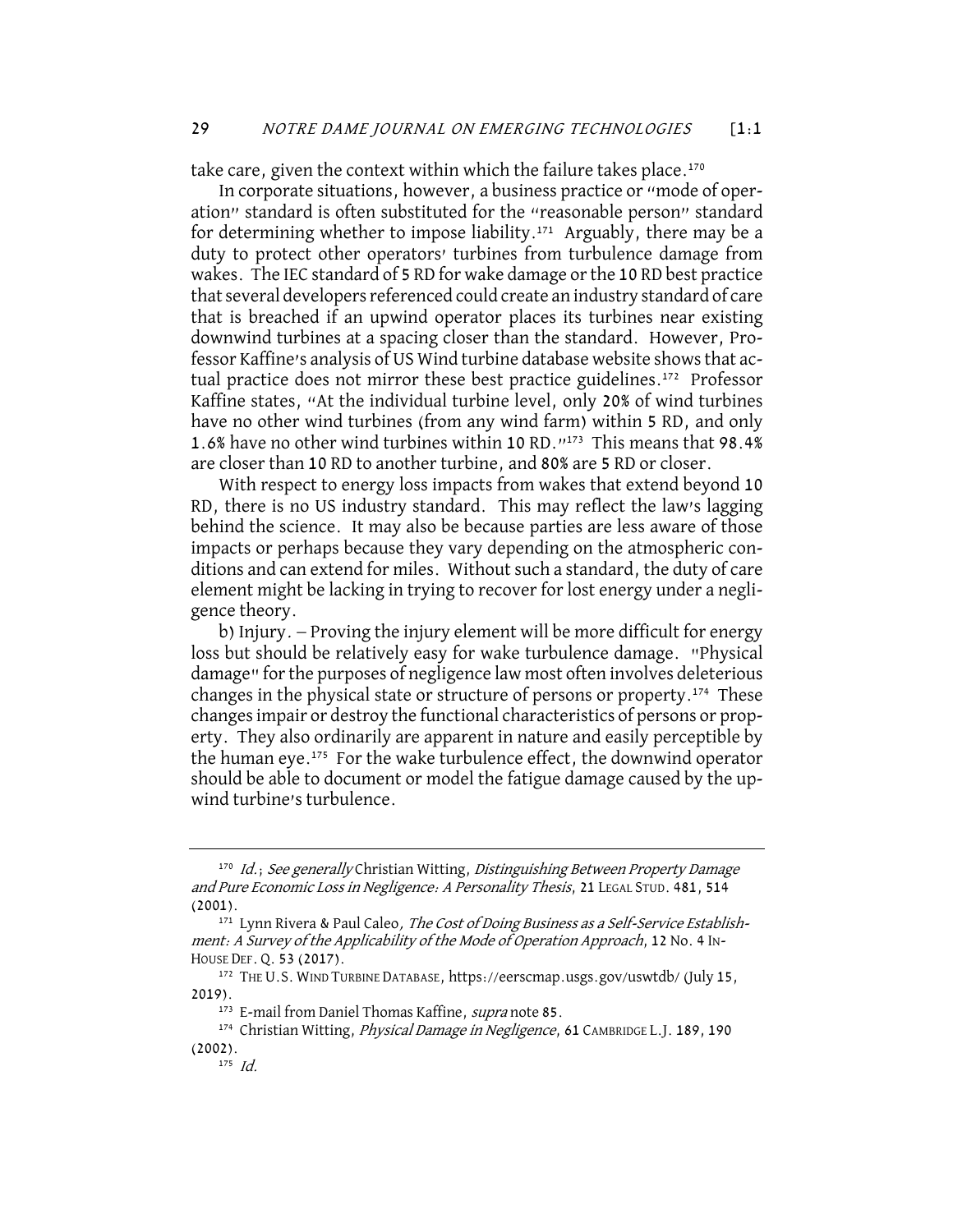For a plaintiff seeking recovery for energy loss impacts of wakes, the injury element is more problematic than the duty element, at least in the United States, because there appears to be no recognized property interest in wind in the United States.

(i) Under European Law. - Some European countries have different property law regimes that might make recovery for injury clearer. Denmark was the first country to create a statutory scheme to compensate property owners for any loss of value due to wind plant developments.176 The Law to Promote Renewable Energy, passed in 2009,<sup>177</sup> created a special tribunal<sup>178</sup> ("the Danish Valuation Authority" or "Authority")<sup>179</sup> to make decisions about what type of compensation might be appropriate.<sup>180</sup> Although parties are allowed to reach settlements without involving the Authority,181 the tribunal had awarded compensation in over 550 cases by 2013.182

178 In Danish, the tribunal is called the "Taksationsmyndigheden" https://taksationsmyndigheden.dk/da/Sider/default.aspx. The "'Taksationsmyndigheden' is chaired by a person who is qualified to sit as a judge and an 'expert' (the equivalent of a surveyor)." Ghaleigh, supra note 176, at 3 ("Evaluations are done independently and on a case-by-case basis, taking into account the distance to the turbines, visual aspect, noise, shade, the character of the property and the market evaluation of the area."); Ghaleigh, supra note 176 at 2-3 (citing Wind Turbine Compensation Stirring Discontent, THE COPEN-HAGEN POST (Nov. 12, 2012), http://cphpost.dk/news/national/wind-turbinecompensation-stirring-discontent.html).

<sup>179</sup> The Danish Valuation Authority falls under Skatteforvaltningen (meaning Tax Administration in English), which became the overarching tax and property value authority on July 1, 2018. This authority reigns over the settlement of debts as well. *See generally*, DANISH TAX AGENCY, https://www.sktst.dk/english/.<br><sup>180</sup> Ghaleigh, *supra* note 176 at 2 (citing BEKENDTGØRELSE AF LOV OM FREMME AF VEDVAR-

<sup>&</sup>lt;sup>176</sup> Navraj Singh Ghaleigh, Legal Compensation Frameworks for Wind Farm Disturbance – Technical Report, CLIMATEXCHANGE (June 2013), https://www.climatexchange. org.uk/media/1766/cxc\_report\_-\_legal\_compensation\_frameworks\_for\_wind\_farm\_ disturbance\_.pdf.

<sup>177</sup> BEKENDTGØRELSE AF LOV OM FREMME AF VEDVARENDE ENERGY 2009, https://www. retsinformation.dk/Forms/r0710.aspx?id=139075 (cited in Ghaleigh, *supra* note 176, at 2 ("At Chapter 2 §6 it provides that installers of turbines larger than 25 metres must compensate property owners for any loss of value if the loss is more than one per cent of the property value.").

ENDE ENERGY (2009), https://www.retsinformation.dk/Forms/r0710.aspx?id=139075).

<sup>181</sup> Id.

<sup>&</sup>lt;sup>182</sup> Id. (citing Wind Turbine Compensation Stirring Discontent, THE COPENHAGEN POST, (Nov. 12, 2012) http://cphpost.dk/news/national/wind-turbine-compensation-stirringdiscontent.html (stating that an evaluation of the 551 compensation payments indicates that the average award was 57,000 kroner  $(c.f.5,500)$  per household and that recipients did not feel that the amount of compensation came close to reflecting the actual value of their loss. Being managed by the Ministry for Energy, there are also complaints that the scheme suffers from an inherent conflict of interests and ought to be managed by the Ministry for Justice).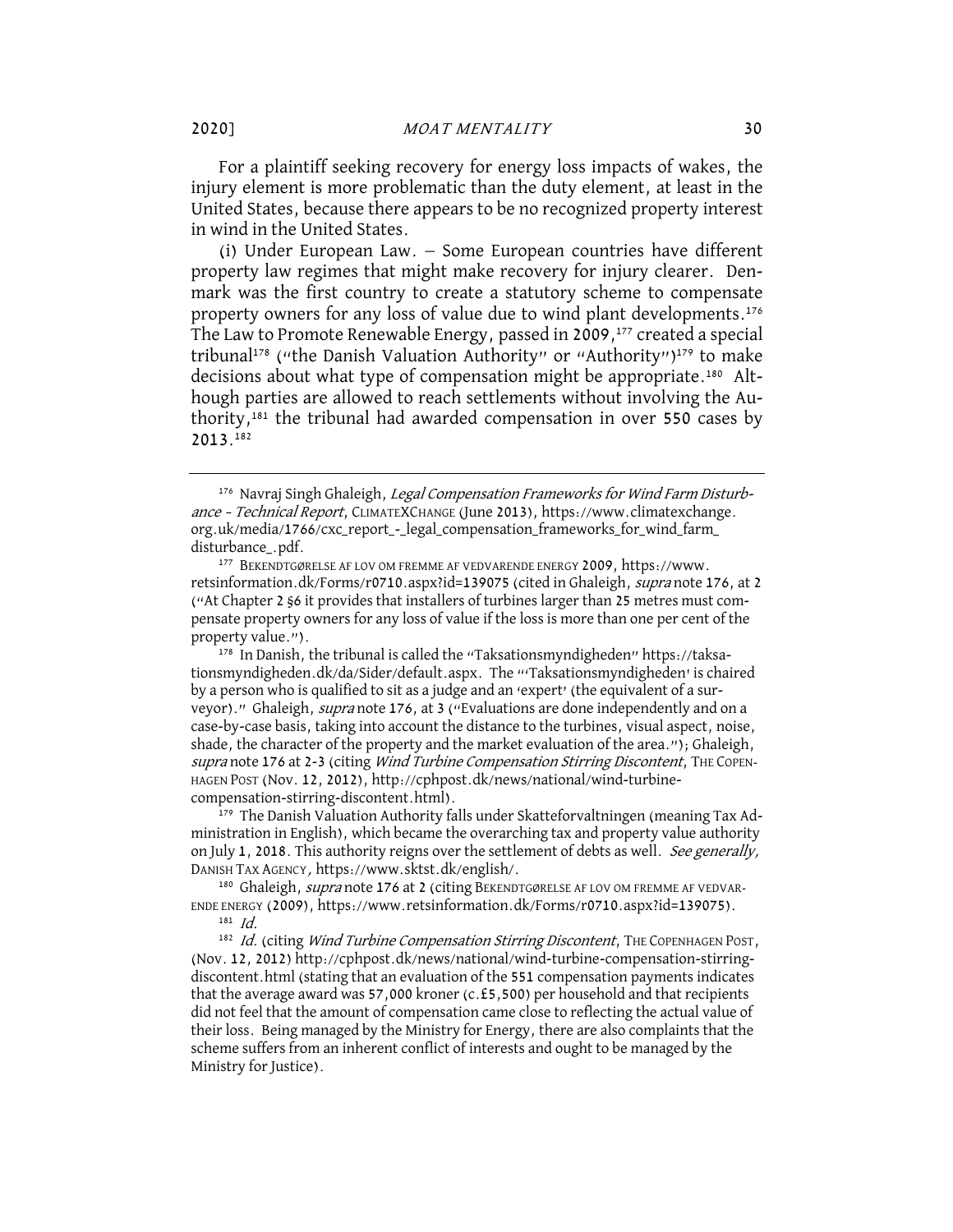Most of the Danish Valuation Authority's cases involve private property owners seeking recovery for loss of value to their land due to noise or aesthetic concerns about neighboring wind development. However, the Authority awarded damages in a developer v. developer dispute for the first time in 2011.<sup>183</sup> The Authority ruled in favor of the plaintiff, a downwind wind turbine owner who experienced both increased maintenance costs (turbulence damage losses) and lost production revenues (energy losses) as a result of defendant neighbor's re-powering project.184 In this case, the defendant's nearest turbines were located approximately 561 feet, or only about 1.1 rotor diameters, away from the plaintiff's existing downwind turbines.<sup>185</sup> The plaintiff claimed his turbines would be affected by wind shadow and hence experience production losses and that his turbines would be exposed to tremendous turbulence, causing increased wear and multiple stoppages and reducing the life span of the existing turbines.<sup>186</sup>

In this 2011 Danish case, the defendant contested the fact that wind turbines can be regarded as real estate — a designation that is required for them to qualify for compensation — and therefore suggested the claim should be rejected.187 A third party appraiser conducted an analysis of the losses. This appraiser determined that increased repair costs were DKK 690,000 (US \$130,885) and awarded the plaintiff DKK 650,000 (US \$121,996) in compensation for these costs.188 Most significantly, the Authority not only recognized the turbulence damage losses but also the energy losses in calculating compensation for the plaintiff in this case. The actual production loss was determined to be DKK 300,000 (US \$56,430).<sup>189</sup> This brought plaintiff's recovery up to a total of DKK 750,000 (US \$140,765).190

<sup>&</sup>lt;sup>183</sup> The Danish Valuation Authority denied recovery in a previous case concerning wake losses. However, it wasn't because the rights were not compensable losses, but instead the denial was based on the plaintiff's acceptance of the risk of upwind development. Torgny Møller, First Danish Ruling on Who Owns the Wind, 33 NATURALIG ENERGI (2011), http://www.sindal-lundsberg.com/cms/from-my-desk/51-first-danish-rulingon-who-owns-the-wind.

<sup>&</sup>lt;sup>184</sup> Repowering is the process of upgrading the turbines on an existing wind plant with newer models or components to improve efficiency and power capture. Suparna Ray, Repowering Wind Turbines Adds Generating Capacity at Existing Sites, U.S. ENERGY INFO. ADMIN.(Nov. 6, 2017), https://www.eia.gov/todayinenergy/detail.php?id=33632.

<sup>&</sup>lt;sup>185</sup> Torgny Møller, Who Owns the Wind?, 33 NATURLIG ENERGI (2011), http://www.sindal-lundsberg.com/cms/the-sindal-report/from-my-desk/51-from-mydesk-older/50-who-own-the-wind-turbine-owner-receives-compensation-of-dkk-750000.

<sup>186</sup> Id.

 $187$  *Id.* 

<sup>188</sup> Id.

 $189$  Id.

 $190$  Id.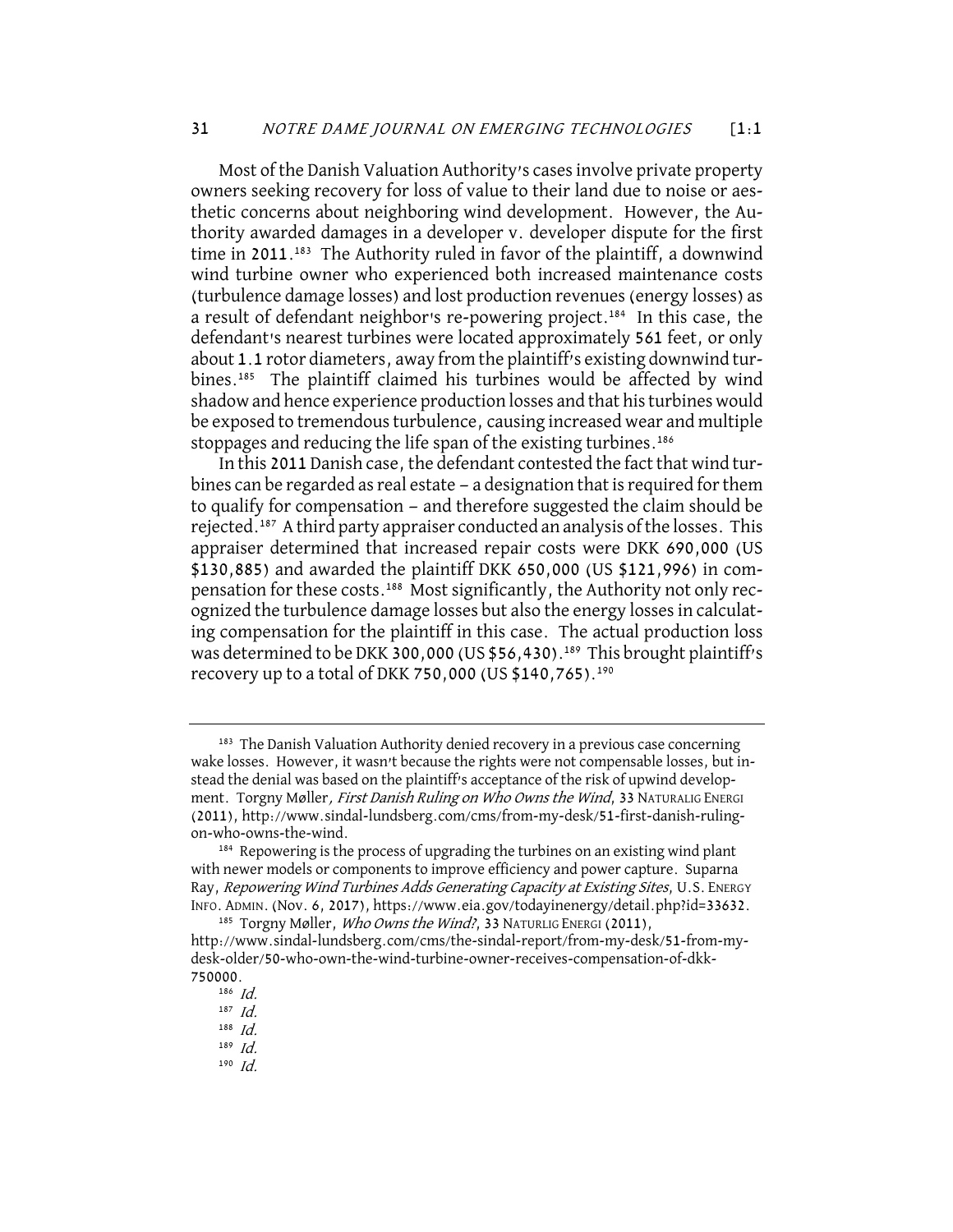While this Danish case appears to validate a legal right to recover for energy loss damages, that result is not completely clear. The Danish Valuation Authority has not addressed another developer v. developer claim since 2011.

Similarly, efforts to recover for a property right in wind have not been as successful in other European countries. The United Kingdom appears to have some precedent for providing compensation under Section 152 of the 2008 Planning Act, but the scope of that power and whether it would be recognized in a common lawsuit is unclear.191

A Norwegian court held that private individuals do not have property rights to the wind and consequently there should not be any recovery for reduction of the wind flowing across one's land.<sup>192</sup> Likewise, in Scotland and the United Kingdom, there are no statutory frameworks or tribunals such as Denmark's that address compensation for "householders/house owners" impacted by wind developments.<sup>193</sup> Instead, companies have set up voluntary "goodwill payment mechanisms"<sup>194</sup> to help garner public support or "social license to operate."<sup>195</sup>

The property status of wind rights in the United States has been debated for over a century.<sup>196</sup> In most other countries in the world, natural

Why Science, Constitutional Rights, and Public Policy Issues Play a Crucial Role, 40 Wm. & MARY ENVTL. L. & POL'Y REV. 813, 822-23 (2016); Yael Lifshitz, Rethinking Original Ownership, 66 U. TORONTO L.J. 515 (2016); Yael Lifshitz, Winds of Change: Drawing on Water Law Doctrines to Establish Wind Law, 23 N.Y.U. ENVTL. L. J. 434 (2015); Diamond & Crivella, supra note 64, at 199; Ernest E. Smith & Becky Diffen, Winds of Change: The Creation of Wind Law, 5 TEX. J. OIL GAS & ENERGY L. 165 (2010); Troy Rule, Sharing the Wind, 27 THE ENVIRONMENTAL FORUM, 30-33 (Sept. - Oct. 2010); Yael Lifshitz, Gone with the Wind? The Potential Tragedy of the Common Wind, 28 UCLA J. ENVTL. L. & POL'Y 435 (2010); K.K. DuVivier, Animal, Vegetable, Mineral—Wind? The Severed Wind Power Rights Conundrum, 49 WASHBURN L.J. 69 (2009); K.K. DuVivier & Roderick E. Wetsel, Jousting at Windmills: When Wind Power Development Collides with Oil, Gas, and Mineral Development, 55 ROCKY MTN. MIN. L. INST. PAPER NO. 9-1 (2009); Troy Rule, A Downwind View of the Cathedral: Using Rule Four to Allocate Wind Rights, 46 SAN DIEGO L. REV.

<sup>&</sup>lt;sup>191</sup> See discussion of §152 of the 2008 PLANNING ACT *infra* Section III.C.2.a.

 $192$  Torgny Møller, First Norwegian Ruling on the Question of Who Owns the Wind.. . Nobody Owns the Wind, 33 NATURALIG ENERGI (2011) [hereinafter First Norwegian Case], http://www.sindal-lundsberg.com/cms/from-my-desk/49-first-norwegian-ruling-onthe-question-of-who-owns-the-wind-nobody-owns-the-wind.

<sup>&</sup>lt;sup>193</sup> Ghaleigh, *supra* note 176, at 2.<br><sup>194</sup> Id. at 3.

<sup>&</sup>lt;sup>195</sup> See, e.g., Geert Demuijnck & Björn Fasterling, *The Social License to Operate*, 136 J. BUS. ETHICS 675 (2016), https://link.springer.com/article/10.1007/s10551-015-2976-7; Jason Prno & D. Scott Slocombe, Exploring the Origins of 'Social License to Operate' in the Mining Sector: Perspectives from Governance and Sustainability Theories, 37 RESOURCES POL'Y 346 (2012).<br><sup>196</sup> See, e.g., Kimberly E. Diamond, *Wake Effects, Wind Rights, and Wind Turbines:*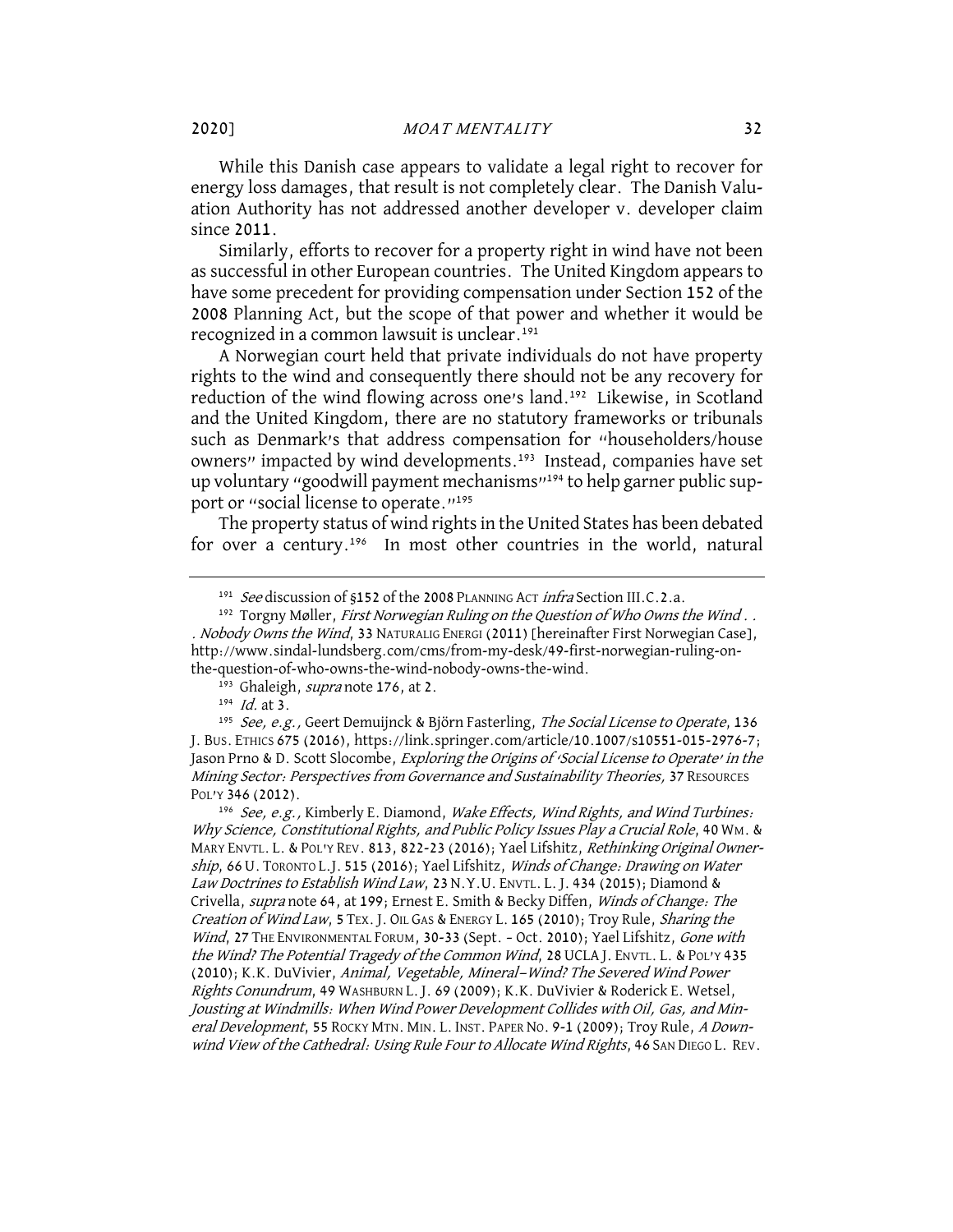resources–including minerals and wind–are owned by the state.<sup>197</sup> However, in the United States, these resources, including wind, are privately owned when associated with private lands.<sup>198</sup>

(ii) Under US Law. - Under traditional theories of U.S. property law, including the *ad coelum* doctrine,<sup>199</sup> owners of surface estates have a property right in the wind flowing over and above their lands.<sup>200</sup> The ownership issue is complicated, however, because property law in the United States is governed by each of the states or territories and each may have separate rules.

<sup>197</sup> See, e.g., Marc Howe, Chinese Regional Government Claims Wind Energy is "State-Owned", WINDPOWER MONTHLY (June 19, 2012) (Article 9 of China's constitution, which has been interpreted to say that wind and solar energy are state-owned resources).

<sup>198</sup> K.K. DuVivier, *Sins of the Father*, 1 TEX. A&M J. REAL PROP. L. 391, 412 (2014).

<sup>199</sup> See DUKEMINIER ET. AL., PROPERTY CONCISE EDITION 140 (2d ed. 2017). The *ad coelum* doctrine: Cujus est solum, ejus est usque ad coelum et ad infernos ("to whomsoever the soil belongs, he owns also to the sky and to the depths").

<sup>200</sup> See, e.g., TEX. HOUSE OF REPRESENTATIVES HOUSE RESEARCH ORG., CAPTURING THE WIND: THE CHALLENGES OF A NEW ENERGY SOURCE IN TEXAS, No. 80-9, at 17 (2008).

<sup>207 (2009);</sup> Lisa Chavarria, The Severance of Wind Rights in Texas, Presentation at the Review of Oil and Gas XXIII, sponsored by the Dallas Bar Association (Sept. 2008) (revision of a manuscript originally published as Lisa Chavarria, Undertaking the Severance of Wind Rights, St. B. TEX.: OIL, GAS AND ENERGY RES. L. SEC. REP., VOL. 32 No. 2, Dec. 2007); Lisa Chavarria, Wind Power Prospective: Issues, 68 TEX. B. J. 832, 834-35 (Oct. 2005) (stating that Chavarria does not support or oppose the practice of severance but recognizes that it is common among Texas landowners); Terry E. Hogwood, Against the Wind, 26 STATE BAR OF TEX.: OIL, GAS AND ENERGY RES. L. SEC. REP.,NO. 2, Dec. 2004; Ernest Smith, Wind Energy: Siting Controversies and Rights in Wind, 1 ENVTL & ENERGY L. & POL'Y J. 281, 300-03 (2007) ("Wind does not share the physical characteristics of solid minerals or of water. It can hardly be deemed part of the fee simple or owned 'in place' by a landowner." Smith also cites Hogwood to say wind ownership may be comparable to the "capture" theory used for wild animals or the law of percolating water and Contra Costa for noting that states may alternatively "look to oil and gas law for an analogy."); Joseph O. Wilson, The Answer, My Friends, Is in the Wind Rights Contract Act: Proposed Legislation Governing Wind Rights Contracts, 89 IOWA L. REV. 1775, 1784 (2004); Choctaw, O. & T. R. Co. v. True, 80 S.W. 120, 121 (Tex. Civ. App.—Fort Worth 1904, no writ). For other valuable articles addressing wind rights, without as much emphasis on the categorization of the right, see Helle Tegner Anker, et al., Wind Energy and the Law: A Comparative Analysis, 27 J. ENERGY & NAT. RESOURCES L. 145 (2009); Elizabeth Burleson, Wind Power, National Security, and Sound Energy Policy, 17 PENN ST. ENVTL. L. REV. 137 (2009); Bent Ole Gram Mortenson, International Experiences of Wind Energy, 2 ENVTL & ENERGY L. & POL'Y J. 179 (2008); K. Shawn Smallwood, Wind Power Company Compliance with Mitigation Plans in the Altamont Pass Wind Resource Area, 2 ENVTL & ENERGY L. & POL'Y J. 229 (2008); Roderick E. Wetsel & H. Alan Carmichael, Current Issues in Wind Energy Law 2009, Presentation at 20th Annual Advanced Real Estate Drafting Course sponsored by the State Bar of Texas (Mar. 5-6, 2009). See also RULE, supra note 144, at 60; Ernest E. Smith, Roderick E Wetsel, Becky H. Diffen, and Melissa Powers, WIND LAW (LexisNexis Matthew Bender 2019).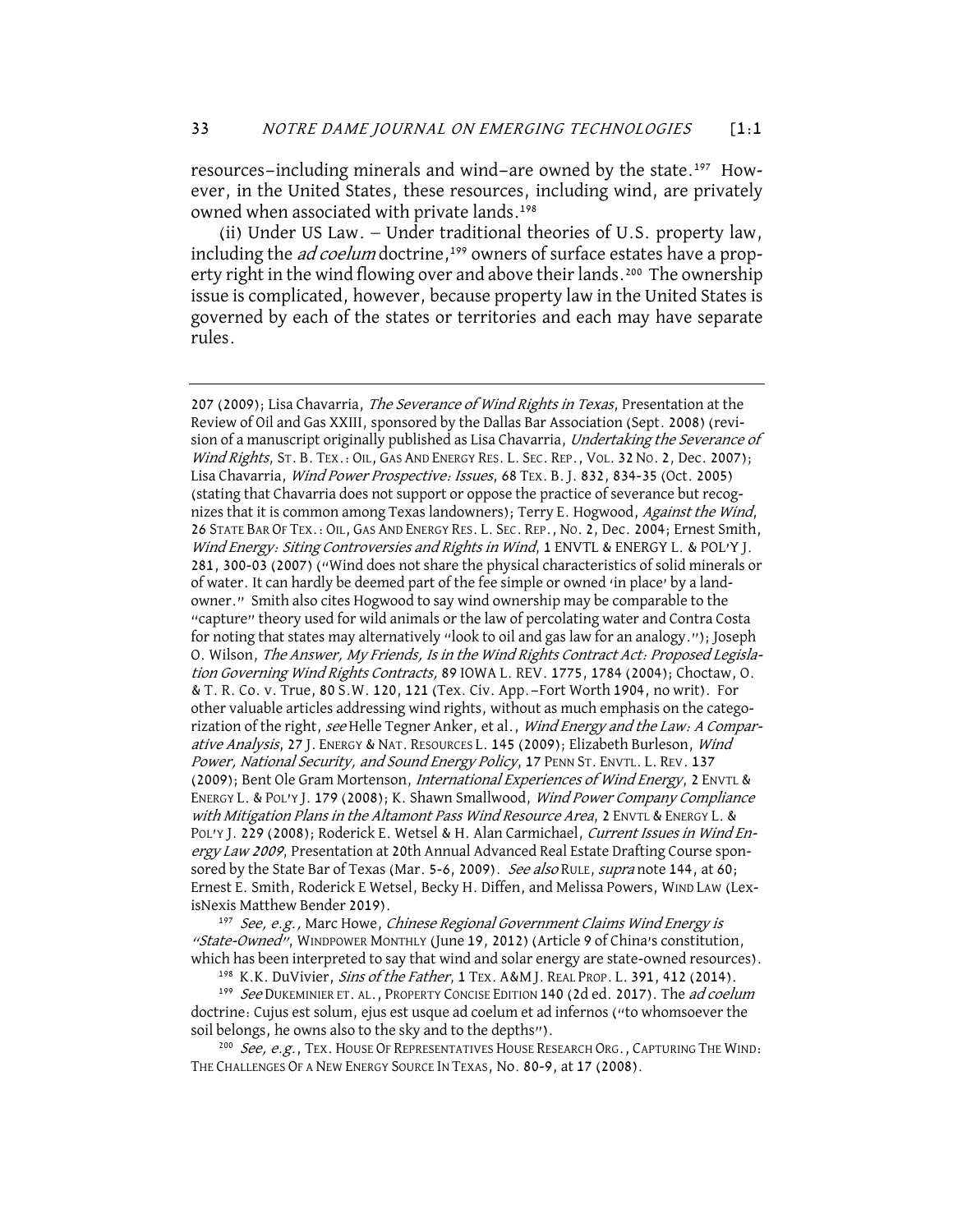Texas, which has been the number one producer of wind power for the last few decades, seemed to recognize a right to wind access as early as 1904.201 Although the court did not expressly state that there was such a right, it found that a plaintiff could properly allow evidence to support his claim for damages resulting from the construction of an embankment that blocked wind flows to the plaintiff's windmill.<sup>202</sup>

Wyoming and Montana set out the wind right most explicitly by statute. Wyoming law defines a "wind energy right" as "a property right in the development of wind powered energy generation"<sup>203</sup> and goes on to declare that "[w]ind energy rights shall be regarded as an interest in real property and appurtenant to the surface estate."<sup>204</sup> Montana defines "wind easement" as "the right granted by the owner of real property to a wind energy developer guaranteeing the developer the right to use the real property legally described in a wind energy agreement and the wind resource located on and flowing over its surface to develop a wind energy project."205 The statute concludes with this explicit declaration: "A wind easement is an interest in real property."206

Severance means that an estate can be owned and transferred separately from the surface of the land where it is located. Although it is most often encountered in the context of oil and gas or mineral severance, wind rights are severable in Texas. Several states have enacted statutes that ban severance of the wind from the surface estate.<sup>207</sup> The Colorado General Assembly did so in 2012.<sup>208</sup> The original version of the non-severance statute stated, "A wind energy agreement is an interest in real property."<sup>209</sup> Although the Colorado statute eliminated this language when it was amended in 2015, it still seems to recognize the potential for a separate property interest in the wind.<sup>210</sup> While the language of the statute characterizes wind

 $206$  Id.

<sup>201</sup> See Choctaw, O. & T. R. Co., 80 S.W. 120, 121.

 $202$  See id.

<sup>203</sup> WYO. STAT. ANN. § 34-27-102(iii) (2019).

 $^{204}$  *Id.* § 34-27-103(a).

<sup>&</sup>lt;sup>205</sup> MONT. CODE ANN. § 70-17-402(1) (2019).

<sup>&</sup>lt;sup>207</sup> See, e.g., COLO. REV. STAT. ANN. § 38-30.7-103 (2015); MONT. CODE ANN. § 70-17-404(1) (2019); 2011 Mont. Laws 976; WYO. STAT. ANN. § 34-27-103(b) (2019); 2011 Wyo. Sess. Laws 17; KAN. STAT. ANN. § 58- 2272(b) (2019); 2011 Kan. Sess. Laws 692; 2009 Neb. Laws 997; 2012 Neb. Laws 497; NEB. REV. STAT. § 76-3004 (2019); S.D. CODIFIED LAWS § 43-13-17 (2019); 2005 N.D. Laws 1572; N.D. CENT. CODE § 17-04-04 (2019).

<sup>208</sup> 2012 Colo. Legis. Serv. Ch. 230 (H.B. 12-1105) (West), at § 38-30.7-103(1): "A wind energy right is not severable from the surface estate; except that wind energy may be developed pursuant to a wind energy agreement."

 $^{209}$  *Id.* at § 38-30.7-103(2).

<sup>210</sup> COLO. REV. STAT. ANN. § 38-30.7-103.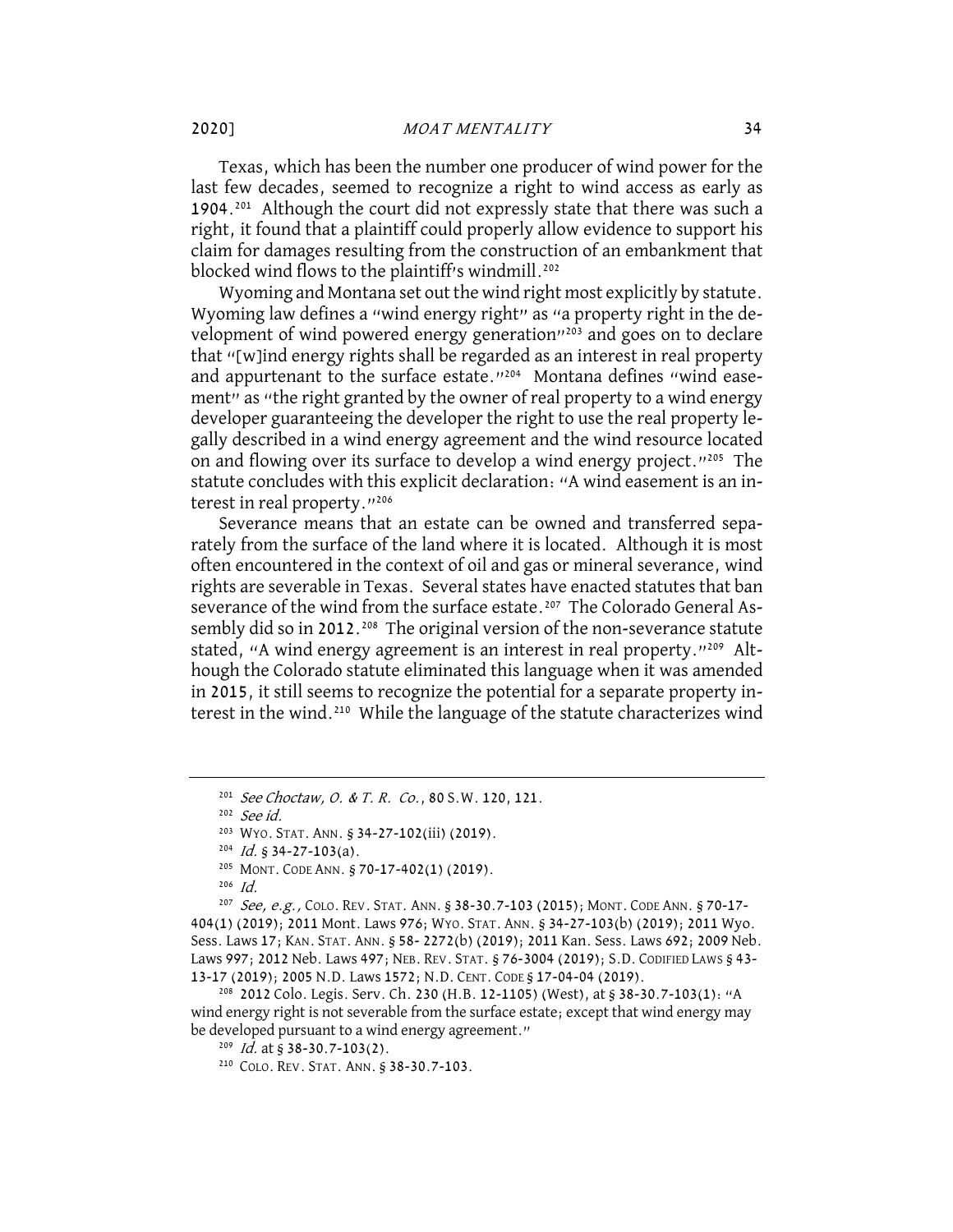as a usufructuary right,  $211$  it also states that agreements to exploit wind are "subject to statutory and other rules of law to the same extent as other agreements creating interests in or rights to use real property."<sup>212</sup> South Dakota and North Dakota statutes both have similar language about an interest in wind having the "same effect as a conveyance of an interest in real property."213

Because there are no reported cases interpreting the language of these state statutes, there appears to be no precedent for determining the extent of the wind property right and whether it would include a right to the energy in the wind sufficient to support recovery for production losses. And it remains unlikely that the issue will be resolved by litigation. When a situation gets to the litigation stage, it is generally settled out of court because it is simply a matter of calculating damages, and that amount can be ascertained through wake modeling.<sup>214</sup>

Aside from interpreting statutes that appear to recognize wind as a property right, there have been a handful of cases that have alleged injury or nuisance for waking, but the outcomes did not address the wind as a property right issue. For example, a wind operator near Palm Springs, California, alleged that approval of a repowering project would result in a nuisance.<sup>215</sup> Without using the term "wake," the complaint alleged damages of over \$2 million in lost revenues due to energy losses downwind and the depreciation in the value of the existing turbines due to increased wear and tear from turbulence from the upwind plant.<sup>216</sup> The judge resolved the case

<sup>&</sup>lt;sup>211</sup> Id. § 38-30.7-103(1) ("A wind energy right is not severable from the surface estate but, like other rights to use the surface estate, may be created, transferred, encumbered, or modified by agreement.") (emphasis added).

 $^{212}$  Id. § 38-30.7-103(2).

<sup>&</sup>lt;sup>213</sup> S.D. CODIFIED LAWS § 43-13-17; N.D. CENT. CODE § 17-04-04. Kansas and Nebraska also have nonseverance statutes, but they are more cryptic about what the extent of a wind right might be recognized.  $See$  KAN. STAT. ANN.  $\S$  58-2272(b); NEB. REV. STAT.  $\S$  76-3004.<br><sup>214</sup> See, Zilong Ti, Xiao Wei Deng & Hongxing Yang, *Wake Modeling of Wind Tur-*

bines Using Machine Learning, 257 APPLIED ENERGY 114025 (Jan. 1, 2020), https://doi.org/ 10.1016/j.apenergy.2019.114025, https://www.sciencedirect.com/science/article/pii/ S030626191931712X?via%3Dihub ("A good understanding and accurate prediction of turbine wakes can remarkably improve the efficiency of wind energy conversion in a largescale wind farm and achieve a better turbine layout scheme. . . . . Analytical models are still widely used in practice for wake prediction due to their low cost."); See also, discussion about how the Calebresi formula can resolve property and tort disputes through economic theory. Telephone Interview with anonymous attorney #18 l. 104-109, supra note 143.<br><sup>215</sup> Defendants' NextEra Energy Resources, LLC and Wind Power Partners 199s, LLC's

Notice of Removal Pursuant to 28 U.S.C. § 1441(b) (Federal Question), Wind Energy Partnership v. NextEra Energy Resources LLC, No. 11-02050 (C.D. Cal. Filed Dec. 27, 2011).  $216$  *Id.*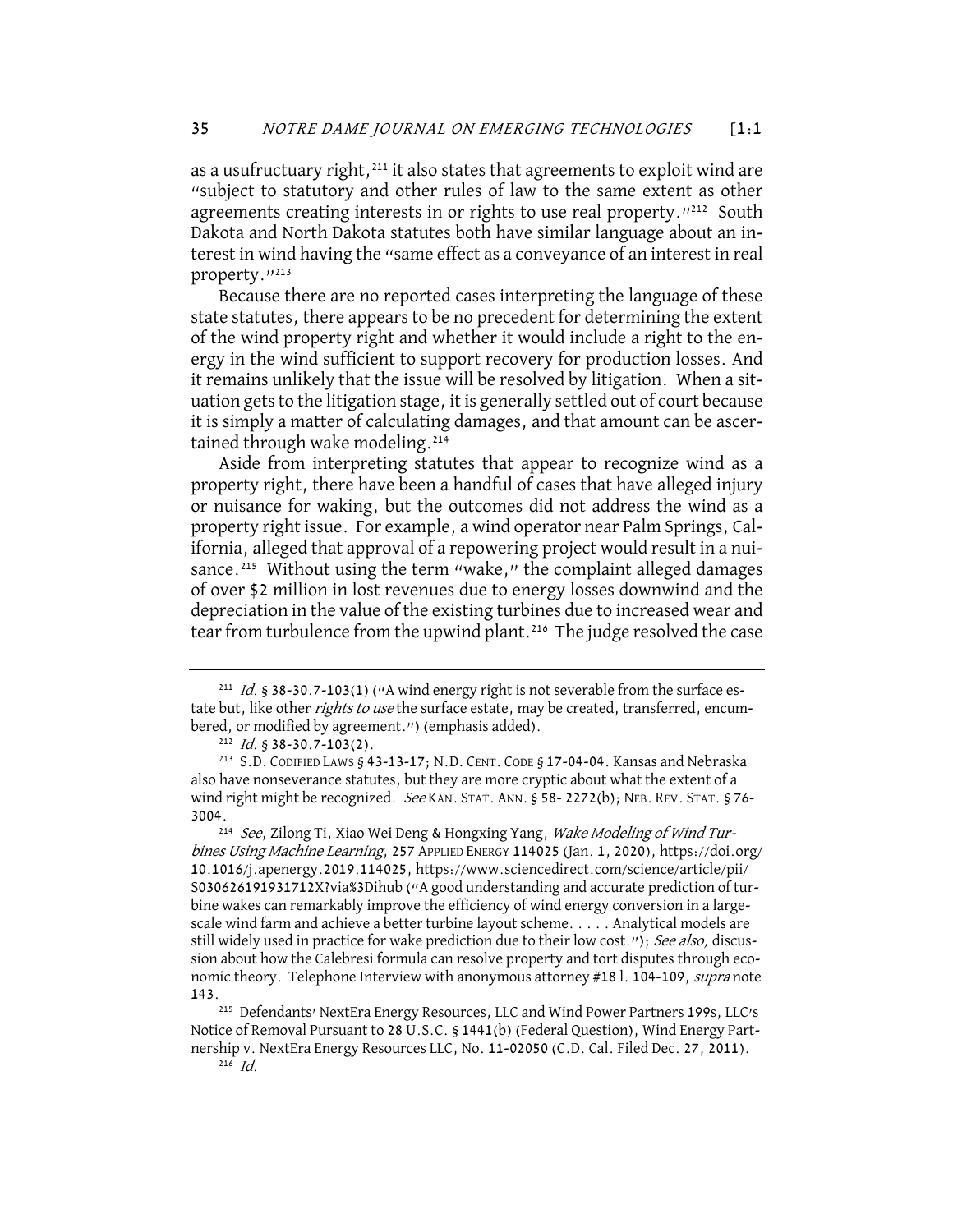on procedural grounds related to due process and whether there was a failure to provide adequate notice.<sup>217</sup>

Another case involved a wind-power opponent and owner of agricultural land in Illinois who sued to stop some county ordinances in Wisconsin that would make it easier to obtain permits for wind plants near her lands.<sup>218</sup> One of her primary claims was that allowing a wind plant adjacent to her property would deprive her "of the full extent of the kinetic energy of the wind and air as it enters [her property]."<sup>219</sup> In affirming a dismissal of her case,<sup>220</sup> the court opined that nuisance "is a more sensible conceptualization of her claim" scoffing at the theory that "she has a property right in her neighbors' use of their lands."<sup>221</sup>

Thus, it seems likely that it would be difficult to make a case for negligence liability for energy loss impacts. The US Supreme Court has said that "property" is more than an abstract need or desire for something; it must be a "legitimate claim of entitlement" to a particular benefit.<sup>222</sup> Because there is no precedent for a property right in the energy in wind in the United States, it will be difficult for the downwind plaintiff to prove the injury element of a negligence claim for energy loss damages even if the upwind plant caused reduced power production and thus lost revenues for royalty beneficiaries.

2. Nuisance. – As the Wisconsin court opined in the previous section of this paper, nuisance may be a better common law remedy to address the damaging effects of wind wakes.

a) Nuisance in General. – Nuisance allows "lawful occupiers of land [to] be protected against interferences which inhibit their full use of their land for normal purposes."<sup>223</sup> Private nuisance requires a plaintiff to show that

<sup>&</sup>lt;sup>217</sup> Wind Energy Partnership, Case No. 5:11-cv-02050-R-OP, slip op. (C.D. Cal. June 11, 2012); See also, Kimberly E. Diamond, Wake Effects, Wind Rights, and Wind Turbines: Why Science, Constitutional Rights, and Public Policy Issues Play a Crucial Role, 40 WM.& MARY ENVTL. L.&POL'Y REV. 813, 822-23 (2016).

<sup>&</sup>lt;sup>218</sup> Muscarello v. Winnebago County Board, 702 F.3d 909 (7th Cir. 2012); See also, Muscarello v. Ogle County Board of Commissioners, 610 F.3d 416 (7th Cir. 2010).

<sup>219</sup> Muscarello, 702 F.3d at 911 ("A reduction in wind speed downwind is an especially common effect of a wind turbine . . . and that is the harm the plaintiff emphasizes which is odd. For the only possible harm the wind farm could do to her would be to reduce the amount of wind energy otherwise available to her, and the only value of that energy would be to power a wind farm on her property — and she is opposed to wind farming.").

 $^{220}$  *Id.* The 7<sup>th</sup> Circuit noted that "The district court dismissed the suit, a blunderbuss of federal and state claims, on the ground that the complaint fails to state any claim on which the plaintiff would be entitled to relief. Fed. R. Civ. P.  $12(b)(6)$ ."<br><sup>221</sup> *Id.* at 914.

<sup>222</sup> Board of Regents of State Colleges v. Roth, 408 U.S. 564, 577 (1972).

<sup>&</sup>lt;sup>223</sup> Ghaleigh, supra note 176 at 4.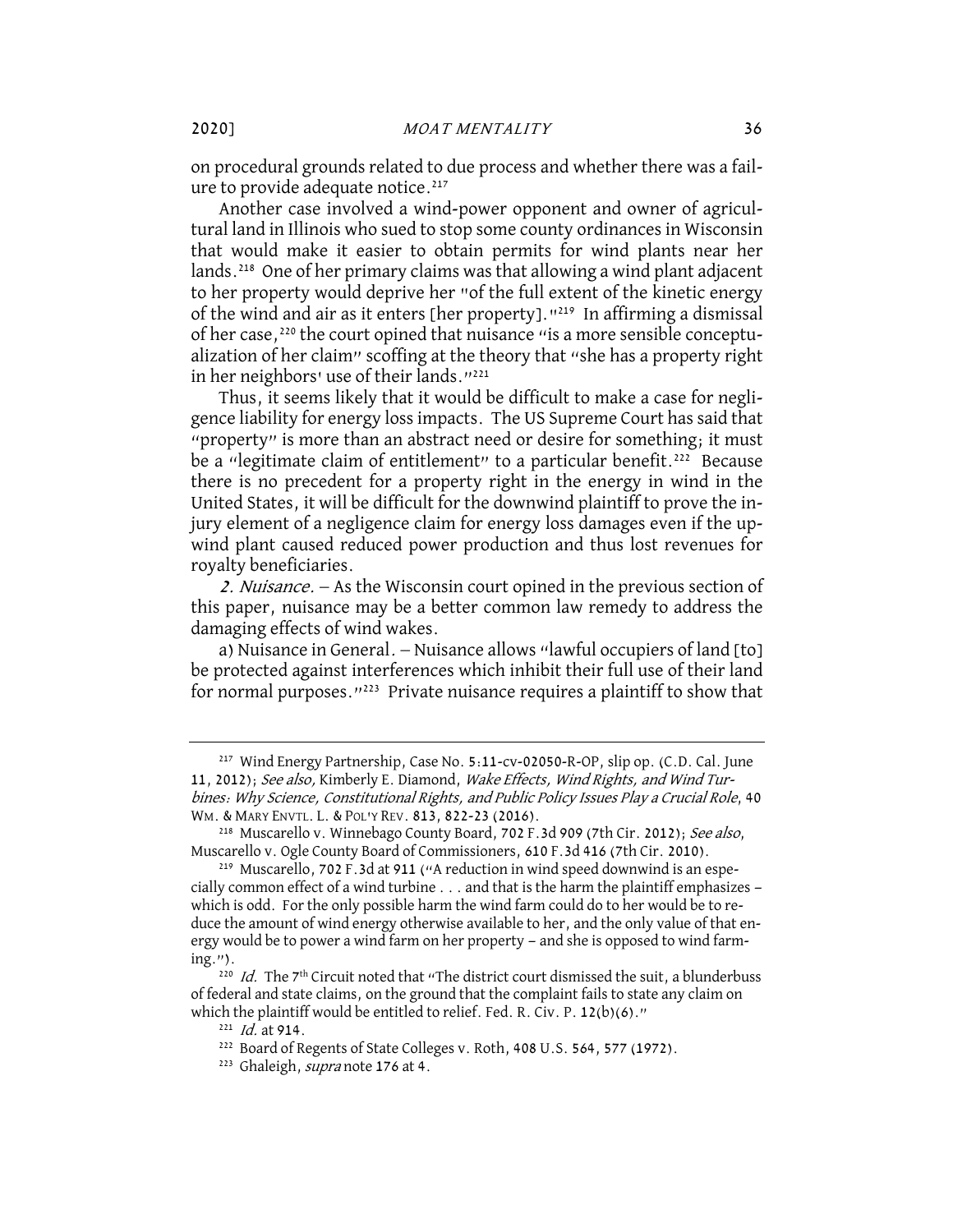(1) "the unreasonable, unwarranted, or unlawful use" of the defendant's property (2) "substantially interferes with the enjoyment of the plaintiff's property," without an actual trespass or physical invasion.<sup>224</sup>

Furthermore, nuisance "involves a balancing of the costs and benefits of the land use claimed to have caused a nuisance."225 Law and economic theories have been wedded to create a conceptual framework for resolving the combined tort law and property law issues raised by nuisance cases.<sup>226</sup> This theory has been expanded to suggest that the choice should be based on the most economically efficient transaction-cost-based option.<sup>227</sup> Applying these frameworks to wind energy disputes suggests that the economics of each situation will drive resolution of any conflicts.<sup>228</sup>

Sometimes "authorization for an activity," such as receiving a permit from a governmental authority may be a defense to nuisance.<sup>229</sup> A wind developer in England argued that compliance with the ETSU and planning conditions would bar a claim brought by Mr. and Mrs. Davis of Gray's Farm, which suffered from a wind turbine 1000 m from their home.<sup>230</sup> Although the *Davis v. Tinsley* case settled, the result in another British case, *Barr v.* Biffa, suggests that authorization does not tip the scales in all cases and may not be a complete defense.<sup>231</sup> As Lord Justice Carnwath, one of the judges

<sup>228</sup> Rule, A Downwind View of the Cathedral, supra note 196; See also Rule, Sharing the Wind, supra note 196, at 30-33.

<sup>229</sup> Ghaleigh, supra note 176, at 6 ("The DECC position is that where the correct methodology has been followed and a wind farm is shown to comply with ETSUR-97 recommended noise limits, the Infrastructure Planning Commission may conclude that it will give little or no weight to adverse noise impacts from the operation of the wind turbines. DECC. July 2011. National Policy Statement for Renewable Energy Infrastructure (EN-3): ¶2.7.58."); U.S. DEPT. OF ENERGY, supra note 18.

<sup>230</sup> Couple Settle with Wind Farm Operators Over 'Unbearable Hum', THE DAILY TELE-GRAPH, (Nov. 30, 2011), http://www.telegraph.co.uk/earth/environment/8925467/ Couple-settle-with-wind-farm-operators-over-unbearablehum.html.

<sup>231</sup> Ghaleigh *supra* note 176, at 4 ("In the recent case of *Barr v Biffa* which related to odours from a waste disposal site, the Court of Appeal did not accept that compliance with regulatory controls such as a permit provided an absolute defence." (citing The Law Reports. [2012] EWCA Civ. 312 (Eng.))).

<sup>&</sup>lt;sup>224</sup> RESTATEMENT (SECOND) OF TORTS §§ 821D-812E (1979); Robert D. Dodson, Rethinking Private Nuisance Law: Recognizing Aesthetic Nuisances in the New Millennium, 10 S. C. ENVTL. L.J., 1, 1 (2002).

<sup>225</sup> Muscarello, 702 F.3d at 915 (citing Village of Wilsonville v. SCA Services, Inc., 426 N.E.2d 824, 834–36 (Ill. 1981); Dobbs v. Wiggins, 929 N.E.2d 30, 38–39 (Ill. App. Ct. 2010); Pasulka v. Koob, 524 N.E.2d 1227, 1238–39 (Ill. App. 1988); RESTATEMENT (SECOND) OF TORTS § 826 (1979); W. Page Keeton et al., Prosser & Keeton on the Law of Torts §§ 88, p. 629-30 (5th ed. 1984).

<sup>&</sup>lt;sup>226</sup> Guido Calabresi & A. Douglas Melamed, *Property Rules, Liability Rules, and Inal-*<br>*ienability: One View of the Cathedral*, 85 HARV. L. REV. 1089 (1972).

<sup>&</sup>lt;sup>227</sup> James E. Krier & Steward J. Schwab, Property Rules and Liability Rules: The Cathedral in Another Light, 70 N.Y.U. L. REV. 440 (1995).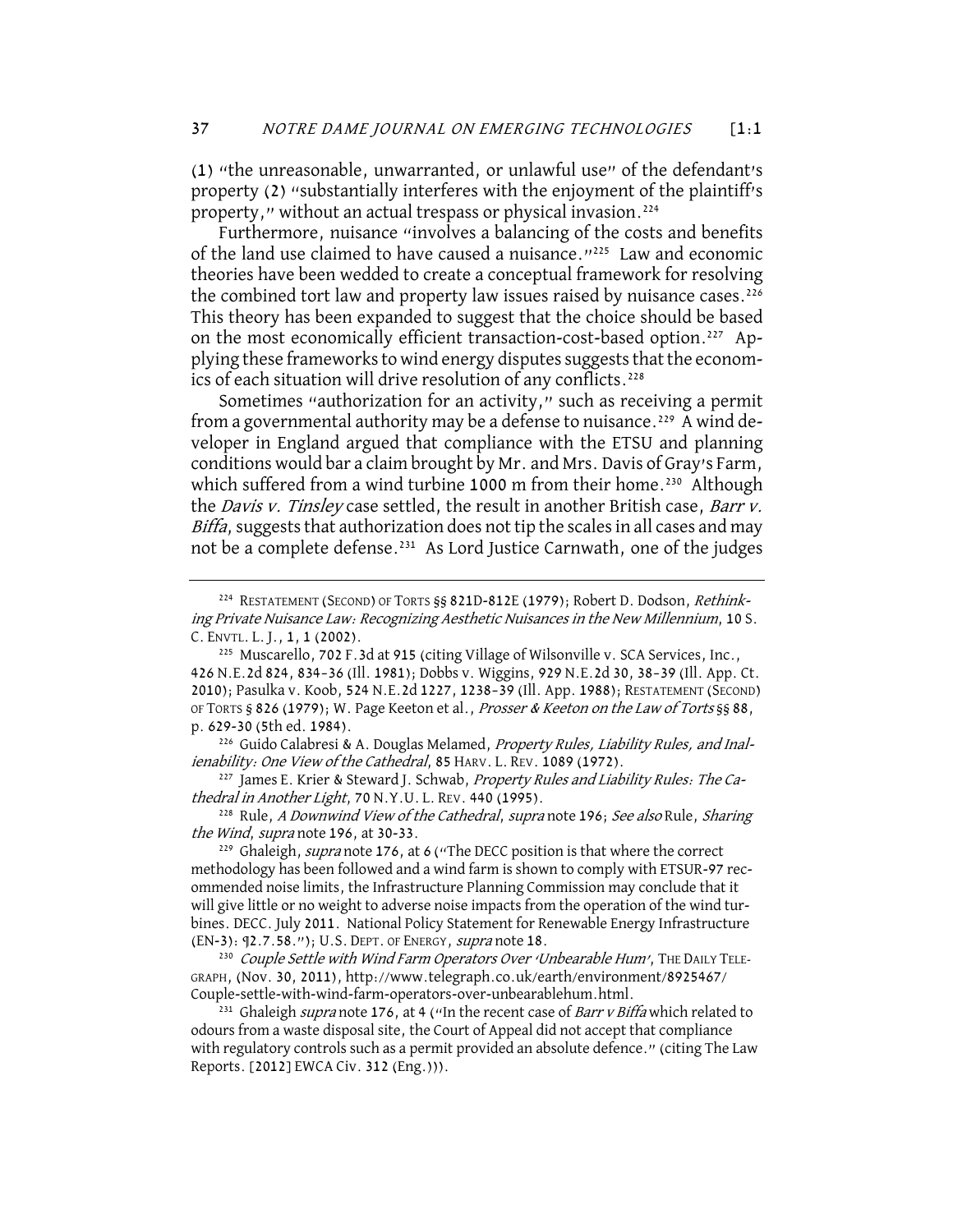in *Barr* noted, "[a]n activity which is conducted in contravention of planning or environmental controls is unlikely to be reasonable. But the converse does not follow. Sticking to the rules is an aspect of good neighbourliness but it is far from the whole story-in law as in life."<sup>232</sup>

The burden of proof for either nuisance or negligence would typically fall as it does in any civil action—upon the plaintiff to prove by a preponderance of the evidence.<sup>233</sup> Codified law can either expand or reduce a plaintiff's burden. For example, the burden is expanded in favor of defendants under Section 158 of the British Planning Act 2008, which addresses approval for nationally significant infrastructure projects. Proof of approval under Section 158 can create an absolute defense to a nuisance claim.<sup>234</sup>

In contrast, California has reduced the burden of proof for a plaintiff by scientifically describing private nuisance in the context of obstruction of the sun on a solar panel. The California Solar Shade Control Act provides that "[a] tree or shrub that is maintained in violation of Section 25982 is a private nuisance . . ."235 And Section 25982 also says:

After the installation of a solar collector, a person owning or in control of another property shall not allow a tree or shrub to be placed or, if placed, to grow on that property so as to cast a shadow greater than 10 percent of the collector absorption area upon that solar collector surface at any one time between the hours of 10 a.m. and 2 p.m., local standard time.<sup>236</sup>

Recovering for either damage losses or energy loss from wakes may be difficult under the traditional nuisance standard. First, setting up wind turbines on an adjacent property is not generally considered an "unreasonable, unwarranted, or unlawful use. $1/237$  In fact, that is what an operator would be expected to do under a wind lease agreement.

Second, the burden would be on the plaintiff, downwind operator, to show that the upwind operator's actions "substantially interfered" with those downwind.<sup>238</sup> It is unclear what the threshold is for "substantially interfered" but unless a statute clarified and narrowed the burden of proof in a way that is similar to California's Solar Shade Control Act, it could be an

<sup>&</sup>lt;sup>232</sup> Barr & Ors v. Biffa Waste Services, EWCA Civ 312, para. 47 (Eng.) (Court of Appeals, Civil Division, Mar. 19, 2012) (appeal allowed; cross-appeal dismissed).

<sup>&</sup>lt;sup>233</sup> See, e.g., Velasquez v. U.S. Postal Service, 155 F. Supp. 3d 218, 227 (E.D.N.Y. 2016) (citing Brown v. Lindsay, Nos. 08-CV-351, 08-CV-2182, 2010 WL 1049571, at \*12 (E.D.N.Y. Mar. 19, 2010) ("In a civil case, the plaintiff bears the burden of proving the elements of his claim by a preponderance of the evidence.")).

<sup>&</sup>lt;sup>234</sup> Ghaleigh, *supra* note 176 at 4-5. (describes a statutory scheme that allowed the Highland Council, a local authority, to abate a nuisance in June of 2011 by issuing a stop notice for activities to cease until a developer complied).

<sup>235</sup> CAL. PUB. RES. CODE § 25983 (West 2009).

<sup>236</sup> Id. § 25982.

<sup>&</sup>lt;sup>237</sup> *Cf.* standards at *supra* note 224.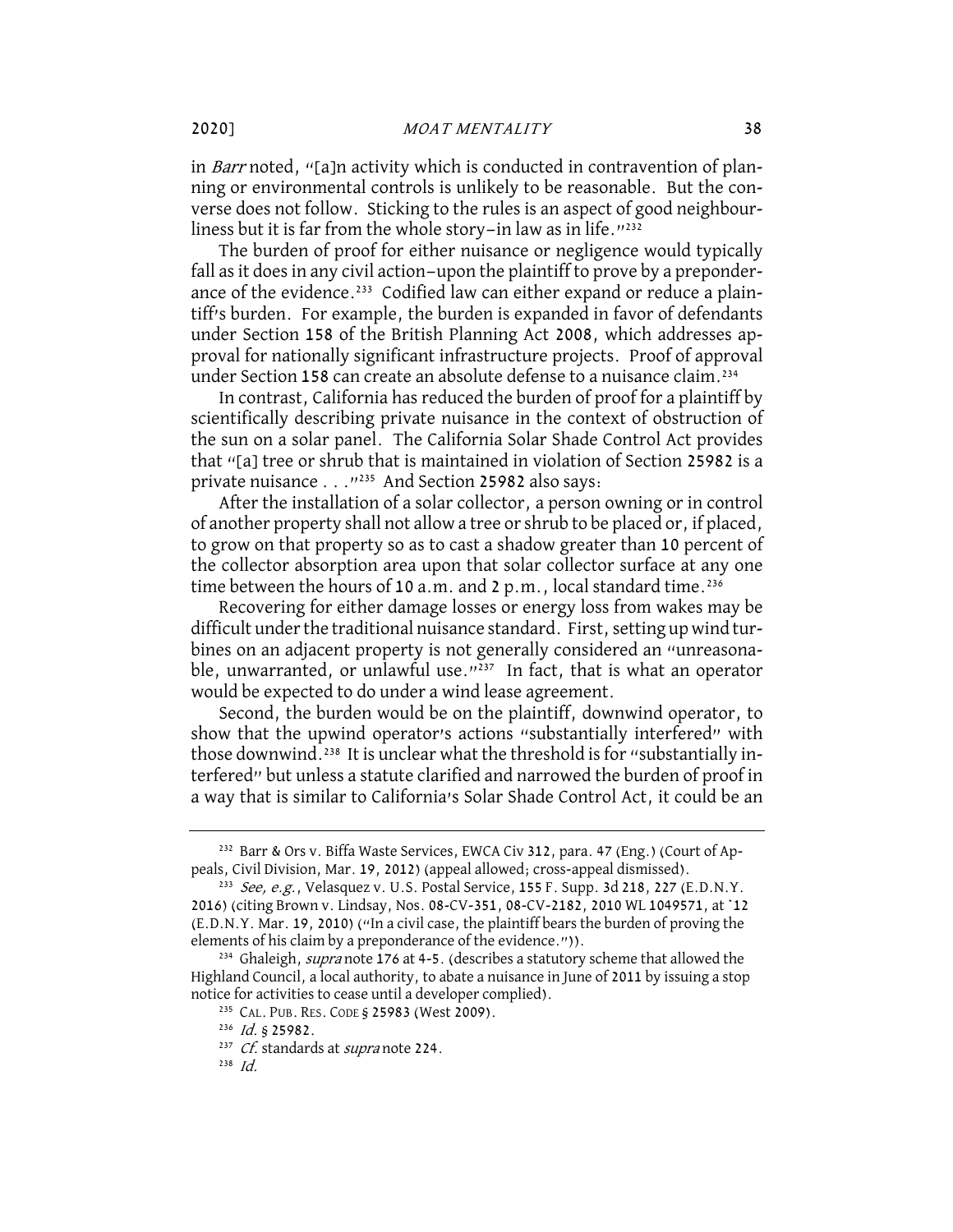insurmountable burden for plaintiff.<sup>239</sup>

Finally, plaintiff's burden is further complicated by the balancing of the costs and benefits of wind turbines including that "the energy they produce is clean and also reduces consumption of fossil fuels and so contributes to US independence from foreign oil supplies."240

b) Nuisance in the offshore wind context. - With respect to offshore wind in the United States, several federal leases have been awarded to developers.241 The main body of US commercial wind leases is quite short: a majority of the provisions state that the lessee must act in accordance with either the approved Site Assessment Plans (SAPs), Construction and Operations Plans (COPs), or 30 C.F.R. Part 585,<sup>242</sup> all of which will be discussed below.

Section 7 of the commercial leases of submerged lands for renewable energy development on the OCS state, "[The conduct of] all activities in the leased area [shall be] in accordance with an approved SAP or COP" to be agreed upon.<sup>243</sup> One distinction in the language of these leases separate from the C.F.R is that the lessee must agree that no activities will be carried out in a manner that "could *unreasonably interfere* with or endanger activities or operations carried out under any lease or grant issued or maintained pursuant to the [Outer Continental Shelf Lands Act] . . . ."244

The language in the SAP and COP requirements<sup>245</sup> and in the leases

<sup>241</sup> As each lease currently available to the public utilizes the same format and language, one specific lease is cited as a reference to all leases in general.

<sup>242</sup> BUREAU OF OCEAN ENERGY MGMT., U.S. DEPT. OF INTERIOR, Lease OCS-A 0501 (2015), https://www.boem.gov/Lease-OCS-A-0501/.

<sup>&</sup>lt;sup>239</sup> See, e.g., Matteliano et al. v. Skitkzi, 85 A.D.3d 1552, 1553 (2011) ("Interference 'must not be fanciful, slight, or theoretical, but certain and substantial, and must interfere with physical comfort of the ordinarily reasonably person'" (citing Bove v. Donner-Hanna Coke 236 A.D.3d 37, 40 (1932))).

<sup>240</sup> Muscarello, 702 F.3d at 914 ("The fact that the County Board has zoned agricultural property to allow wind farms would complicate her effort to establish that it was a nuisance, but not defeat it.").

 $243$  *Id.* at § 7.

 $244$  *Id.* at § 7(a). Additionally, a provision in Section 7 nearly mimics that of both the SAP and COP: the lessee agrees that "no activities . . . will be carried out in a manner that . . . could adversely affect sites, structures, or objects of historical, cultural, or archaeological significance." Id. at  $\S 7(d)$ . Although this lease section does not discuss the need to avoid damage to property as accentuated in the planning requirements, such specific language is not necessarily required as the lessee must already adhere to their approved SAPs and COPs.<br><sup>245</sup> One additional requirement is in Subpart G: The Facility Design Report. This Sub-

part G report provides specific details about the design of any facilities that were outlined in the SAP and COP. The important features of this report with respect to the necessity of wake analyses are the location plat and summary of environmental data used for design.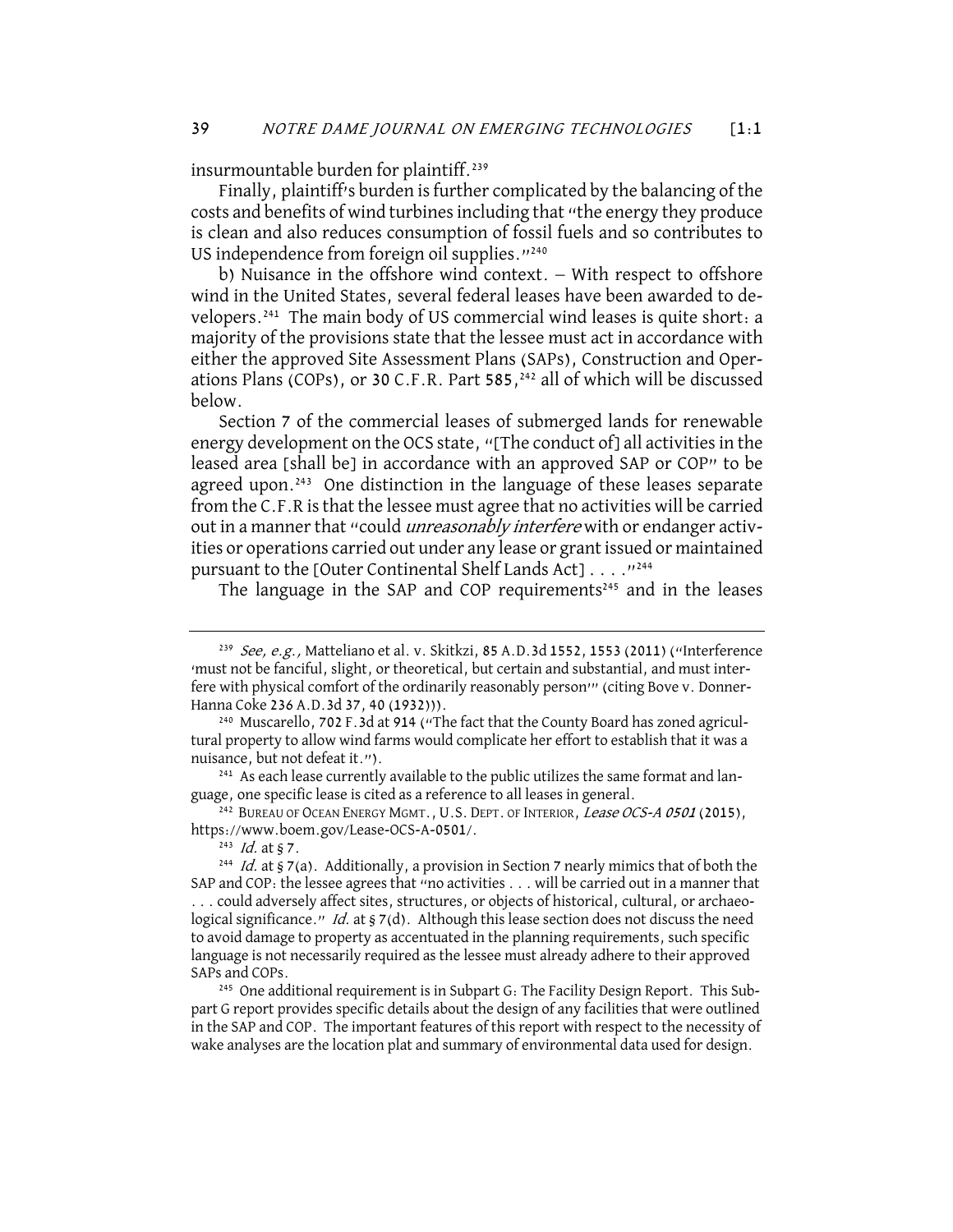themselves mirrors the common law nuisance standard prohibiting "the unreasonable, unwarranted, or unlawful use" of a potential defendant's property. As was discussed above, it appears that a downwind operator would have a difficult time proving that placement of wind turbines on the upwind operator's lease was unreasonable. Similarly, a downwind operator might have a case for compensation for premature fatigue of its turbines ("adverse effect [on] structures") if competing turbines are placed too close, but it would probably be based on an industry standard of care.

#### C. Codified Law

Although regulation is minimal, sometimes regulators try to ameliorate the wild west competitive approach of wind development by codifying some protections for neighboring wind plants or other impacted parties. The two main mechanisms employed are: (1) setbacks and (2) formal planning processes.

1. Regulated Setbacks. - In the context of project boundaries, a setback is a distance established between: (1) the shared property line between an upwind landowner and a downwind landowner and (2) the closest distance the upwind landowner can site a commercial wind turbine on its property.<sup>246</sup> In the United States, setback distances are primarily focused on public safety and property protection<sup>247</sup> providing a remedy for lessors or adjacent properties for ice throw,<sup>248</sup> blade failure,<sup>249</sup> or a downed turbine

<sup>30</sup> C.F.R. § 585.701(a); Id. § 2, § 5. For the summary of environmental data, a wake analysis would be useful in regard to the potential effects of wakes from neighboring faculties on the facility in review, in addition to a wake analysis of the proposed project on other project areas to be leased in the future, in order to be applied to the determination of the location plat. Although it is not currently the responsibility of the developer to determine the potential wake effects from upwind wind plants, such wake analyses are vital for them to know in consideration of an optimal site plan. Ideally, every project developer would be required to conduct its own wake analyses, and such information would be available to the public so these could be analyzed during the review phases discussed above, as is required in the European Union. Commission Regulation (EU) No. 543/2013.

<sup>&</sup>lt;sup>246</sup> Diamond & Crivella, *supra* note 64, at 195-96.

<sup>&</sup>lt;sup>247</sup> Siting Wind Energy Facilities - What Do Local Elected Officials Need to Know, EN-VTL. L.INST., 6 (2013).

<sup>&</sup>lt;sup>248</sup> Patrick S. Ottinger, Is There a Future for Wind Energy in the Bayou State: The Answer, My Friend, Is Blowin' in the Wind, 7 LSU J. ENERGY L. & RES. 1, 28 (2019) ("'Ice throw' [is] . . . the forceful shedding of ice from the blades of a turbine as they rotate.").

<sup>&</sup>lt;sup>249</sup> See generally Samet Ozturk et al., Failure Modes, Effects and Criticality Analysis for Wind Turbines Considering Climatic Regions and Comparing Geared and Direct Drive Wind Turbines, 11 ENERGIES 2317 (2018); Jui-Sheng Chou et al., Failure Analysis of Wind Turbine Blade Under Critical Wind Loads, 27 ENG'G. FAILURE ANALYSIS 99 (2013).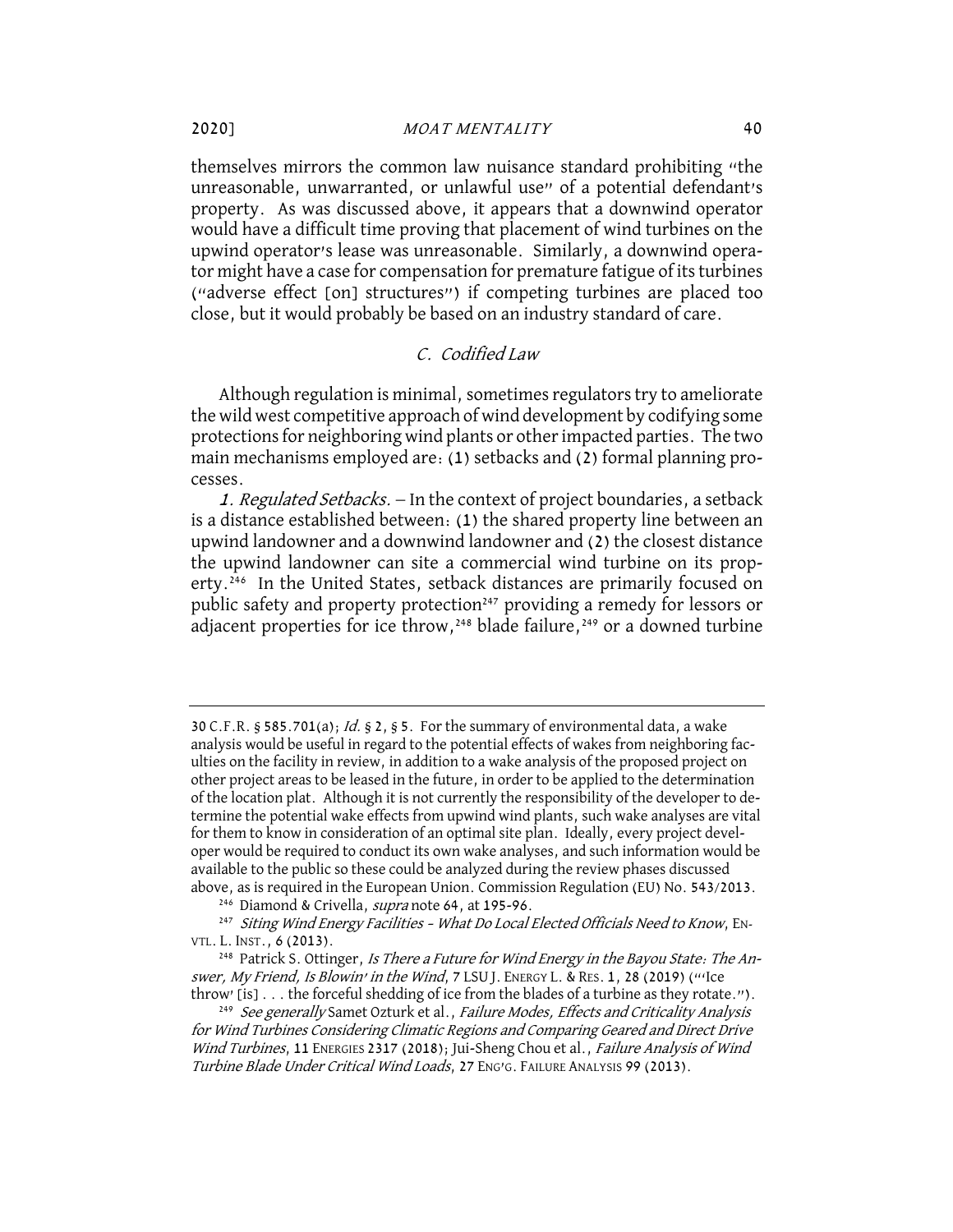mast.250 Only a handful of setbacks have been codified to address wake impacts.

As most terrestrial US wind regulation is at the state and local level,<sup>251</sup> this section will begin first with that analysis. Second, it will address mandatory setbacks in offshore "Crown Estate" leases in the United Kingdom. Finally, US federal leases, both onshore and offshore, will be examined and compared to the setback practices in some states and the UK to determine the benefits and detriments to having similar arrangements in the US government leases.

a) State. - Different states have their own rules on prescribed setback limits. They typically can be described by two general approaches.<sup>252</sup> First is the minority position of statewide control. Only four states reserve all siting authority for wind projects to state government.<sup>253</sup> Twenty-four states have both state and local siting provisions.254 The second alternative—local control—is by far the most common. Of the 20 states with substantial local autonomy, only two states have an established statewide setback, and 15 of those states have no such statewide process specifically addressing wind energy siting.<sup>255</sup> Below is a discussion of how these protections and a lack of them have played out and how states are considering them in the offshore context.

(i) No Protection–North Dakota. - One scenario where the lack of a setback limit proved to be problematic occurred in 2008 when a downwind developer voiced concern about the potential wake effect that a

<sup>&</sup>lt;sup>250</sup> Lisa Linowes, Wind Setbacks: Safety First (Unless You're a Wind Developer), WIND ACTION (July 1, 2014), http://www.windaction.org/posts/40729-wind-setbacks-safetyfirst-unless-you-re-a-wind-developer#.XVJPgZNKhTY.

<sup>&</sup>lt;sup>251</sup> It is beyond the scope of this article to address all possible local regulations related to wind. Texas, which has been the largest wind producing state in the United States for decades, has 1,472 general purpose jurisdictions alone. See Number of Local Governments by State, GOVERNING (2019), https://www.governing.com/gov-data/ number-of-governments-by-state.html (citing U.S. Census Bureau, 2017 Census of Governments).

<sup>&</sup>lt;sup>252</sup> The first approach designates siting authority to state agencies, including public utilities commissions or siting councils and boards in conjunction with local authorities. The second approach typically gives local government substantial authority in regulating the siting of most wind facilities. See Jesse Heibel & Jocelyn Durkay, State Legislative Approaches to Wind Energy Facility Siting, NATIONAL CONFERENCE OF STATE LEGISLATORS (NOV. 11, 2016), http://www.ncsl.org/research/energy/state-wind-energy-siting.aspx.

<sup>&</sup>lt;sup>253</sup> Id. These states include North Carolina, Virginia, West Virginia and Connecticut.<br><sup>254</sup> Id. Of the twenty-four states with both state and local siting provisions, twelve of those states have statewide setback requirements.

<sup>255</sup>  $Id$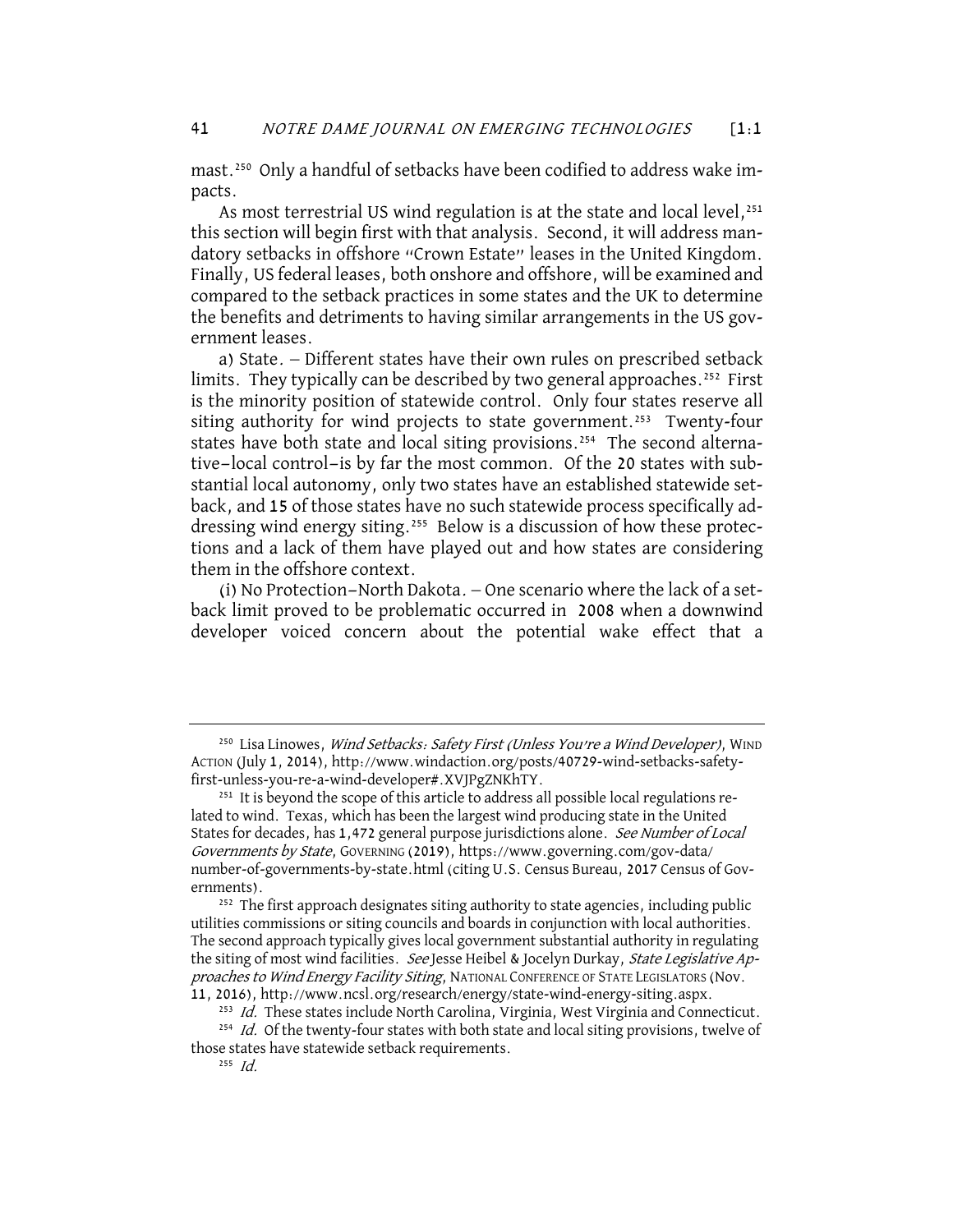neighboring upwind developer would have on its project.<sup>256</sup> Peak Wind and Florida Power and Light (FPL) both announced their plans to construct wind plants on a glacial ridge in North Dakota. At the time, North Dakota did not have statewide or local setback guidelines in place.

Peak Wind requested the use of a setback standard of three to five times the diameter of the rotor blade away from the property line.<sup>257</sup> FPL's siting of their turbines closer to the property in the absence of setback limits would force Peak Wind to either construct fewer turbines than planned to minimize effects due to wakes, or to continue with their construction as planned at the expense of turbulence damage and less energy production.258

As is somewhat typical for local authorities that do not have expertise in wind development, the zoning commissioners reverted to a standard that reflected safety and not wind wake concerns. The zoning commissioners simply required a setback of "one fallen turbine," which is effectively a set-back limit of the length of one turbine or one hub height.<sup>259</sup>

One hub height is less than 1 RD,<sup>260</sup> so this setback limit does not come near the 5 to 10 RD recommended to prevent turbulence damage nor the larger setback that would be required to address possible energy losses to the downwind turbines. Consequently, Peak Wind did not receive any protection for wake effects from this zoning ruling.<sup>261</sup>

<sup>260</sup> Hub heights are generally less than rotor diameters. See Ryan Wass, Design of Wind Turbine Tower Height and Blade Length: An Optimization Approach, MECHANICAL ENG'G.UNDERGRADUATE HONORS THESES 1 (2018), https://pdfs.semanticscholar.org/25fa/ 0c1ad17031c785fb42d5ddf1ec7c472c21a7.pdf ("Current design standards set a fixed rate of 1-1.3 for the height to diameter ratio as this is the estimated best ratio to receive the most power output for the least cost.").

<sup>261</sup> Diamond & Crivella, *supra* note 64, at 213; see also, Donovan, supra note 256. It is perhaps poetic justice that FPL prevailed in this dispute as it failed in an earlier one also in North Dakota. In that case, the existing wind plant owned by EnXco asked Dickey County to impose a 5 RD setback to protect EnXco's project from the one FPL proposed. The county did impose the 5 RD buffer, so FPL abandoned its plans to develop the project. See also Charles Read & Daniel Lynch, The Fight for Downstream Wind Flow, LAW 360 (May 25, 2011) https://www.law360.com/articles/247122/the-fight-for-downstreamwind-flow. This article also describes efforts of developers to address the impact of competing development through an environmental impact report in Alta-Oak Creek Mojave in California and through litigation concerning projects in Umatilla County in Oregon.

<sup>&</sup>lt;sup>256</sup> Lauren Donovan, *Two Energy Projects Competing for the Wind*, BISMARCK TRIBUNE, (Feb. 22, 2008), http://bismarcktribune.com/news/local/article\_4bd1f0d6-6616-512b-970f-b4301800f774.html?print=1.

 $^{257}$  Id. This request was based on the Minnesota Public Utilities Commission setback standard discussed infra note 258 and is consistent with the 5 RD setback to prevent turbulence damage discussed supra note 256.

<sup>&</sup>lt;sup>258</sup> Diamond & Crivella, *supra* note 64, at 212; see also Donovan, supra note 256.

<sup>&</sup>lt;sup>259</sup> See generally Diamond, supra note 196, at 822-23 (discussing the safety precautions of 1 to 1.5 turbine height).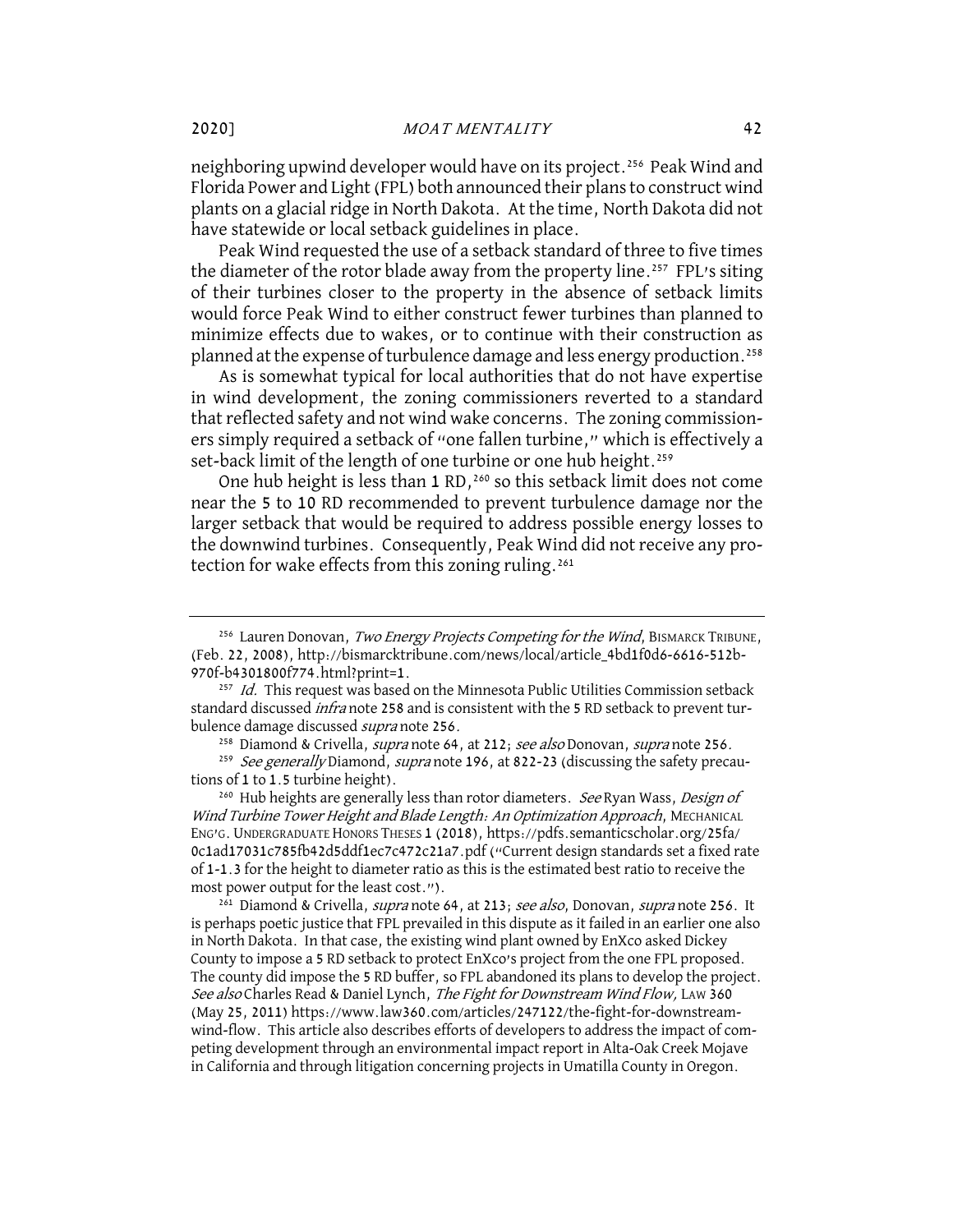(ii) Protection—Minnesota. - Only one US state, Minnesota, has administrative requirements that specifically mandate setbacks to address wake impacts for terrestrial wind plants. The state statute and administrative regulations do not mention the word "wake."262 However, a Minnesota PUC opinion recognized wake protection as one of its goals:

The wind access buffer setback standards, as established in the Commission's 2008 Wind Permit Standards Order, are designed to protect wind rights and future development options of adjacent landowners who are not participating in the wind project under consideration.<sup>263</sup>

The Minnesota 2008 Wind Permit Standards Order, referenced by the Minnesota PUC in the excerpt above, used authority from the legislature to establish "property line set-backs"<sup>264</sup> so that projects subject to Minnesota PUC permits are "designed and sited in a manner that ensures efficient use of the wind resources, long term energy production, and reliability."265 In addition to including "wake loss studies" in some permit applications, the Minnesota PUC is primarily attempting to achieve its efficient-use goals through presuming a required  $3 \text{ RD}$  by  $5 \text{ RD}$  spacing for turbines.<sup>266</sup> This presumption may not be enough considering that the IEC recommendation is for at least 5 RD to prevent wake damage and would need to be a greater distance to address energy losses due to wakes.<sup>267</sup>

(iii) Protections Offshore-New York. - With respect to offshore wind, again states are taking the lead. For example, in considering wind turbine spacing and the impacts of wakes in the context of offshore leases for state waters off New York, a report from NYSERDA ran several resource scenarios and model layouts. The lowest setback was 5.5 RD for the Areas of

<sup>&</sup>lt;sup>262</sup> See, e.g., MINN. STAT. § 216F.03 (2019) ("[It is the] policy of state to site LWECS in an orderly manner compatible with environmental preservation, sustainable development, and the efficient use of resources."). The Wind statute was passed in 1995, and this language seems to be modeled closely after the language in the Minnesota power plant siting statute, which states, "[It is the]"policy of state to locate large electric power facilities in an orderly manner compatible with environmental preservation and the efficient use of resources."); Id. § 216E.02(1) (1977).

<sup>&</sup>lt;sup>263</sup> In re Application of New Ulm Public Utilities Commission for a Large Wind Energy Conversion System Site Permit for the New Ulm Wind Project in Nicollet County, E-282/WS-09-178, 2010 WL 239236 \*1, \*5 (Minn. P.U.C. Jan. 19, 2010).

<sup>264</sup> MINN. STAT. § 216F.08(c) (2019).

<sup>&</sup>lt;sup>265</sup> Order Establishing General Wind Permit Standards, In the Matter of Establishment of General Permit Standards for the Siting of Wind Generation Projects Less than 25 Megawatts, No. E,G-999/M-07-1102 (Minn. P.U.C. Jan. 11, 2008).

<sup>&</sup>lt;sup>266</sup> Id. at 8, (3 RD (on secondary) & 5 RD (.5 km on predominant axis) as the standard buffer for internal and external spacing).

<sup>&</sup>lt;sup>267</sup> IEC INTERNATIONAL STANDARD 61400-1 app. D (3<sup>rd</sup> ed. 2005-2008).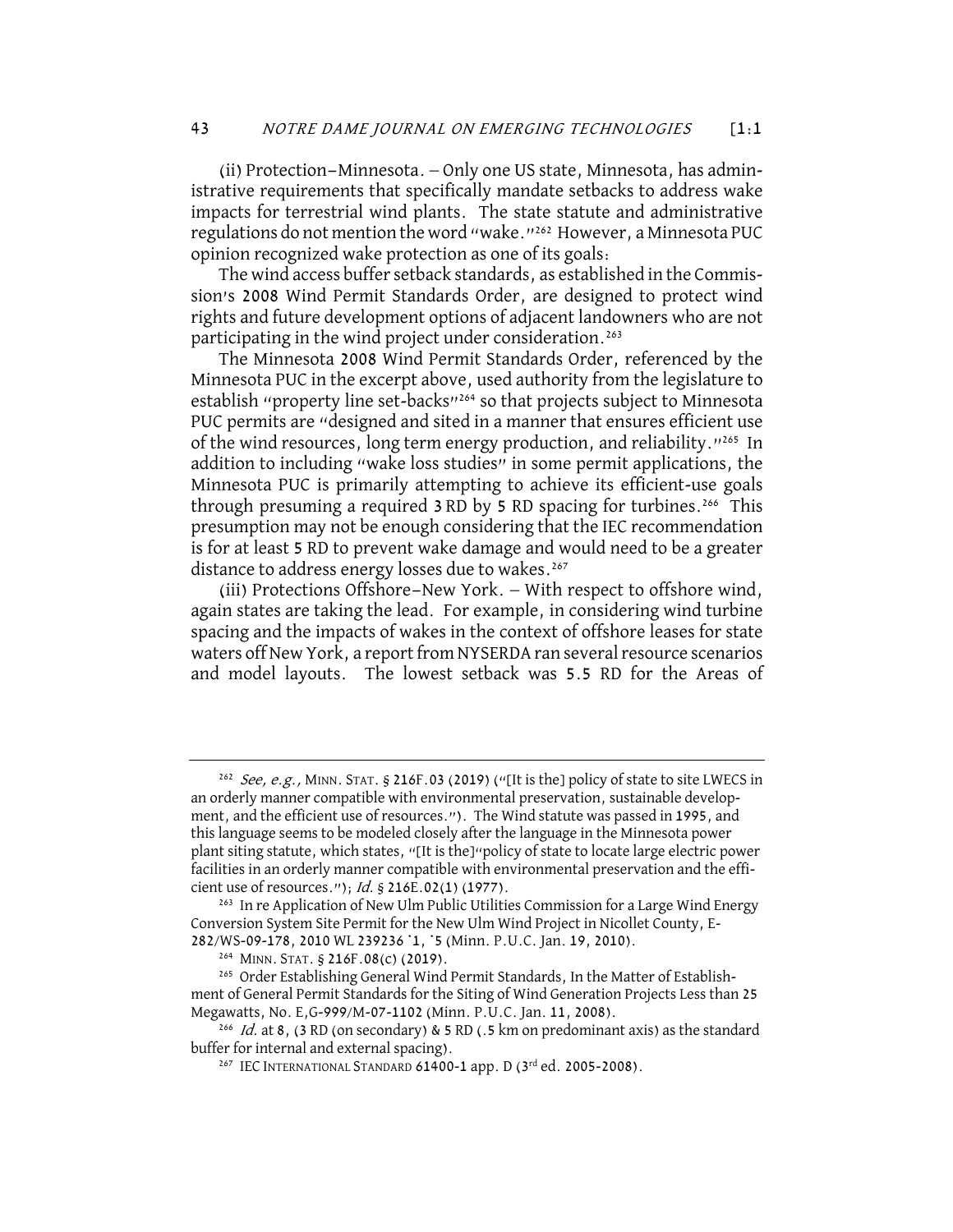Consideration, and the widest was 13 RD.<sup>268</sup> The report author, the Renewables Consulting Group LLC, notes that their 13 RD X 10R D layout was generous, given that the 27 European wind plants reviewed for the study had an average downwind and crosswind spacing of 7.5 RD and 5.9 RD, respectively. This is because there is no agreed-upon limit for the distance between neighboring wind plants in Europe; the distances are governed by the leasing and permitting processes in each country.<sup>269</sup>

Even with a 13 RD X 10 RD layout, each individual wind plant in the models still experienced wake losses between 4% and 5%.270 As discussed above, such percentages can represent several million dollars in lost revenues. Further, the study anticipates "that to reduce wake loss impacts on the downwind site to less than 1%, an inter-site distance of four nautical miles would be required."<sup>271</sup> The study goes on to say, "despite the generous inter-site distances applied in the design (driven by the recommended minimum distance for navigational purposes), the cumulative wake losses are significant in some cases and may warrant some form of wake compensation agreement or negotiated [sic] by the project sponsors."<sup>272</sup>

b) European. - In Germany, each federal state has different rules with respect to ordinances governing the mandatory setback distances from two adjacent landowners' shared property line.<sup>273</sup> In the federal state Schleswig-Holstein, there is a mandatory setback limit of 5 RD, whereas in the federal state North Rhine-Westphalia, there is an 8 RD setback distance.<sup>274</sup> Bavaria has a "10 H rule," meaning the minimum distance between a wind turbine and the nearest building must be ten times the hub height of the turbine.<sup>275</sup>

Bavaria's regulation received opposition from other German states, because they felt the setback was so extensive that it is "destructive to [their]

 $^{269}$  *Id.* at 11.

<sup>&</sup>lt;sup>268</sup> N.Y. STATE ENERGY RESEARCH & DEV. AUTH., ANALYSIS OF TURBINE LAYOUTS AND SPACING BETWEEN WIND FARMS FOR POTENTIAL NEW YORK STATE OFFSHORE WIND DEVELOPMENT 23 (2018).

 $270$  *Id.* at 29 (With an inter-plant distance of 3.8 nautical miles, wake losses with all sites included increased between 1% and 2%).

 $^{271}$  *Id.* at 17.

<sup>272</sup> Id. at 30.

<sup>&</sup>lt;sup>273</sup> Sebastian Knauer, Legal Turbulence in Germany: Who Owns the Wind?, SPIEGEL ONLINE INT'L, (May 4, 2007), http://www.spiegel.de/international/germany/legalturbulence-in-germany-who-owns-the-wind-a-480327.html.

 $274$  *Id.* 

<sup>&</sup>lt;sup>275</sup> Craig Richard, Reintroduction of German Setback Rules Proposed, WIND POWER MONTHLY (Oct. 22, 2018), https://www.windpowermonthly.com/article/1496776/ reintroduction-german-setback-rules-proposed. Because rotor diameter sizes are greater than hub heights, a 10 H rule may not be any greater than the 8 RD set by North Rhine-Westphalia.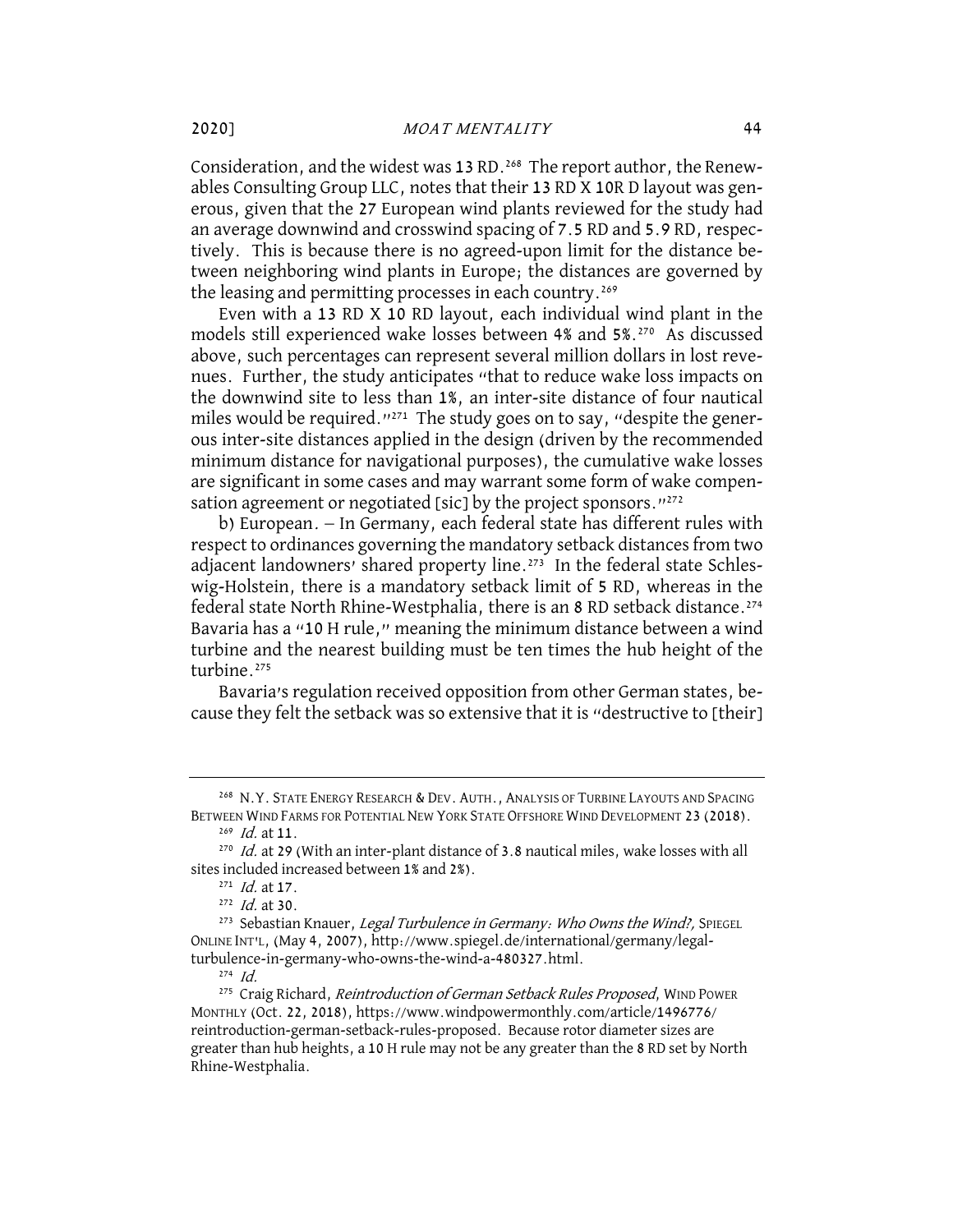energy policy"<sup>276</sup> by "threaten[ing] Germany's target of sourcing 65% of its energy from renewable sources by 2030."<sup>277</sup> However, the Bavarian Energy Minister defended it, maintaining this setback meant "'legal certainty' and a 'common good, sound balance between [their] energy policy goals and local interests.'"<sup>278</sup>

With respect to offshore wind installed capacity, the United Kingdom is the world leader.<sup>279</sup> The United Kingdom had 8.2 GW of installed offshore capacity as of 2018280 and anticipates 14 GW by 2023.281 In 2018, the United Kingdom generated 8% of its electricity from offshore turbines,<sup>282</sup> and it predicts that percentage will be greater than 10% by 2020.<sup>283</sup> The UK's offshore leasing is regulated by the "Crown Estate," an independent, commercial business created by an Act of Parliament.<sup>284</sup>

Offshore Crown leases in the United Kingdom contain a required setback provision for addressing wind wake issues that is not available in US offshore leases. This Crown lease provision is a formalized 5 km setback or buffer zone for all boundaries of the lease.<sup>285</sup> This Crown lease 5 km "buffer

<sup>279</sup> OFFICE OF ENERGY EFFICIENCY & RENEWABLE ENERGY, *supra* note 2.

<sup>280</sup> Craig Richard, *Record Year for UK Wind*, WINDPOWER MONTHLY (Mar. 28, 2019), https://www.windpowermonthly.com/article/1580446/record-year-uk-wind ("Last year 700MW of onshore wind capacity was added to the grid, bringing the cumulative total to 13.5GW, and 1.2GW of offshore wind was brought online, raising the total to 8.2GW.").

<sup>281</sup> Offshore Wind New Leasing Market Engagement Event, THE CROWN ESTATE 7 (NOV. 26, 2018), https://www.thecrownestate.co.uk/media/2797/20181126-new-leasingengagement-event-slides-published.pdf.

<sup>282</sup> Richard, *supra* note 280 (also noting that "[0]n shore wind accounted for 9.1% and offshore wind 8% of total production in 2018 — both new records, according to the UK's department for energy and industrial strategy (BEIS).").

<sup>283</sup> THE CROWN ESTATE, *supra* note 281, at 7.

 $284$  Id.

<sup>285</sup> Id. at 70, 79 ("5. Landlord Covenants 5.1 Subject to clause 5.2 (below) the Landlord covenants with the Project Company that the Landlord shall not without the Project Company's consent (such consent not to be unreasonably withheld or delayed): … (c) grant any agreement for lease or lease for the installation of any windplant (which shall exclude for the avoidance of doubt the grant of any agreement for lease or lease to a Transmission Entity) within a distance of five (5) kilometres from the boundary of the [Site/Premises/REZ Site].); E-mail from Ben Barton, Senior Commercial Managers for the Crown Estate to Karina Condra, Reference Librarian, University of Denver (July 12, 2019) (on file with author).

<sup>&</sup>lt;sup>276</sup> Lorenz Storch & Max Muth, Constitutional Court Confirms 10H Turbine Setback Law, WIND ACTION (May 9, 2016), http://www.windaction.org/posts/45003 constitutional-court-confirms-10h-turbine-setback-law#.XNmx7S-ZORs.

<sup>&</sup>lt;sup>277</sup> Richard, *supra* note 275.<br><sup>278</sup> Storch & Muth, *supra* note 276; *See also* Diamond, *supra* note 196, at 822 (discussing the German rules).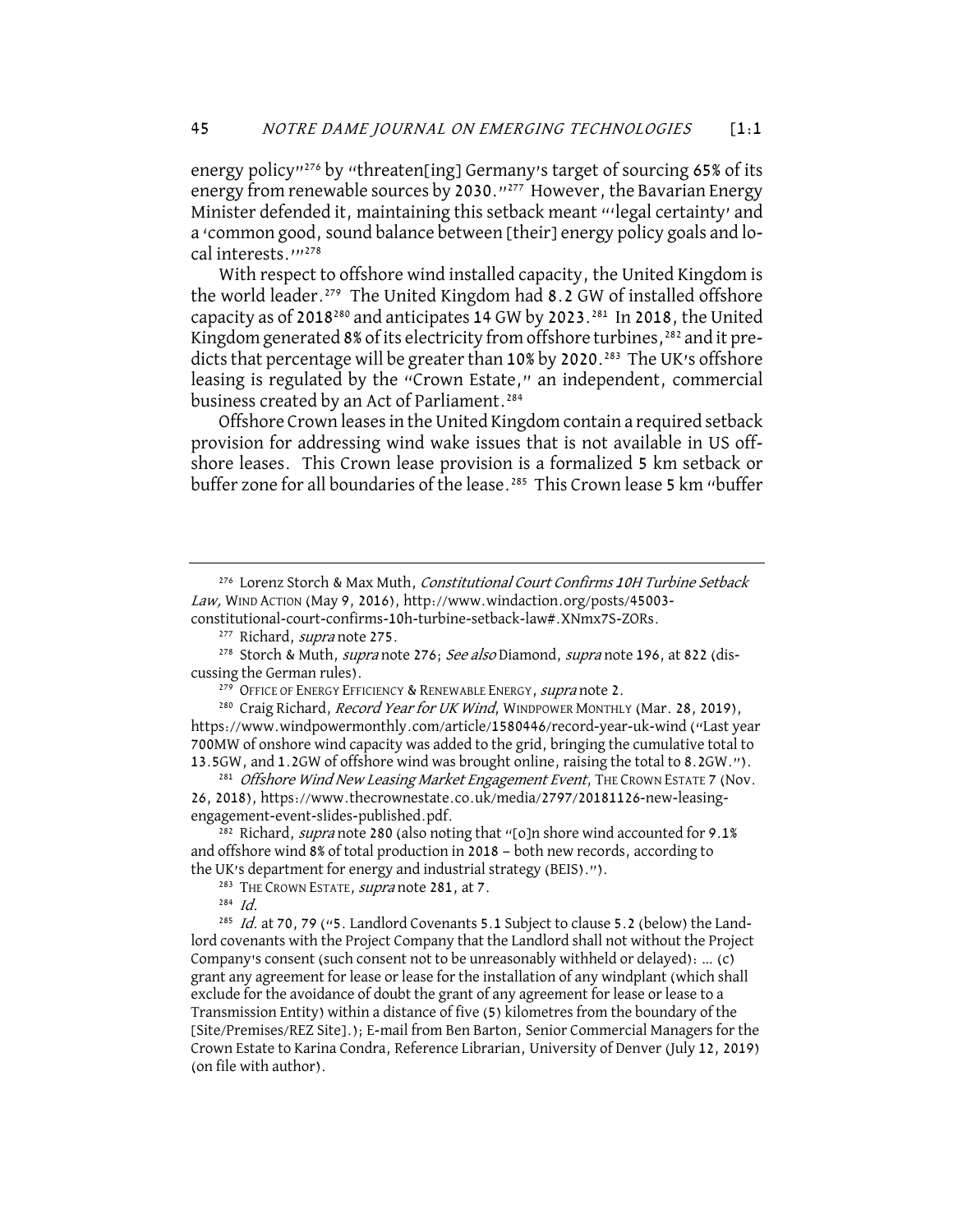zone" requirement<sup>286</sup> effectively shifts the "best practice" of creating a "moat" around one's project into a codified contractual obligation. This 5 km buffer may be waived upon written consent of a new tenant and any existing wind plant within that proximity.<sup>287</sup> In fact, Ørsted has several sites where no buffer has been included between wind plants.<sup>288</sup>

It is important to note that the 5 km distance in each lease, which translates to a total of 10 km when two adjacent leases both apply their 5 km obligation, is significantly larger than what would be required simply to address wake damage losses, which the IEC has set at 5 to 10 RD ( a distance of only about 1 km),<sup>289</sup> so this protection in UK Crown leases is included specifically to address the second impact of wind wakes-energy loss.<sup>290</sup>

There does not appear to be any recorded history of when or why this 5 km buffer was added to Crown leases,<sup>291</sup> but in a recent presentation, representatives of the Crown Estate said its purpose was "to provide certainty around the closest proximity of future projects"<sup>292</sup> In addition, there is discussion that lessees would prefer that the mandated buffer be wider, between 7.5 and 10 km, to address wake effects.<sup>293</sup>

RD is recognition that the IEC standard is probably a minimum for avoiding turbulence damage. Furthermore, some research is showing that the wake distances and farm-effect, instead of turbine-effect, wakes do not necessarily scale with wind turbine rotor diameter. E-mail from Julie Lundquist, Associate Professor, University of Colorado, to author (July 28, 2019)(on file with author).

<sup>290</sup> E-mail from Nicolai Gayle Nygaard, Lead Wind Energy Specialist, Energy Yield Assessment, Wind Power, Ørsted, to author (July 9, 2019) (on file with author).

<sup>291</sup> E-mail from Barnaby Wharton, Director of Future Electricity Systems, Renewable UK, to Karina Condra (Aug. 12, 2019) (on file with author) ("I have had a look through our records and cannot find any report where we recommended the 5KM buffer.").

<sup>292</sup> Slideshow at Offshore Wind New Leasing Market Engagement Event 26th November 2018, THE CROWN ESTATE, (slide 70-71, 79) (A 10 km corridor between projects might also serve shipping and fishing needs, but that was not discussed as a rationale in the slideshow).<br><sup>293</sup> E-mail from Barnaby Wharton, Director of Future Electricity Systems, Renewable

UK, to Karina Condra (Aug. 12, 2019) (on file with author) ("Offshore wind turbines have become much taller in recent years, and we are now recommending a wider zone between wind farms. The Crown Estate's latest leasing round proposed 7.5km, and this

<sup>286</sup> E-mail from Gero Vella, Project Development Manager, RES Offshore, to author (June 10, 2019) (on file with author) (noting that the Crown Estate may be increasing the width of this buffer to 10km). See also, E-mail from Nicolai Gayle Nygaard to author (July 9, 2019) (on file with author).

<sup>&</sup>lt;sup>287</sup> THE CROWN ESTATE, *supra* note 281, at 79.

<sup>&</sup>lt;sup>288</sup> E-mail from Nicolai Gayle Nygaard, Lead Wind Energy Specialist, Energy Yield Assessment, Wind Power, Ørsted, to author (July 9, 2019) (on file with author) (listing Walney 1&2, Walney Extension and West of Duddon Sands, Burbo Banks, and Burbo Banks Extension).<br><sup>289</sup> The fact that developers recommend at least 7 RD and more commonly prefer 10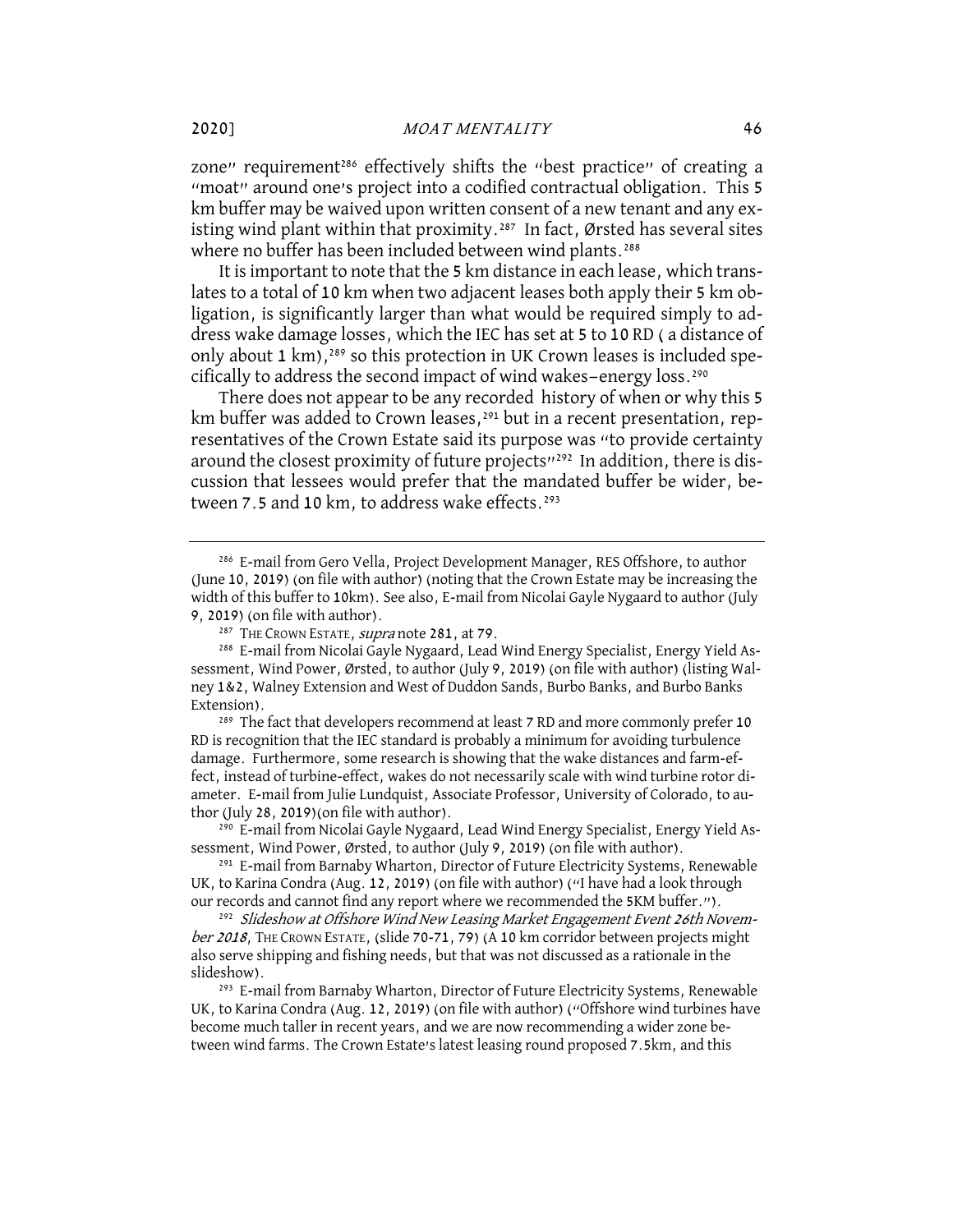c) Federal. - In the United States, there are no federal regulations about turbine spacing or setbacks on private lands.<sup>294</sup> However, at times there have been federal regulations about setbacks for wind development grants for Bureau of Land Management lands. A 2008 guidance memorandum recommends a 1.5 mast height setback from the right-of-way boundary in all directions "for safety reasons."<sup>295</sup> Significantly, the BLM guidance also addresses setbacks to address "potential wind turbulence interference issues with adjacent wind energy facilities wake effects."<sup>296</sup> According to Section 3: Development Grant, the BLM guidance created a presumption for a 5 RD setback from the boundary of the right-of-way in the dominant upwind or downwind direction.<sup>297</sup> However, this guidance expired on September 30, 2014.

US federal offshore leases now have mandatory setback requirements as in the UK Crown leases and in the recommendations as with the 2008 BLM guidance memorandum.<sup>298</sup> While mandatory setbacks are perhaps a good start for considering wake impacts, they are problematic.

First, they can be overinclusive in some circumstances where technology and ground conditions might allow a closer spacing. Thus, a rule of thumb that creates a moat or buffer zone can put favorable areas out of production. Based on possible development scenarios set out in his book, Solar, Wind and Land, Troy Rule calculates that just a 5 RD setback resulted in

<sup>295</sup> Instruction Memorandum No. 2009-043 re Wind Energy Development Policy Program Area: Right-of-Way Management, Wind Energy, page 4 of 7 (Dec. 18, 2008) ("[F]or safety reasons, no turbine on public land will be positioned closer than 1.5 times the total height of the wind turbine to the right-of-way boundary."), https://www.blm.gov/ download/file/fid/115.

<sup>296</sup> Id. ("In the absence of any specific local zoning and management issues, no turbine will be positioned closer than 5 rotor-diameters from the center of the wind turbine to the right-of-way boundary in the dominant upwind or downwind direction to avoid potential wind turbulence interference issues with adjacent wind energy facilities unless it can be demonstrated that site conditions, such as topography, natural features, or other conditions such as offsets of turbine locations, warrant a lesser distance.").

 $^{297}$  Id.; EMS TRANSMISSION (Dec. 22, 2008).

<sup>298</sup> See, infra at note 389 (the most recent leases provide for mandatory setbacks of 750 meters).

should be a minimum – many of our members would prefer 10km to address wake effects.").

<sup>&</sup>lt;sup>294</sup> See Office of Energy Efficiency & Renewable Energy, U.S. Dept. of Energy, Frequently Asked Questions about Wind Energy (2019), https://www.energy.gov/eere/ wind/frequently-asked-questions-about-wind-energy. ("[T]here are no national or international defined standards for wind turbine setbacks"); See also Diamond, supra note 196, at 819 ("Currently, in the United States, there is no Supreme Court ruling, national standard, federal guidelines, legislation, regulatory framework, or other measure that has established a federally protected property right to wind flowing over one's property, including non-interference with this wind flow by an immediately adjacent neighbor.").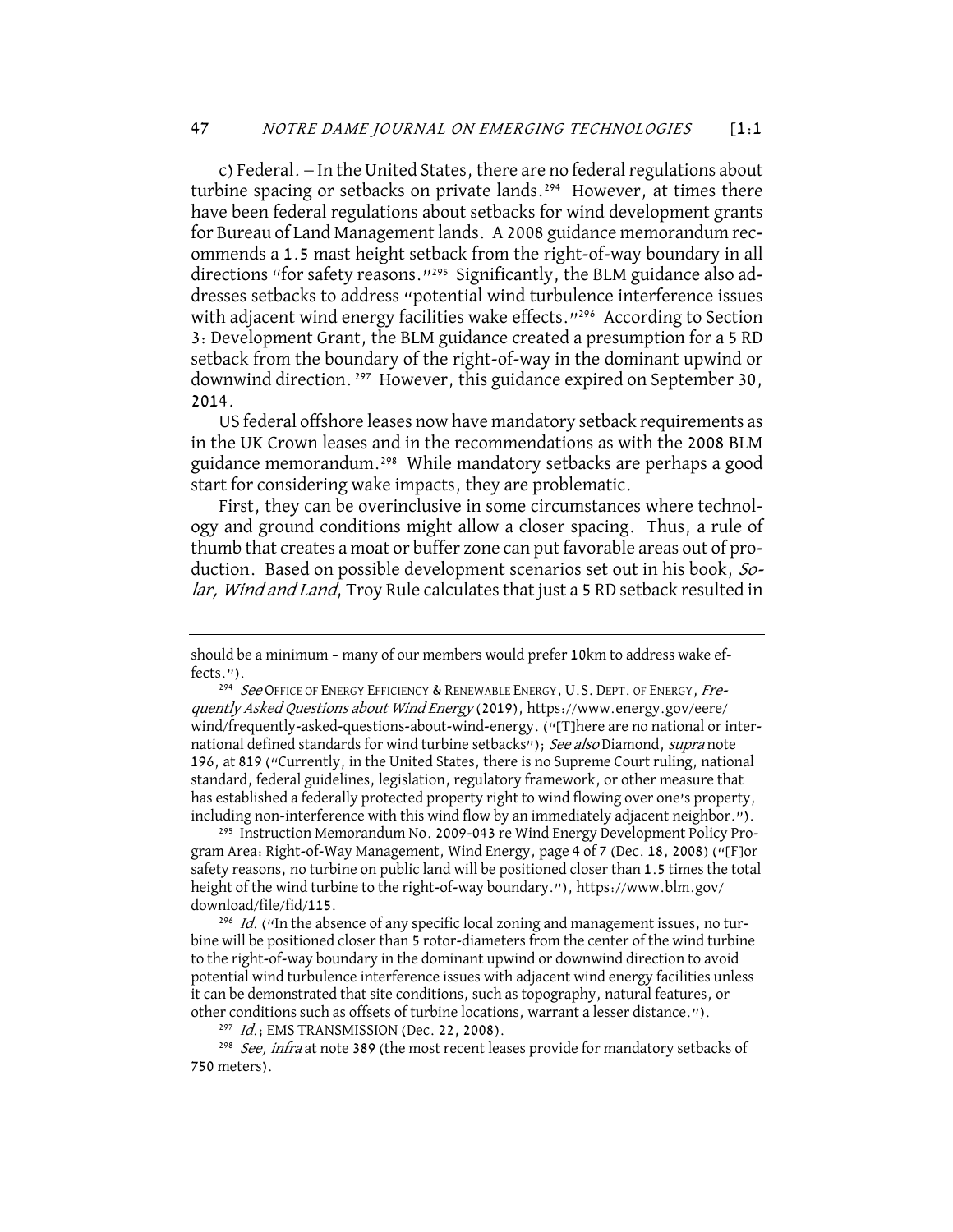"a 50 percent aggregate reduction in the aggregate wind energy generating capacity from what would have been possible" if the same area had been owned by a single operator and no setbacks mandated.<sup>299</sup> Consequently, they do not economically or efficiently utilize the wind resource.

Second, mandatory setbacks are underinclusive. Research shows that in some situations, turbulence damage might extend more than 5 RD and energy losses can be up to 35 miles, so a rigid 5 RD setback, for instance, would not provide sufficient protection for either turbulence or energy loss impacts.

Finally, a rigid setback requirement to protect future wind development may not make sense because it is uncertain what future development will look like. Even within different plants or developments owned by a single producer, there may be energy loss wake impacts that reduce the electricity production of an existing plant. While collaborative development of adjacent lease areas by a single developer may make sense, it may not be possible to optimize across different projects because they are typically developed in phases at different times. In the first auction there is no guarantee that the second project will be awarded. Furthermore, technologies are changing quickly and can vary the calculations. Consequently, it is generally the best strategy to optimize the first project without considering coordination or impacts on future phases.<sup>300</sup>

Despite these drawbacks, it may be advisable for a governmental entity to establish some sort of setback guidelines that might be waivable. First, through the existence of a setback rule, "arguably, the government has recognized there is some property right or entitlement the downwind landowner possesses with respect to wind flow over its property that should be accorded legal protection."301 Second, by starting with a setback rule, the downwind landowner is given some leverage to get the upwind operator to the negotiating table in the context of litigation or the planning processes discussed in the following section.

2. Planning Process. – Both the United States and United Kingdom have planning processes that might currently provide some of the best protections for wake impacts.

a) The UK Consultation Process. - Offshore wind development in UK waters involves a consenting process. The rules for consent vary according to the size of the project and whether it is located offshore in England, Wales, or Scotland. For offshore wind plants in England and Wales with 1 to 100 MW of capacity, consent is given according to Section 36 of the Electricity

<sup>&</sup>lt;sup>299</sup> RULE, *supra* note 144, at 60.

<sup>300</sup> Email from Nicolai Gayle Nygaard, Lead Wind Energy Specialist, Energy Yield Assessment, Wind Power, Ørsted, to author (July 9, 2019).

<sup>&</sup>lt;sup>301</sup> Diamond, *supra* note 196, at 827.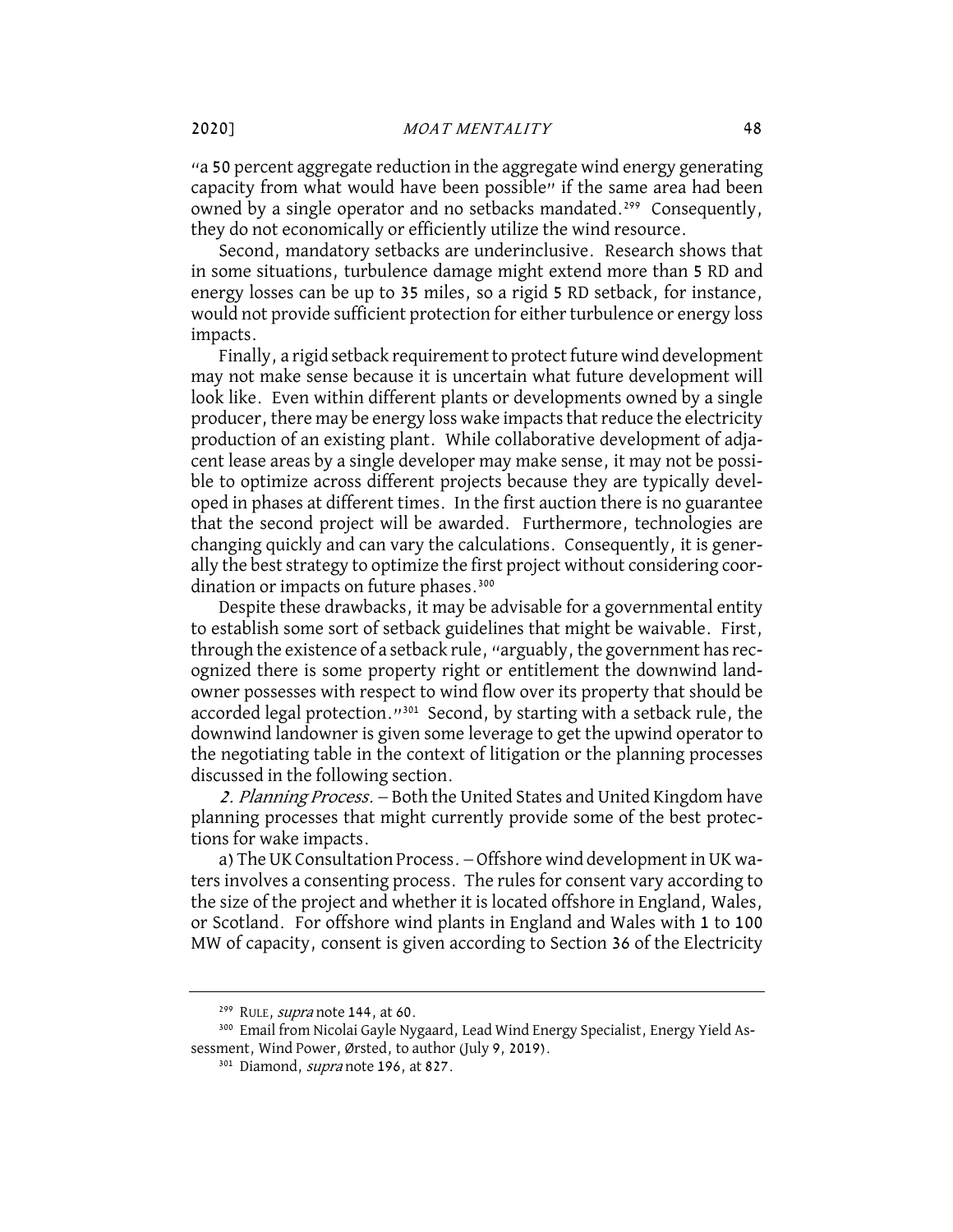Act of 1989.<sup>302</sup> In England, section 36 consent is given by the Marine Management Organisation.<sup>303</sup> In Scotland, offshore wind plants require section 36 consent from the Scottish Ministers.

In England and Wales, projects with capacity above 100 MW are considered Nationally Significant Infrastructure Projects (NSIPs) under the 2008 Planning Act (HM Parliament, 2008b).<sup>304</sup> The goal of the Planning Act was to provide a mechanism for "a more efficient, accessible and transparent planning system for [large] projects,"<sup>305</sup> shifting "planning decision-making from local level to national level, and hence reduc[ing] time and costs associated with obtaining development consent."<sup>306</sup> Because offshore wind turbines have large nameplate capacities of up to 10 MW per turbine, the 100 MW trigger encompasses almost all wind plant developments.<sup>307</sup>

Under Planning Act Section 31, NSIP projects require Development Consent Orders (DCO).<sup>308</sup> In England, the Secretary of State grants the DCO, and in Wales, it is the Welsh Ministers.<sup>309</sup> One of the goals of the Planning Act was to reduce the number of consents required for approval of a project.<sup>310</sup> While the number of consents may be reduced, there is still a rigorous consulting process and the consent mechanism gives parties who are included

<sup>307</sup> Id. (noting that according to Wilson and Triggs 2008, "The majority of Round 3 projects will have capacity greater than 100MW.").<br><sup>308</sup> Planning Act 2008, 2008 c. 29 §15(1), (3), §5. *See also* Ghaleigh, *supra* note 303,

<sup>&</sup>lt;sup>302</sup> Electricity Act of 1989, 1989 c. 29, §36(2) (Eng.).<br><sup>303</sup> NAVRAJ SINGH GHALEIGH, *Legal Framework to Develop Offshore Wind Power in* United Kingdom, in THE DEVELOPMENT OF A COMPREHENSIVE LEGAL FRAMEWORK FOR THE PROMO-TION OF OFFSHORE WIND POWER: THE LESSONS FROM EUROPEAN AND PACIFIC ASIA 39 (Anton Ming-Zhi Gao & Chien-Te Fan eds. 2017).

<sup>304</sup> Planning Act 2008, 2008 c. 29 § (3).

<sup>&</sup>lt;sup>305</sup> Emma Gibson & Peter Hausam, The Legal Framework for Offshore Wind-Farms: A Critical Analysis of the Consent Process, 38 ENERGY POLICY 1, 15 (2010); K.K. DuVivier, The Superagency Solution, 46 MCGEORGE L. REV. 189 (2014) (as California did by consolidating thermal energy permitting in its "superagency.").

<sup>306</sup> Gibson & Hausam, *supra* note 305.

at 39.

<sup>&</sup>lt;sup>309</sup> The Secretary of State's role in the DCO process is outlined in Section 37 of the 2008 Planning Act. 2008 Planning Act 2008, 2008 c. 29 §37 (Eng.); While the role of the Welsh Ministers looks to be outlined in section 39 of the Wales Act 2017 (as far as generating stations with 350 MW capacity or less). Wales Act 2017, 2017 c. 4 §39 (Wales).

<sup>310</sup> Gibson & Hausam, *supra* note 305 at 15. ("Part 1 of the Act establishes a new body, the Infrastructure Planning Commission (IPC), with responsibility for making planning decisions for NSIP. The IPC will be independent of government and able to make "transparent, expert, accountable and ethical decisions" (Pitt, 2009). The IPC will be guided by National Policy Statements (NPS) (HM Parliament, 2008b) part 2), which set the policy framework for planning decisions in specified fields of development, namely: energy, transport, water, waste water and waste (section 14(6)).").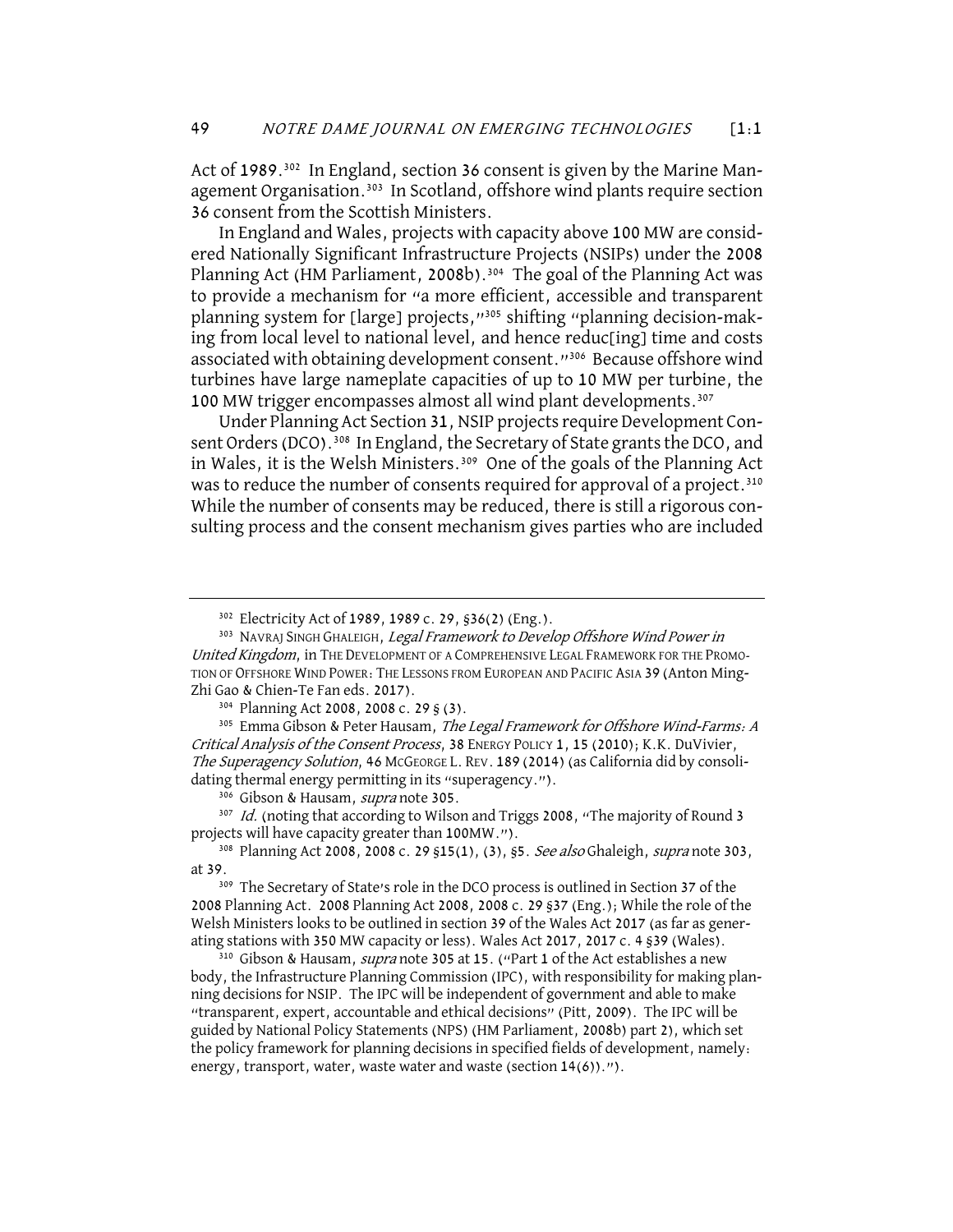some leverage.311 For example, the Infrastructure Planning Regulations of 2011<sup>312</sup> apply to offshore wind plants. They require both the governmental authority involved<sup>313</sup> and the applicant for a change<sup>314</sup> to consult with "each" person for whose benefit the development consent order... has effect."<sup>315</sup> This includes individuals and local governmental authorities, as well as competing wind projects. Not only may neighboring projects weigh in, but they also may seek compensation.<sup>316</sup>

(i) Consultation Process on Land Projects. - Section 152 of the 2008 Planning Act provides for compensation in cases where there is no right to claim nuisance.<sup>317</sup> Although it applies to the compensation for "land  $\ldots$ 

<sup>312</sup> Infrastructure Planning (Changes to, and Revocation of Development Consent Orders) Regulations 2011, SI 2011/2055, Part 1, Regulation 7

- <sup>313</sup> UK Statutory Instruments, 2011 No. 2055, Part 1, Regulation 7.
- <sup>314</sup> Id. at Part 2, Regulation 10.
- <sup>315</sup> *Id.* at Part 1, Regulation  $7(2)(a)$ .
- <sup>316</sup> Id. at Part 4, Regulation 61.

<sup>317</sup> Planning Act 2008, 2008 c. 29 §152 (Eng.): Compensation in case where no right to claim in nuisance<br>(1) This section applies if, by virtue of section 158 or an order granting develop-

- ment consent, there is a defence of statutory authority in civil or criminal proceedings for nuisance in respect of any authorised works.<br>(2) "Authorised works" are-
- - (a) development for which consent is granted by an order granting development consent;
	- (b) anything else authorised by an order granting development consent.
- (3) A person by whom or on whose behalf any authorised works are carried out must pay compensation to any person whose land is injuriously affected by the carrying out of the works.
- (4) A dispute as to whether compensation under subsection (3) is payable, or as to the amount of the compensation, must be referred to the  $[E1$ Upper Tribu-nal].
- (5) Subsection (2) of section 10 of the Compulsory Purchase Act 1965 (c. 56) (limitation on compensation) applies to subsection (3) of this section as it applies to that section.
- (6) Any rule or principle applied to the construction of section 10 of that Act must be applied to the construction of subsection (3) of this section (with any

<sup>&</sup>lt;sup>311</sup> Gibson & Hausam, *supra* note 305 at 15-16 ("NPSs will be prepared by the Secretary of State with responsibility for the field of development and must take into consideration the requirement to achieve sustainable development. In defining the NPS, there is a duty on the Secretary of State to carry out appropriate consultation and publicity (section 7). In defining the consultation requirements, the Secretary of State must consult with local authorities affected by the NPS (section 8). With respect to offshore wind farm development, however, it is unclear which local authorities will be consulted. The Act refers to local authorities where development is to be made, and those neighbouring them, however local authority jurisdiction does not extend offshore (Jay, 2008). There is potential that all local authorities along the coast could be affected by offshore wind farm developments, which represents a vast constituency for consultation in preparing the NPS.").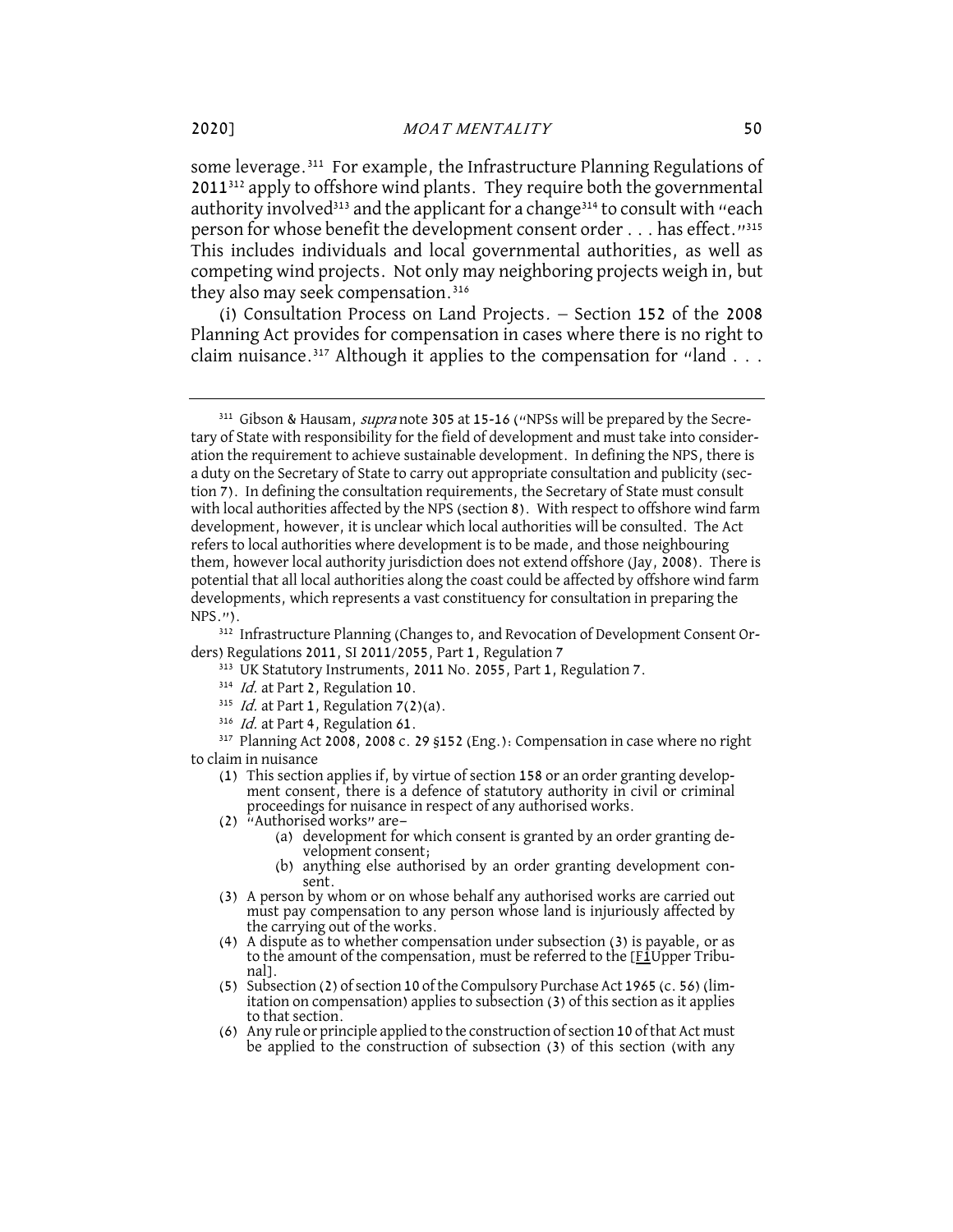injuriously affected" by a public work, developers have said that compensation has been paid from one wind plant to another under this consultation process.318

As an example of how the planning process might apply to wind development, we can look to a 2002 case: Waveney District Council & Next Generation Ltd.<sup>319</sup> In this case, the district council refused planning permission for Next Generation Ltd to erect a single wind turbine on land. The Next Generation turbine was to be sited within 160 m of a turbine that a competing company, SLP Energy, was planning to erect.<sup>320</sup> Among the concerns raised by the District and SLP, one related to turbulence damage: SLP's warrantee might be invalidated by the close proximity of the proposed Next Genertion turbine. This warrantee would be required for SLP's turbine to be financed.<sup>321</sup> The inspector concluded that the 5 to 10 rotor diameter guidelines should "be treated with caution" as the "advanced technology" of the turbines in question may allow closer spacing.<sup>322</sup>

Second was concern for "energy loss through wind shadowing from upstream machines."<sup>323</sup> The inspector recognized that SLP Energy's turbine might suffer some electricity production losses. However, he took an

necessary modifications).

- works;
- (b) references in that Part to the responsible authority were to the per- son for whose benefit the order granting development consent has effect for the time being;
- 
- (c) sections 1(6) and 17 were omitted.<br>(8) An order granting development consent may not include provision the effect of which is to remove or modify the application of any of subsections  $(1)$  to  $(7).$

<sup>318</sup> Robert Fradley RES 7-8-2019. Although not an offshore project, the following is an example of analysis prepared by RWE npower renewables as the "Applicant's Response to Munich Ergo Asset Management GmbH (MEAG) Claims on Energy Yield" as part of the Application for a Development Consent Order by RWE npower renewables for the Clocaenog Forest wind farm" as part of the Planning Act 2008 Infrastructure Planning (Examination Procedure) Rules 2010. Document reference: PD/RWE/014/response to MEAG energy yield claims (Nov. 2013) (The existing wind plant apparently claimed the proposed wind plant would cause 2.4% loss, while the proposed wind plant claimed the losses would be in the range of 1.4 to 1.6%. The document doesn't discuss compensation (though one might speculate that is the next step after establishing the wake loss %). Thomas Spalton, Applicant's Response to MUNICH ERGO Asset Management GmbH (*MEAG) Claims on Energy Yield,* RWE NPOWER RENEWABLES (2013).<br><sup>319</sup> Waveney District Council & Next Generation Ltd. [2003] P.A.D. 36, (Eng.)

<sup>(7)</sup> Part 1 of the Land Compensation Act 1973 (c. 26) (compensation for depreciation of land value by physical factors caused by use of public works) applies in relation to authorised works as if— (a) references in that Part to any public works were to any authorised

 $320$  *Id.* at 345.

<sup>&</sup>lt;sup>321</sup> *Id.* at 351-52.

 $322$  *Id.* at 354.

<sup>&</sup>lt;sup>323</sup> Id. 36, at 354, 351.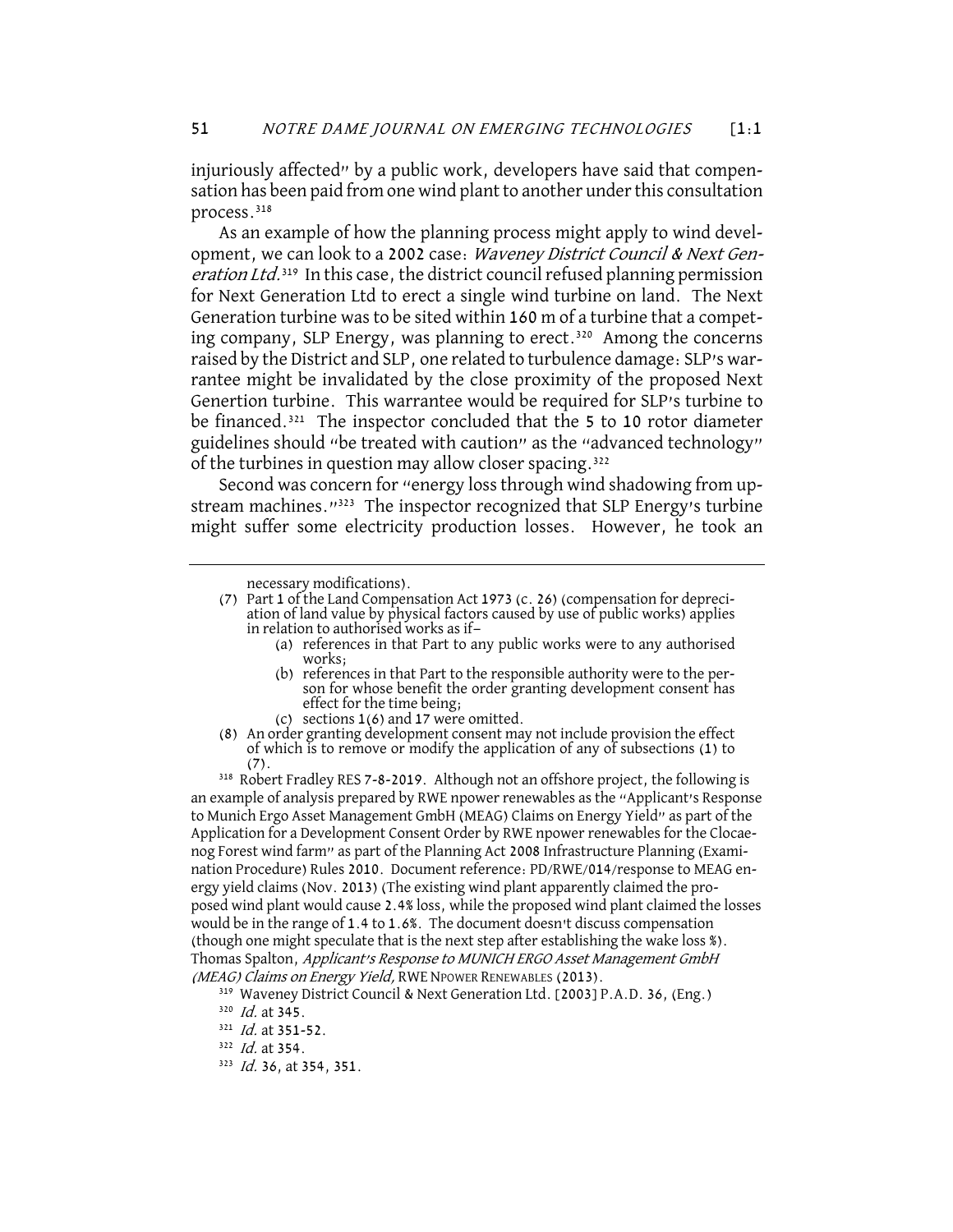interesting holistic approach in refusing to compensate SLP Energy for its losses. The inspector concluded that the added generation from building the competing Next Generation turbine would most likely offset the losses to one particular operator: "The fact that one generator may impact adversely on another, or prevent the efficient operation of both, is in that context of less importance than securing an overall increase in renewable output."324 This conclusion might be appropriate if wind is considered a communal resource, but might not be supportable in US terrestrial contexts where each wind right is separately owned and the lessee and operator have an obligation to lessors and investors to maximize production from their property without consideration of neighboring properties or a national or global goal of increasing the renewable energy output overall.

Finally, the inspector's opinion referenced national planning guidance in the Annex on Wind Energy to Planning Policy Guidance on Renewable Energy note 22 (PPG22). This guideline creates a sort of prior appropriation or first-in-time right for wind operators that does not exist in the United States. PPG22 says "that where planning permission for a turbine has been implemented, Local Planning Authorities should safeguard the installation as an electricity generation plant by controlling subsequent development which may impair its operation."<sup>325</sup>

Generally, PPG22 might have prevented development of the Next Generation turbine. However, the situation in the Waveney case was somewhat unique. Although the SLP Energy generator had been approved first, neither turbine had yet been built. Consequently, the inspector concluded that PPG22 did not apply because "the SLP Energy generator has not yet been constructed, [and] it would be wrong . . . to apply safeguarding in these circumstances because there can be no certainty that any permission for it will necessarily be implemented. In that eventuality, any contribution to renewable energy from either of the Ness Point sites would be foregone."<sup>326</sup>

(ii) Consultation Processes in the North Sea. - Sometimes cooperation is mandated in addition to, or as an alternative to, compensation. Following a political declaration in 2009,<sup>327</sup> the Ministers of the North Sea

<sup>&</sup>lt;sup>324</sup> Id. at 356 (Also noting that "the estimated reduction in electricity generating potential (rather than profit) is not so great that both generators could not be operated together.").<br><sup>325</sup> *Id.* at 354.

<sup>326</sup> Id. at 356.

<sup>&</sup>lt;sup>327</sup> N. SEAS COUNTRIES OFFSHORE GRID INITIATIVE, POLITICAL DECLARATION ON THE NORTH SEAS COUNTRIES OFFSHORE GRID INITIATIVE (Dec. 7, 2009), http://www.benelux.int/files/2714/ 0921/0355/Political-declaration-on-the-North-Seas-Countries-Offshore-Grid-Initiative.pdf.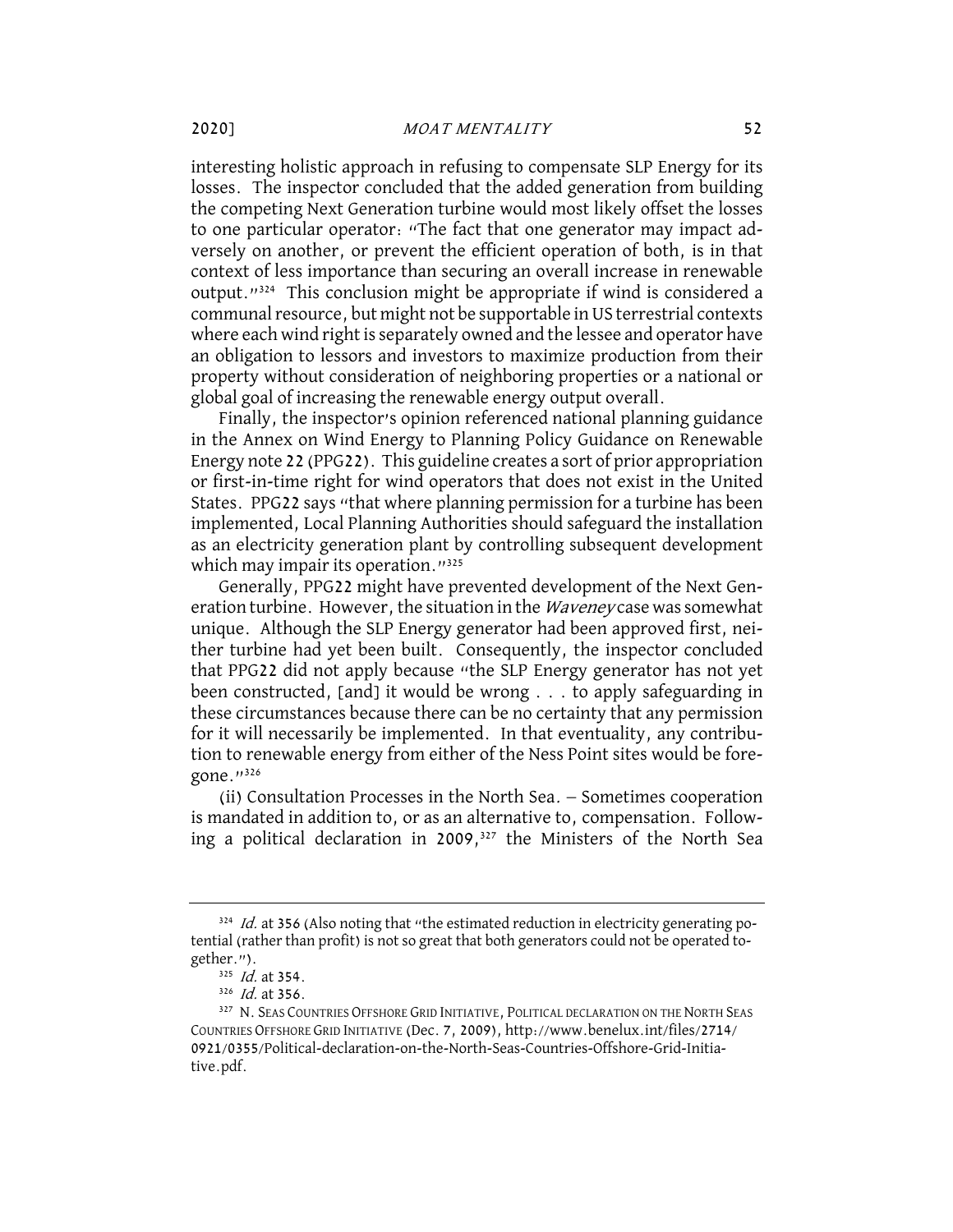Countries,<sup>328</sup> established an initiative that recognizes "the crucial role which offshore wind energy is bound to play in order for Europe to meet the EU's 20- 20-20 targets."329 The initiative further recognized the enormous costs and other barriers to wind energy development<sup>330</sup> and proposed to work collaboratively. Three working groups were created to separate the overarching goal into deliverable objects, including: Working Group 1-grid implementation, Working Group 2- market regulation, and Working Group 3- permissions and planning.<sup>331</sup>

In 2016, the same countries in the North Seas region,<sup>332</sup> signed a new political declaration<sup>333</sup> to reaffirm their commitment to cooperation, effectively calling themselves "The North Seas Energy Cooperation (NSEC)." One key recognition in the forming of this group is "the importance of developing concepts for joint offshore wind investment (pilot) projects at regional and/or sub-regional level, aiming at win-win situations for all participating countries, e.g. by making use of benefits of scale, as key drivers for further concrete cooperation."<sup>334</sup> In a Scoping Paper titled, "North Seas Energy Clusters,"335 the NSEC outlines "the scope for cost savings and identif[ies] some of the challenges which may arise from the development of concrete coordinated/combined/hybrid projects in four regions in the North Seas area where a coordinated approach appears to have the highest potential."336 Examples of where the NSEC believes savings and efficiencies can accrue include "the shared use of infrastructure, for example by combining generation, transmission, and interconnection or infrastructure that facilitates their construction" and "coordinated lay-out to facilitate

<sup>&</sup>lt;sup>328</sup> Id. (referring to Belgium, Denmark, France, Germany, Ireland, Luxembourg, the Netherlands, Sweden, and the United Kingdom).<br><sup>329</sup> Id.; see also Council Directive 2009/28/EC, 2009 O.J. (L 140) 16 (EC) (Apr. 23,

<sup>2009).&</sup>lt;br><sup>330</sup> N. Seas Countries Offshore Grid Initiative, *supra* note 327 ("[T]he costs, associ-

ated with the development of electricity (inter)connector infrastructure are enormous and various barriers still exist (technical, market, regulatory, and policy). These are shared challenges for all the countries concerned.").

<sup>331</sup> The North Seas Countries' Offshore Grid Initiative (NSCOGI) EUROPEAN NETWORK OF TRANSMISSION SYSTEM OPERATORS https://www.entsoe.eu/about/system-development/#thenorth-seas-countries-offshore-grid-initiative-nscogi (last visited May 13, 2019).

<sup>332</sup> N. SEAS COUNTRIES OFFSHORE GRID INITIATIVE, supra note 327.

<sup>&</sup>lt;sup>333</sup> N. SEAS ENERGY COOPERATION, POLITICAL DECLARATION ON ENERGY COOPERATION BETWEEN THE NORTH SEAS COUNTRIES, (2016), https://ec.europa.eu/energy/sites/ener/files/ documents/Political%20Declaration%20on%20Energy%20Cooperation%20between%20the% 20North%20Seas%20Countries%20FINAL.pdf.

<sup>334</sup> Id.

<sup>335</sup> N. SEAS ENERGY COOPERATION, NORTH SEAS ENERGY CLUSTERS: SCOPING PAPER (Sept. 2017), https://ec.europa.eu/energy/sites/ener/files/documents/energy-cluster\_paper\_- \_final\_with\_date.pdf.

 $336$  *Id.* at 1.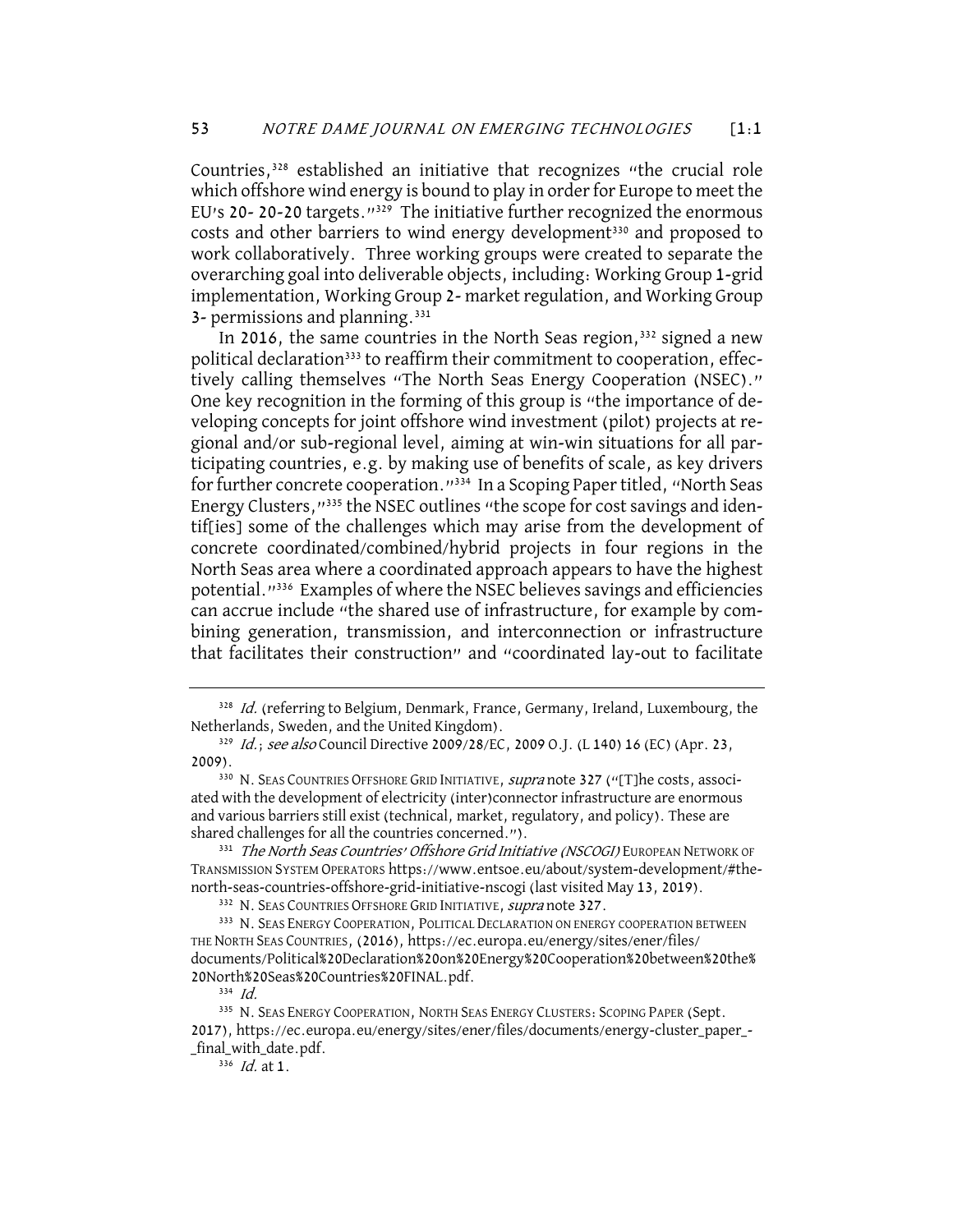other uses in the neighborhood of projects (ferry routes, recreational shipping)."<sup>337</sup> Initiatives such as these<sup>338</sup> have driven the expansion of the offshore wind industry in Europe through an early recognition of the necessities of Member State cooperation in tackling the impending challenges associated with offshore wind.<sup>339</sup>

Zooming down to the country level, in the United Kingdom, the Crown sometimes includes mandates for cooperation between wind plants in its orders when co-development is allowed. For example, The Infrastructure Planning for the East Anglia THREE Offshore Wind Farm Order 2017 contains this language:

#### SCHEDULE 8, PART 6—Protection for East Anglia ONE Offshore Wind Farm

Co-operation 72. Where in consequence of the proposed construction of any<br>of the authorised development, the undertaker [East Anglia THREE Limited]<br>or the statutory undertaker [East Anglia ONE Offshore Wind Farm] requires the removal of apparatus under paragraph 66(2) or a statutory undertaker makes requirements for the protection or alteration of apparatus under paragraph 68 the undertaker must use its best endeavours to co-ordinate the execution of the works in the interests of safety and the efficient and economic execution of the authorised development and taking into account the need to ensure the safe and efficient operation of the statutory undertaker's under- taking and the statutory undertaker must use its best endeavours to co-

<sup>337</sup> Id. at 3.<br><sup>338</sup> N. Seas Countries Offshore Grid Initiative, *supra* note 327; *see* N. Seas Energy Coop-ERATION, supra note 333. See also The CPMR North Sea Commission, THE CPMR NORTH SEA COMMISSION, https://cpmr-northsea.org/who-we-are/ (last visited Oct. 4, 2019) ("Our mission is to strengthen partnerships between regional authorities which face the challenges and opportunities presented by the North Sea,").

<sup>339</sup> N. SEAS ENERGY COOPERATION, *supra* note 335. One of the overarching regulatory measures addressing offshore wind energy instituted by the EU is the MSP Directive, which obliges 23 coastal Member States to develop a national maritime spatial plan by March 31, 2021. The MSP places a strong focus on the need for consulting and coordinating their respective plans with relevant Member States. More specifically, Article 11 requires that "as part of the planning and management process, Member States bordering marine waters shall cooperate with the aim of ensuring that maritime spatial plans are coherent and coordinated across the marine region concerned." The Directive also makes an allusion to considering wake effect impacts on current and existing projects: "when establishing maritime spatial planning, Member States shall have due regard to the particularities of the marine regions, relevant existing and future activities and uses and their impacts on the environment, as well as to natural resources, and shall also take into account land-sea interactions." In support of reaching these requirements, an EU MSP Platform is available for Member States to share relevant knowledge and experiences, designed to offer support with the implementation of MSP. Council Directive 2014/89/EU of The European Parliament and of the Council on Establishing a Framework for Maritime Spatial Planning, 2014 O.J. (L 257) 135, https://eur-lex.europa.eu/legalcontent/EN/TXT/?uri=uriserv: OJ.L-. 2014.257.01.0135.01. ENG; See also European Commission, *Introduction to MSP*, EUROPEAN MSP PLATFORM, https://www.msp-platform.eu/ msp-eu/introduction-msp (last visited May 13, 2019).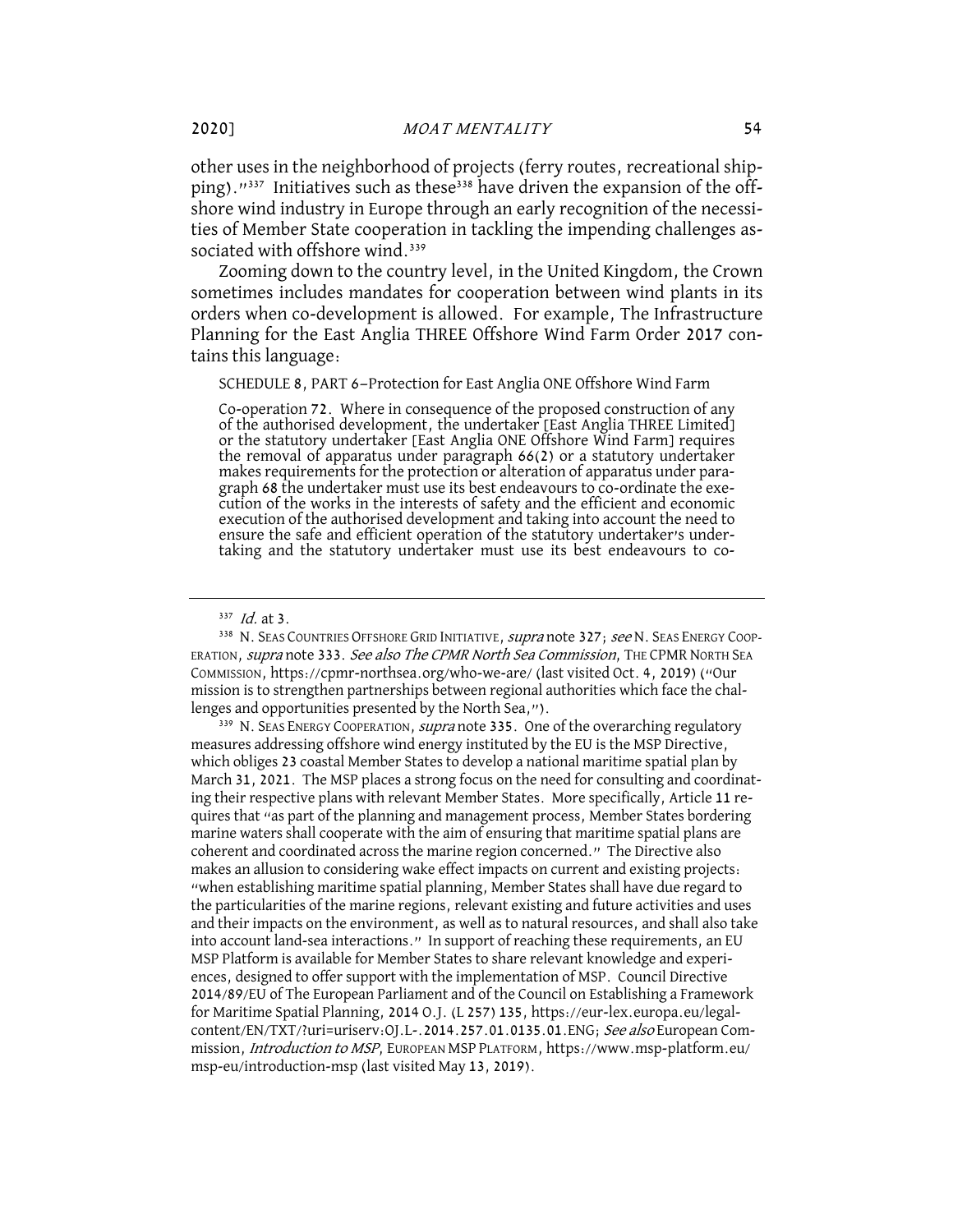operate with the undertaker for that purpose.<sup>340</sup>

While this language suggests cooperation for infrastructure development, it may be paving a pathway for cooperation in turbine siting to optimize wind production in a region and to minimize the destructive impact of both turbulence and energy loss waking.

b) United States. - The leasing structure for energy development in US federal waters is competitive in nature, and it incentivizes developers to focus on the maximization of resources within their allotted areas. Because of this, developers may not focus attention on potential adverse effects that their projects have on others.

BOEM's offshore wind development process is governed by the regulations set forth in 30 C.F.R. Part 585.<sup>341</sup> The purpose of these regulations is to "establish procedures for issuance and administration of leases, right-ofway (ROW) grants, and right-of-use and easement (RUE) grants for renewable energy production on the OCS.<sup>11342</sup> BOEM must ensure that "renewable energy activities on the OCS and activities involving the alternate use of OCS facilities for energy or marine-related purposes are conducted in a safe and environmentally sound manner, in conformance with the requirements of subsection  $8(p)$  of the OCS Lands Act."<sup>343</sup>

With enough interest from commercial developers and after public comment, BOEM designates some or all of a call area with sufficient potential for wind development as a "wind energy area,"<sup>344</sup> where BOEM can then hold a future lease sale.<sup>345</sup>

<sup>340</sup> UK Statutory Instruments, 2017 No. 826, sch. 8, ¶¶ 63, 68 (referencing electric lines and electrical plant [¶ 63] and giving the first wind plant development the right to approve any changes [¶ 68]), https://www.legislation.gov.uk/uksi/2017/826/contents/made.

<sup>341</sup> 30 C.F.R. §§ 585.100–585.118 (2019).

 $342$  *Id.* § 585.101(a).

 $343$  *Id.* § 585.101(c).

<sup>344</sup> Id. §§ 585.204-206.

<sup>345</sup> Id. § 585.211(d); Fisheries Survival Fund v. Jewell, 236 F. Supp.3d 332 (D.D.C. 2017) ("The commercial leasing process may be initiated by both solicited and unsolicited applications. A solicited application is one in which BOEM itself identifies the potential development site and initiates the leasing process by publishing a notice of Request for Interest ("RFI") or a Call for Information and Nominations in the Federal Register.); See *id.* §§ 585.210, 585.211(a)  $\ldots$  An unsolicited application is one in which a potential developer applies for a site not otherwise under consideration by BOEM. *See* 30 C.F.R. § 585.230. Upon receiving an unsolicited request, BOEM publishes an RFI to seek public comment and determine whether there is competitive interest from other developers.); Id. § 585.231(b). If there is competitive interest, BOEM proceeds with the competitive process. Id. § 585.231(c)(1). Otherwise, it publishes a notice of Determination of No Competitive Interest and follows a separate procedure. Id.  $\S$  585.231(d)-(i). Regardless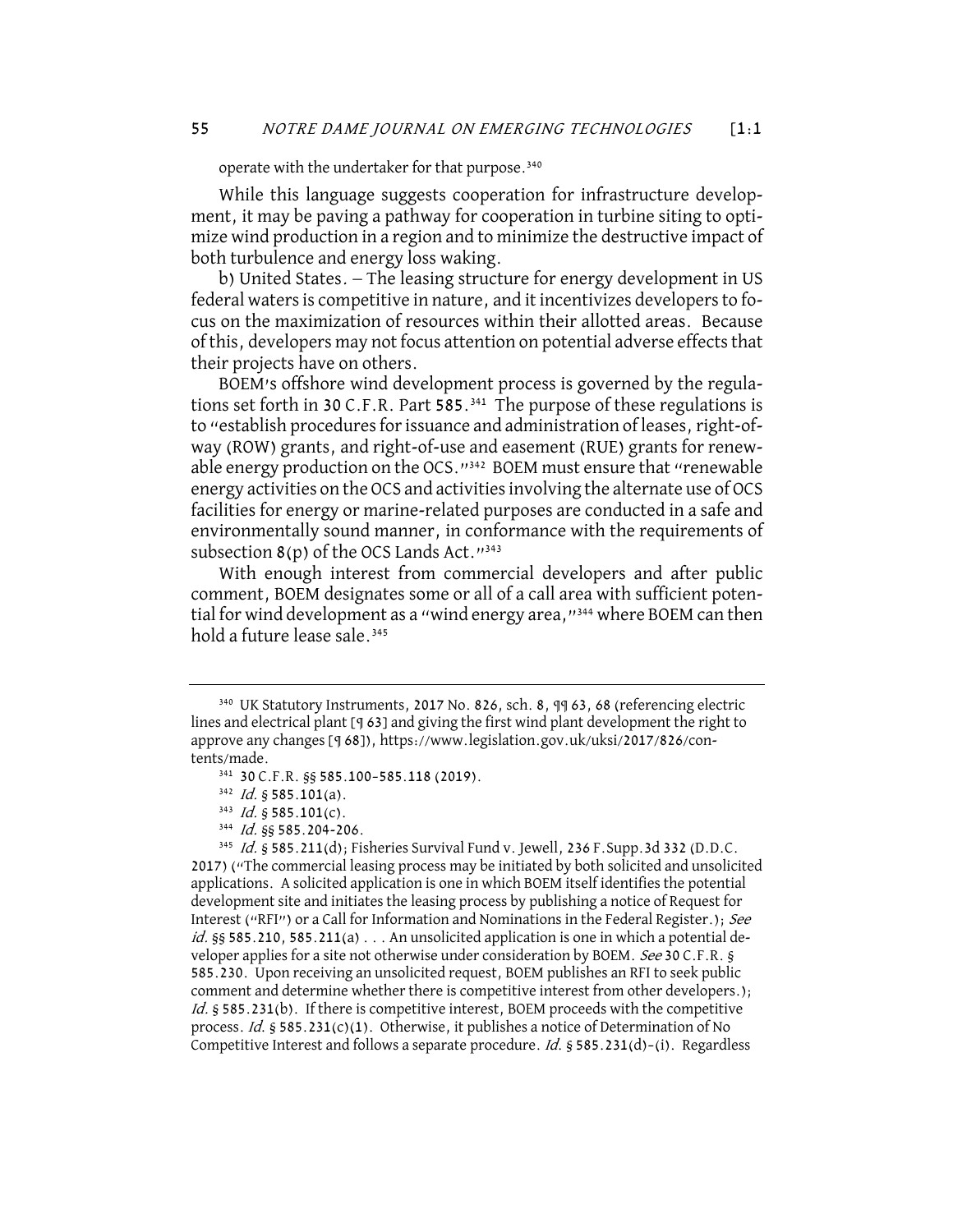Under subpart B, the competitive lease process for OCS Renewable Energy Leases begins with BOEM publishing "Calls for Information and Nominations" in the Federal Register,<sup>346</sup> where respondents may "request comments on areas which should receive special consideration and analysis"<sup>347</sup> or respondents may "suggest areas to be considered for leasing."<sup>348</sup> BOEM may also identify its own areas for environmental analysis and consideration for leasing.<sup>349</sup>

BOEM then publishes a Proposed Sale Notice for a lease area including the terms and conditions developed though the environmental assessment<sup>350</sup> and stakeholder consultation process.<sup>351</sup> The Proposed Sale Notice has a 60-day comment period during which the interested applicants submit their qualifications to BOEM including evidence that they are eligible to hold a lease and demonstrating their technical and financial capability to conduct the authorized lease area activities.<sup>352</sup>

BOEM then publishes a Final Sale Notice and identifies qualified bidders who must then submit the bid deposit as specified in the Final Sale Notice.<sup>353</sup> An auction is held to identify the winning bidder who is then eligible to pay the balance of its bid and execute the lease with BOEM.<sup>354</sup> The lease does not grant the lessee the right to construct any facilities, but instead grants the right to prepare plans for lease development that must be approved by BOEM in subsequent phases.<sup>355</sup>

 $348$  *Id.* § 585.211(a)(3). If BOEM determines there is no competitive interest in a requested potential lease area, then after the completion of necessary environmental reviews, BOEM may, if deemed appropriate, begin negotiating the terms of a lease with the interested developer prior to issuing a lease. U.S. DEPT. OF ENERGY, supranote 7, at U.S. 36.

- $349$  *Id.* § 585.211(b).
- $350$  *Id.* § 585.211(b)(2).
- $351$  *Id.* § 585.211(b)(3).
- $352$  *Id.* § 585.211(c).
- $353$  *Id.* §§ 585.211(d), 585.220(b).
- $354$  *Id.* § 585.224(a)(3).

<sup>355</sup> Id. § 585.235(a)(1); Fisheries Survival Fund, 236 F. Supp. 3d at 332 ("Before issuing a lease, BOEM follows a four-step procedure, issuing a Call for Information and Nominations, completing the Area Identification process, publishing a Proposed Sale Notice, and publishing a Final Sale Notice.  $Id.$  § 585.211(a)-(d). Once BOEM has issued a lease, the lessee must submit a Site Assessment Plan for review before any assessment activity takes place. Id. §§ 585.601, 585.605. Even after completing a site assessment, a lessee may not begin construction until it has submitted, and BOEM has approved, a

of the procedure adopted in any case, BOEM must consult throughout the leasing process with state task forces, other state and local representatives, and with representatives of Indian Tribes whose interests may be affected.").

<sup>346</sup> 30 C.F.R. § 585.211(a) (2019).

 $347$  *Id.* § 585.211(a)(1).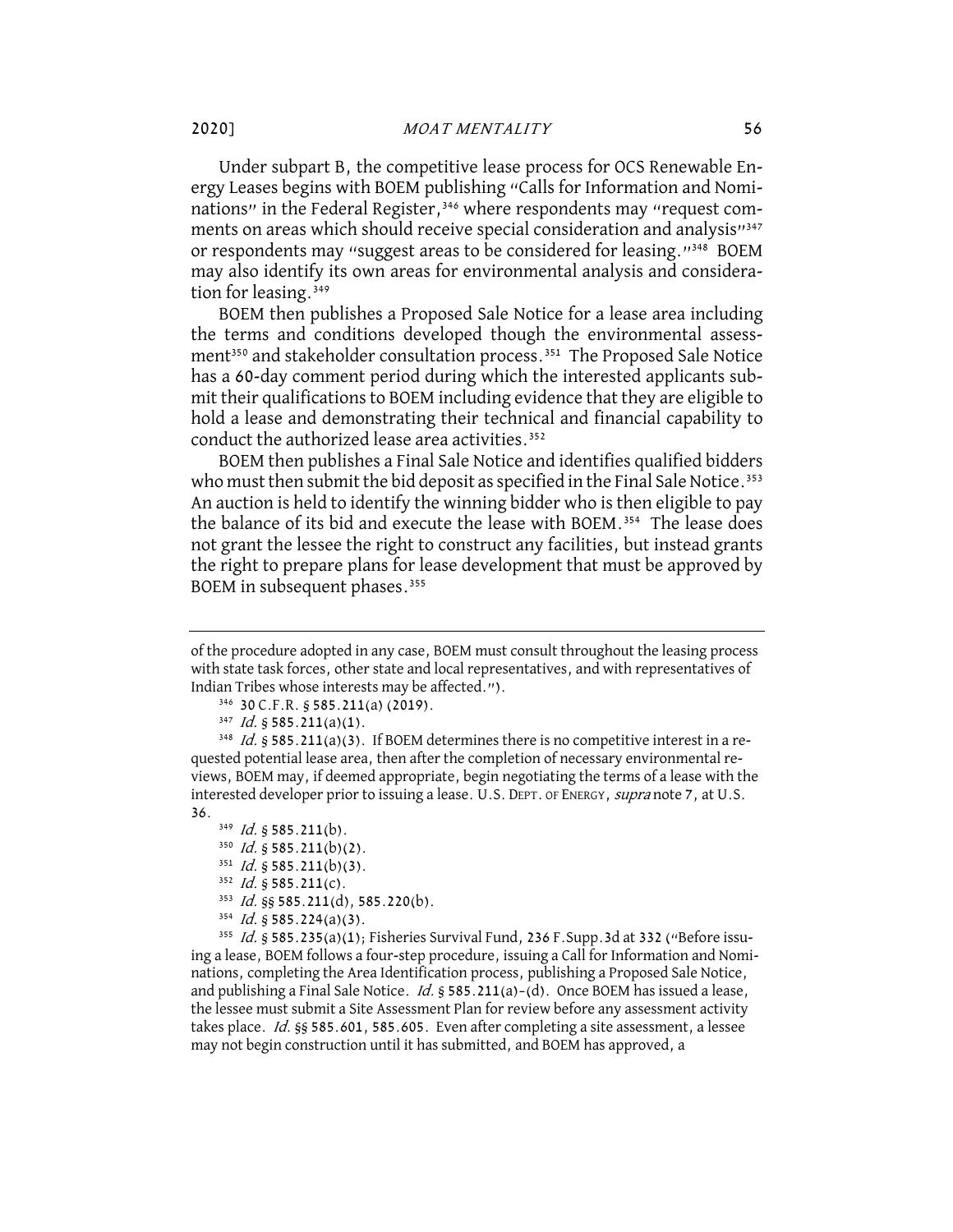Subpart F discusses the required "Plans and Information Requirements" that a prospective developer must submit to BOEM subsequent to the awarding of a lease: (1) a Site Assessment Plan (SAP),<sup>356</sup> (2) a Construction and Operations Plan (COP),<sup>357</sup> and (3) a General Activities Plan (GAP).<sup>358</sup>

In the SAP, the developer outlines the methodology and means by which it intends to assess the meteorological and oceanic conditions of the leasing area.<sup>359</sup> The regulations require the SAP to demonstrate that the project "does not unreasonably interfere with other uses of the OCS."<sup>360</sup> Similarly, the SAP must demonstrate that the project will not "cause undue harm to natural resources; life; property; the marine, coastal, or human environment; or sites, structures, or objects of historical or archaeological significance."<sup>361</sup>

While the SAP primarily relates to initial preparations for a site, the COP is the primary document that will control development of an offshore wind plant. For the COP, the applicant must (a) describe all planned facilities that it will construct and use for the project, including onshore and support facilities and all anticipated project easements and (b) describe all proposed activities including proposed construction activities, commercial operations, and conceptual decommissioning plans for all planned facilities, including onshore and support facilities.<sup>362</sup> Because an applicant must receive BOEM approval of the COP before beginning any of the approved activities on the lease, this is the opportunity for BOEM to thoroughly review the

 $361$  *Id.* § 585.606(a)(4).

Construction and Operations Plan. Id.  $\zeta$  585.620(c). BOEM can accept, reject, or accept with modifications a lessee's Site Assessment or Construction and Operations Plan, Id. §§ 585.613, 585.628, and must analyze the potential environmental impacts of the plans. See id. §§ 585.613, 585.620(c).").

<sup>&</sup>lt;sup>356</sup> Provided here is an example of a submitted and approved SAP; this is included only for reference. Vineyard Wind LLC, "Site Assessment Plan- Lease OCS-A 0501", (Nov. 22, 2017), https://www.boem.gov/Vineyard-Wind-Site-Assessment-Plan-0501/.

<sup>&</sup>lt;sup>357</sup> Provided here is an example of a recently submitted COP for the same project: Vineyard Wind LLC (Oct. 22, 2018), available at https://www.boem.gov/sites/default/files/renewable-energy-program/State-Activities/MA/Vineyard-Wind/Vineyard-Wind-COP-VolumeII-Combined.pdf (vol. 2), https://www.boem.gov/renewableenergy/state-activities/vineyard-wind-construction-and-operations-plan-volume-iii (vol. 3).

<sup>358</sup> 30 C.F.R. §§ 585.600-585.659 (2019). The GAP is only required for limited leases and grants, whereas the SAP and COP are used for commercial leases. STOEL RIVES, LLP., THE LAW OF WIND: A GUIDE TO BUSINESS AND LEGAL ISSUES, Ch. 4. p. 2 (8th ed. 2018), https:// files.stoel.com/files/books/LawofWind.PDF.

<sup>&</sup>lt;sup>359</sup> "Meteorological" and "oceanic" conditions are referred to collectively as "metocean" conditions. 30 C.F.R. § 585.605(a)(1) (2019).

 $360$  *Id.* § 585.606(a)(3).

<sup>&</sup>lt;sup>362</sup> Vineyard Wind LLC, *supra* note 357 at § 1.2. Specifically, the COP also requires a (1) Fabrication and Installation Report and a (2) Facility Design Report.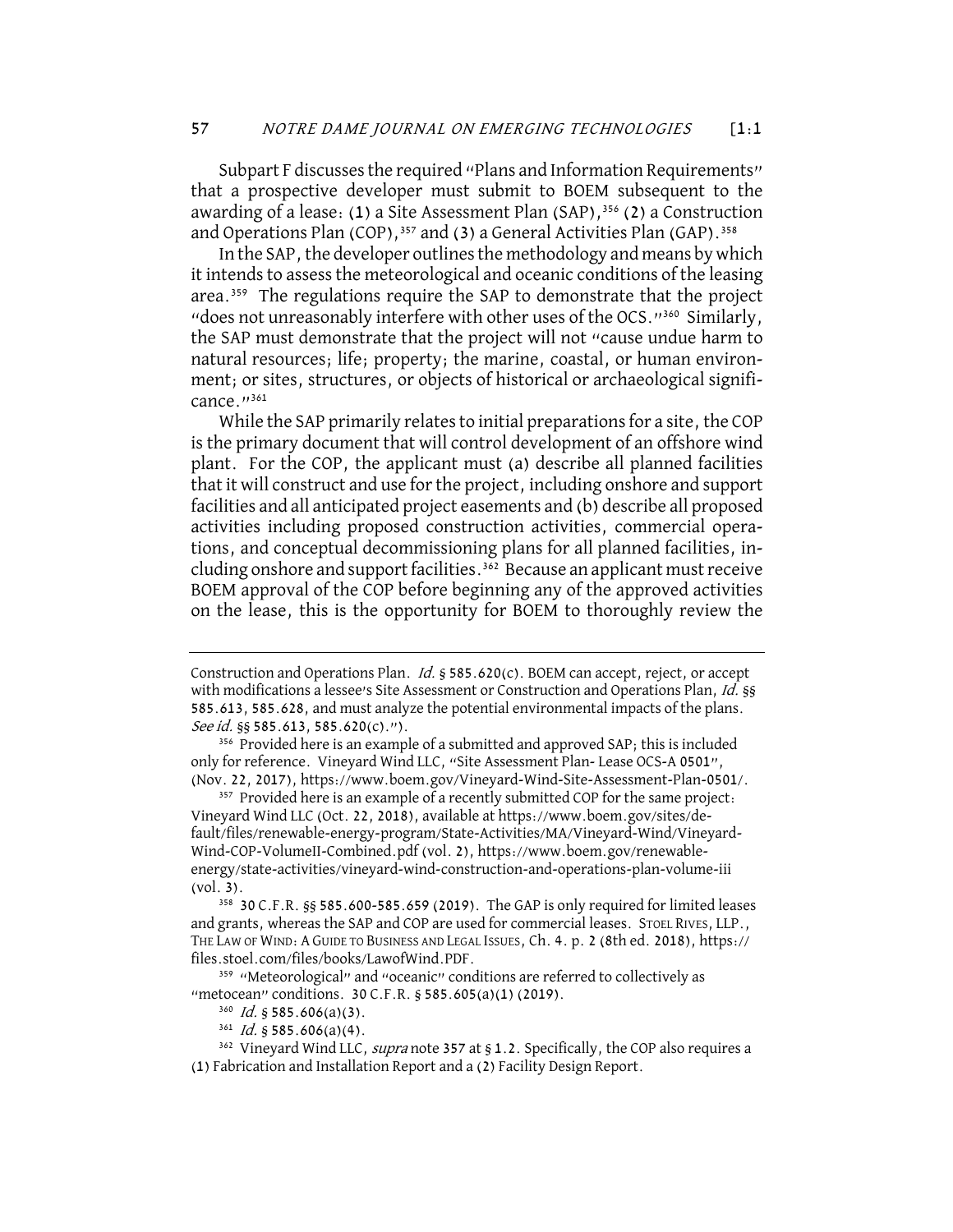applicant's plans prior to approval.<sup>363</sup>

Section 8(p) of the OCS Lands Act provides some of the criteria BOEM must consider in deciding whether to approve a COP including safety, protection of the environment, and protection of national security interests.<sup>364</sup> Although there is nothing that explicitly gives other parties consent authority or an opportunity to seek compensation for impacts of one wind plant on another, there is an opportunity for public notice and comment,<sup>365</sup> and the Secretary of Interior must both consider the protection of correlative rights in the outer Continental Shelf and prevent waste as well as the interference with reasonable uses.<sup>366</sup>

Similarly the regulations state that for approval of the COP, a developer must demonstrate that the project will address the same responsibilities set out for the SAP: (1) not "unreasonably interfer[ing] with other uses of the OCS"367 and (2) not "caus[ing] undue harm to natural resources; life; property; the marine, coastal, or human environment; or sites, structures, or objects of historical or archaeological significance."368 In addition, though, the COP requires the submission of a variety of surveys for the proposed sites of facilities.<sup>369</sup> Yet, the regulations do not explicitly require the COP to include a wake modeling analysis in conjunction with site planning.<sup>370</sup>

Thus, there are at least two stages of the federal planning process that can provide opportunities to incorporate more extensive wake analyses,

- $368$  *Id.* §§ 585.621(a)-(g).
- $369$  *Id.* § 585.626(a).

<sup>363</sup> 30 C.F.R. § 585.629(c) (2019).

<sup>364</sup> 43 U.S.C. § 1337(p)(4) (2019) ("Requirements--The Secretary shall ensure that any activity under this subsection is carried out in a manner that provides for--(A) safety;(B) protection of the environment;(C) prevention of waste;(D) conservation of the natural resources of the outer Continental Shelf; $(E)$  coordination with relevant Federal agencies;(F) protection of national security interests of the United States;(G) protection of correlative rights in the outer Continental Shelf;  $(H)$  a fair return to the United States for any lease, easement, or right-of-way under this subsection;  $(I)$  prevention of interference with reasonable uses (as determined by the Secretary) of the exclusive economic zone, the high seas, and the territorial seas;(J) consideration of--(i) the location of, and any schedule relating to, a lease, easement, or right-of-way for an area of the outer Continental Shelf; and (ii) any other use of the sea or seabed, including use for a fishery, a sealane, a potential site of a deepwater port, or navigation; (K) public notice and comment on any proposal submitted for a lease, easement, or right-of-way under this subsection; and (L) oversight, inspection, research, monitoring, and enforcement relating to a lease, easement, or right-of-way under this subsection.").

 $365$  *Id.* § 1337(p)(4)(K).

<sup>366</sup> Id.  $\S$ § 1337(p)(4)(C), (G), (I).

<sup>367</sup> 30 C.F.R. § 585.621(c) (2019).

 $370$  43 U.S.C. § 1337(p)(4) (2019). The author anticipates writing a future article about whether the language in 43 U.S.C. § 1337(p)(4) related to correlative rights and preventing waste might be interpreted as requiring wake studies.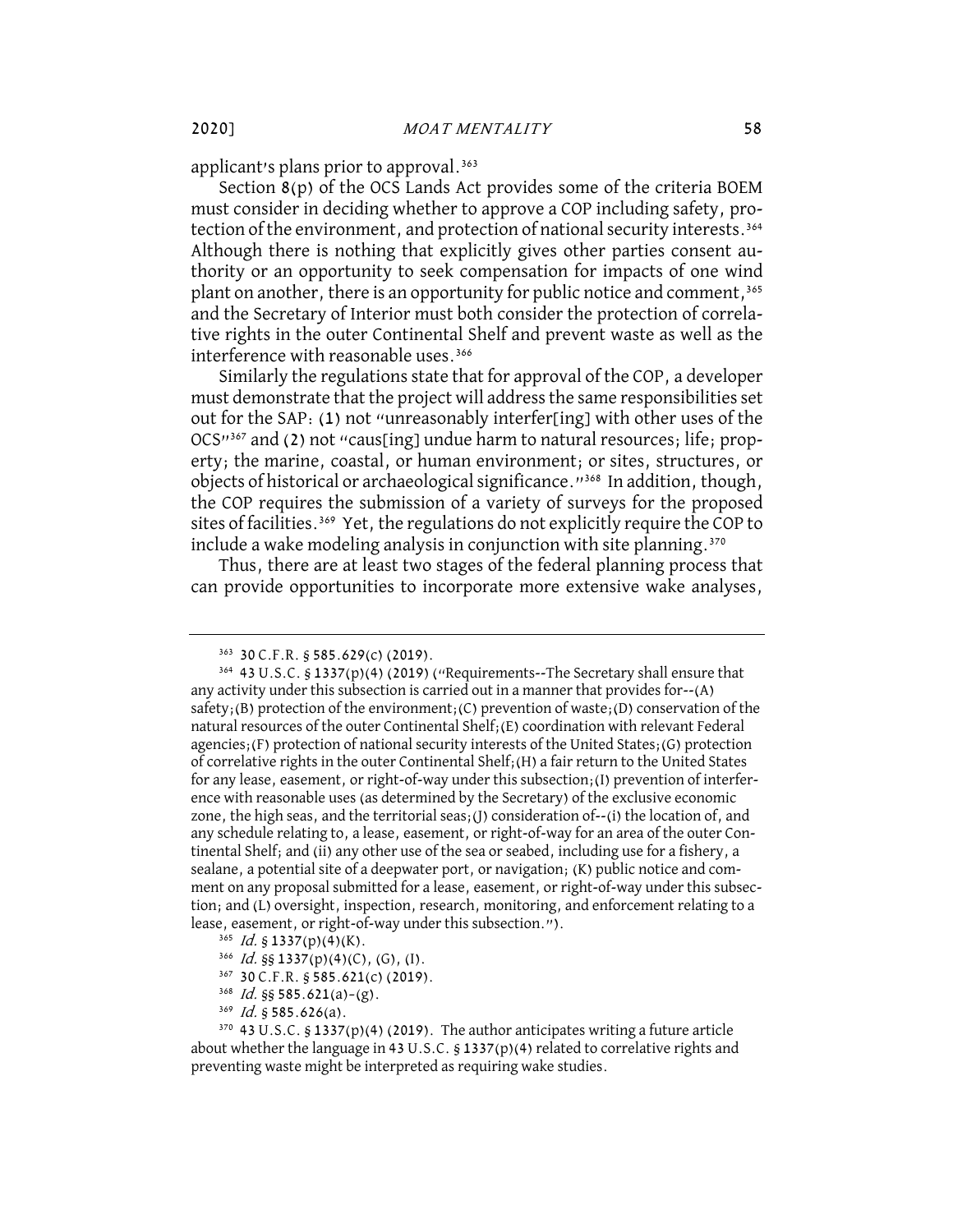discussion of impacts on and from adjacent projects, and possible compensation schemes to cooperatively develop to optimize generation and minimize the negative impacts of waking. First, wakes can be considered, both internally within a single wind plant and externally from neighboring projects, during the lease delineation and auction stage. BOEM has done this on at least one occasion. NREL conducted a study to assess the offshore leasing areas for the Massachusetts Wind Energy Area,<sup>371</sup> the largest BOEM Wind Energy Area (WEA) under consideration in 2013.<sup>372</sup> The goal was to create lease areas and evaluate the effect of different turbine spacing configurations (8 D x 8 D, 8 D x 12 D, and 8 D x 15 D) on wake losses, energy production, and development challenges.373

The Massachusetts WEA has prevailing winds coming from the southwest.<sup>374</sup> Consequently, the NREL study recommended leasing areas with "approximately a 45 degree southwest-to-northeast diagonal to be approximately parallel to the prevailing southwest wind direction . . . . This strategy was developed to minimize potential conflicts between neighboring wind projects and to give the lessees the maximum control over their own area."<sup>375</sup>

Furthermore, the NREL study modeled turbine layouts to address wake loss. In a remote array, one might expect a trend where wider spacing results in lower losses or conversely greater array efficiencies. However, the NREL study showed this trend is not as evident in the presence of multiple wind plants. The difference in efficiencies between scenarios ranged from approximately 89 to 92%.<sup>376</sup> This result suggests that the benefits of additional spacing may have diminishing returns when multiple large arrays are sited near each other.<sup>377</sup> The NREL study also noted that "most developers (especially when responding to the RFI and Call) did not consider that their

<sup>&</sup>lt;sup>371</sup> NAT'L RENEWABLE ENERGY LABORATORY, *supra* note 119.<br><sup>372</sup> Id. The Massachusetts WEA included 3,006.7 km<sup>2</sup> and could accommodate at least ten 500-MW wind projects (5,000 MW) under a phased development scenario using up to five leasing areas.<br><sup>373</sup> Id. (Because the size of the leasing areas are held constant, the phased develop-

ment analysis examines the tradeoff between turbine spacing and intra-array buffer zones; as the spacing increases, the size of the buffers gets smaller).

 $374$  *Id.* at 24.<br> $375$  *Id.* at 25.

<sup>376</sup> Id. at 46.

<sup>&</sup>lt;sup>377</sup> Another study in 2004 modeled an installation of 25 wind plants off the coast of the Netherlands totaling 6 GW of capacity within a 10,000 square kilometer area. By calculating the reduction of wind speed in the given area, Corten concluded that an interplant loss of 5-14% was probable. G.P. Corten & A.J. Brand, Resource Decrease by Large Scale Wind Farming, EUROPEAN WIND ENERGY CONF. (Nov. 2004), https://www. researchgate.net/publication/228794502-Resource-decrease-by-large-scale-windfarming.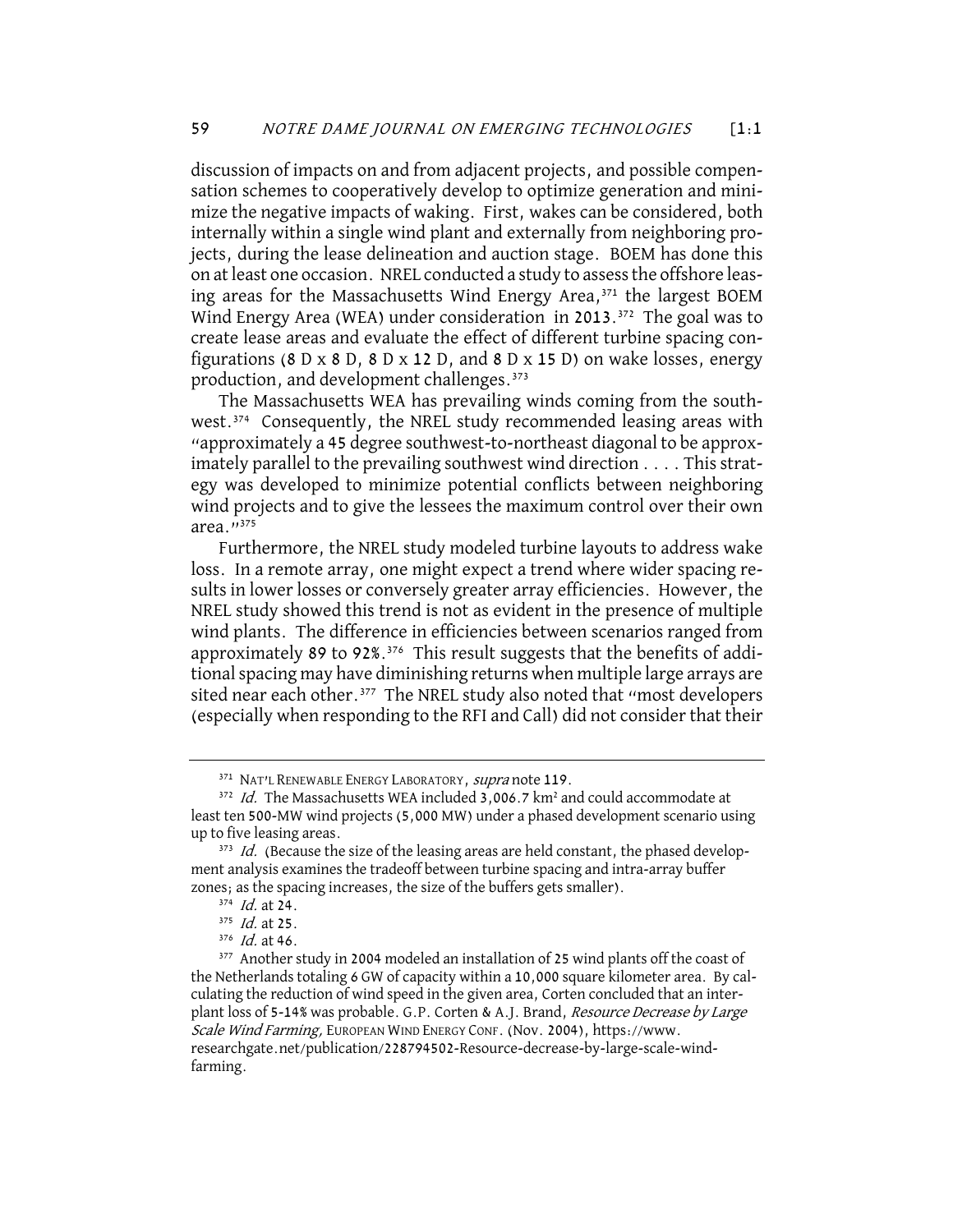project would be next to another project and could experience diminished capacity as a result of wakes from those adjacent projects."<sup>378</sup>

Finally, the NREL study assumed "that developers would self-impose an internal setback buffer of 8 [R]D from the delineation line . . . ."379 Yet, as noted above, the NREL study points out that developers did not consider impacts from adjacent wind plant wakes when responding to the RFI and Call,<sup>380</sup> and there is no evidence in terrestrial situations of an industry norm of wind operators creating 8 RD buffers, or even smaller ones, to protect competitors.

While developers may not have any interest in protecting competitors' wind rights, the NREL study may be correct in suggesting that developers would include a setback for self-protection purposes. Thus, offshore operators may follow a moat mentality, as seen with terrestrial wind, creating buffer zones "anticipating that neighboring developers could feasibly place turbines near the delineation boundary."<sup>381</sup>

Furthermore, in the Massachusetts lease sale, BOEM solicited comments concerning the timing for determining buffers.<sup>382</sup> There was wide disagreement from industry commentators about the timing, with most agreeing that the initial leasing stage was too early.<sup>383</sup>

In addition, or in the alternative, to considering wakes during the leasing stage, BOEM could address wake impacts and compensation schemes in the Construction and Operations Plan (COP), giving competing interests an opportunity to be heard, as with the UK system, and conditioning approval on an agreement between all affected parties or a government-imposed resolution.384 The BOEM comment solicitation for the Massachusetts lease sale, mentioned above, also polled potential leasees: (1) "regarding the imposition of buffer zones between adjacent leases" and (2) "the appropriate

384 BOEM also has a certified verification process, so wakes might be addressed there.

<sup>378</sup> NAT'L RENEWABLE ENERGY LABORATORY, supranote 119 at 45-46.

 $379$  *Id.* at 40.

<sup>380</sup> *Id.* at 45-46.

 $381$  *Id.* at 40.

<sup>382</sup> Response to Comments: Proposed Sale Notice – Massachusetts Lease Sale ATLW-4A, BOEM, at 1, 4 (Oct. 10, 2018), https://www.boem.gov/MA-ATLW-4A-Responses-to-Comments/.

<sup>&</sup>lt;sup>383</sup> Id. ("Two industry representatives oppose implementing lease buffers during the leasing stage, with one of those representatives asserting that bidders take potential buffers into account in valuing the lease areas—and that the need for actual buffers is difficult to predict at the lease sale stage. The other industry representative argued that buffers are a good idea, but should be implemented later during the plan submittal phase. Two other industry representatives agreed buffers are a good idea and indicated that any buffer areas should not be considered part of the leases, rather considered a "separation zone." One of those representatives stated that any buffer should be identified in the Final Sale Notice (FSN) for additional comment.").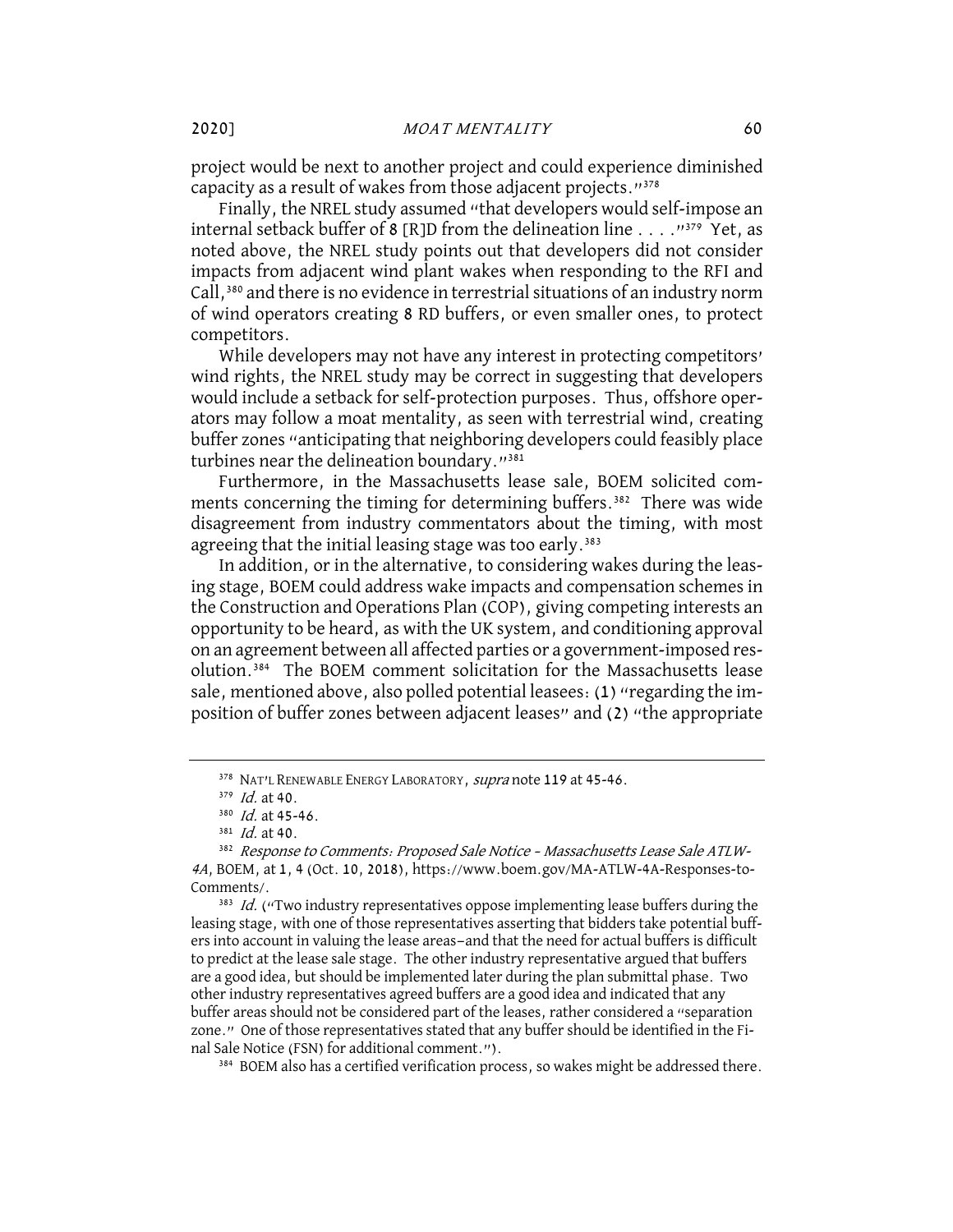distance for those buffers."<sup>385</sup> The majority of industry responses were supportive of implementing lease buffers, but they could not agree on the appropriate distance.386

Rigid setbacks can be problematic as discussed above. However, setbacks are an issue, and having setback guidance in the regulations beyond just mentions of their impacts or assumptions about self-imposed setbacks could be a starting point for more effectively addressing wake impacts.<sup>387</sup> Having codified rules could give a downwind developer some leverage other than nuisance litigation to begin discussions about the most economically efficient layouts.<sup>388</sup> Alternatively, wake guidelines would be less rigid and time-consuming to create than formal rules.

Whether in the form of a rule or a guideline, some articulated setback would be a valuable starting point for addressing the impacts of wakes. BOEM may be moving in this direction. In its response to the request for comments in the Massachusetts lease sale, BOEM noted:

BOEM recognizes the potential for projects on adjacent leases to significantly affect one another. For example, a project that sites turbines very close to the edge of an adjacent lease area may impose wake, navigation, and other safety effects on a neighboring project. In order to balance the rights of lessees and their neighbors to insure the full enjoyment of their respective leases while preserving lessees' flexibility in designing their projects, BOEM has incorporated a stipulation in the leases barring lessees from proposing turbines within 750 m of adjoining lease boundaries unless both lessees agree to a smaller setback between the turbine and the edge of the lease. This decision eliminates uncertainty regarding when lessees should address setbacks between projects, and clearly identifies the default

 $385$  Id.

<sup>386</sup> Id. ("Five industry representatives were supportive of implementing lease buffers ranging from 100 m to 1,000 m, or based on rotor diameter or turbine tip height.").

<sup>&</sup>lt;sup>387</sup> There is no mention of "wakes" in the 62 pages of the current COP guidelines, but there is a section addressing setbacks from telecommunications cables and negotiations to address those. See U.S. DEPT. OF THE INTERIOR, GUIDELINES FOR INFORMATION REQUIREMENTS FOR A RENEWABLE ENERGY CONSTRUCTION AND OPERATIONS PLAN (2016), https://www.boem. gov/COP-Guidelines/.

<sup>&</sup>lt;sup>388</sup> NAT'L RENEWABLE ENERGY LABORATORY, *supra* note 119 at 40. The report goes on to say, "This is consistent with NREL's analysis for the Rhode Island/Massachusetts, Maryland, and New Jersey WEAs (Musial et al. 2013a, Musial et al. 2013b, and Musial et al. 2013c)." See, e.g., id. This solution is somewhat similar to the "use of waivable wake setbacks" discussed by Troy Rule. Rule recommends that an upwind developer should be required to provide notice and then an option to purchase portions of the upwind site that might impact the downwind developer. RULE, supra note 144, at 70.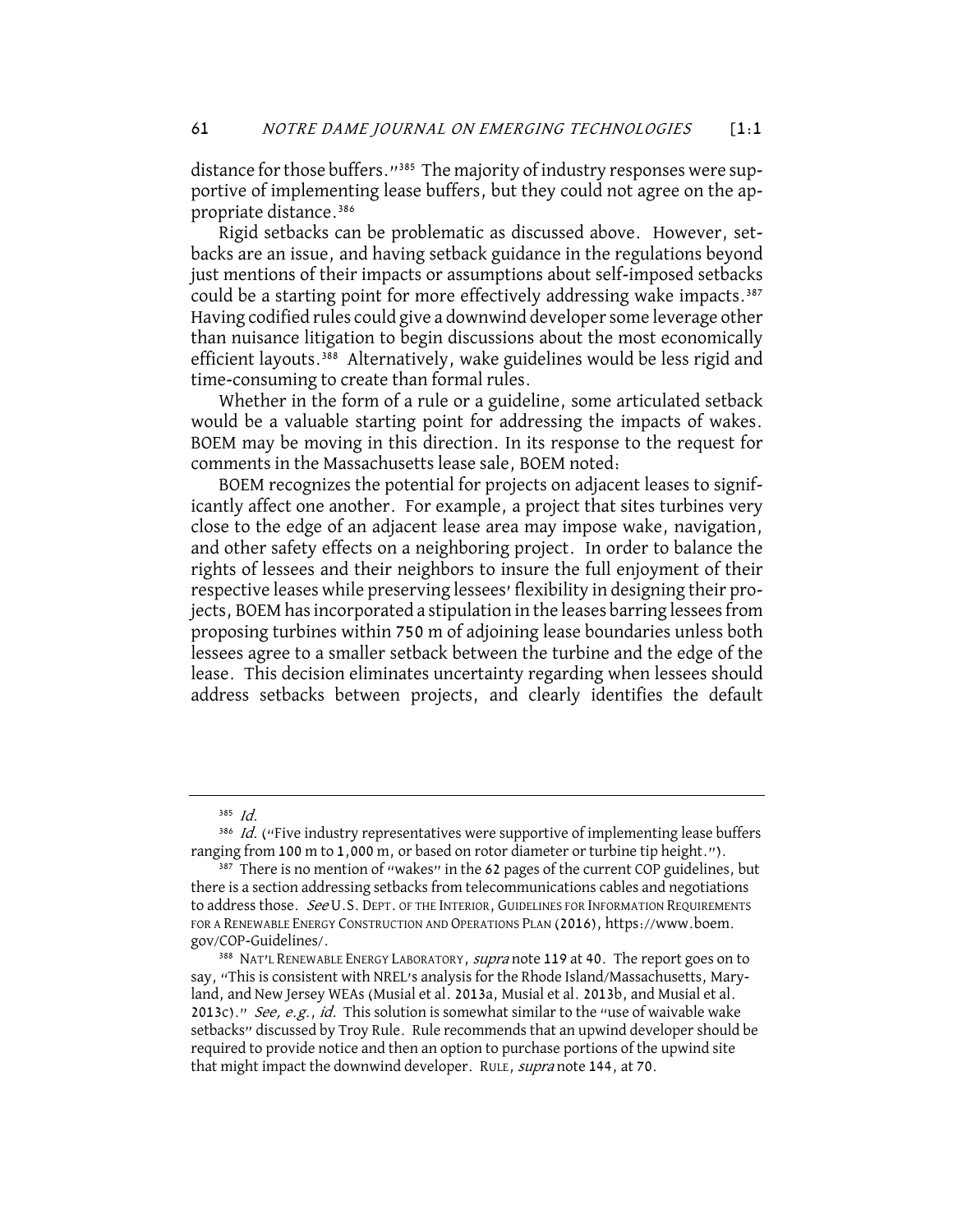spacing prior to lease sale  $({\sim}1,500 \text{ m})$ .<sup>389</sup>

This solution is somewhat similar to that used by the Crown Leases although the distance is significantly shorter and will barely address turbulence damage, much less energy loss. While this solution does not go as far as one proposed by Professor Troy Rule that recommends an upwind developer should be required to provide notice, and then the downwind developer would have an option to purchase portions of the upwind site that might impact the downwind energy development,<sup>390</sup> it still could help make calculations for compensating a downwind development straightforward, perhaps creating a formula similar to California's Solar Shade Protection Act.

#### **CONCLUSION**

There are many reasons why US offshore wind should be developed in a way that optimizes energy recovery. The wind asset is owned collectively by the American people who would be most served by generating maximum amounts of non-carbon electricity from this resource both for climate reasons and for the highest royalties. There is uniformity of ownership, so consistent, cooperative development is possible in a way it is not with competing owners on land. Finally, a great deal more is known about wakes and their effects than there was at the time many terrestrial wind plants were laid out and developed, and consequently, the industry should be able to learn from prior mistakes.

Yet, given the competitive nature of the US offshore leasing process and the awarding of leases based on the highest bid, there is no incentive for bid winners to give regard to currently developed neighboring projects or other adjacent lease areas that are soon to be awarded. It is in the interest of the bid winners to utilize their lease area to optimize power production for their individual project. Based on this system, developers may not feel inclined to take into account the effect that other projects may have on their system, or vice versa.

Furthermore, there is a general assumption that offshore wind development is going forward in a competitive way and offshore developers are applying the same moat mentality used by terrestrial wind developers to

<sup>389</sup> BOEM, supra note 382. See also, Paragraph 5.2, page C-17 of OCS-A 520, 521, 522 (incorporating language setting out a standard 750m setback in these spring 2019 leases), https://www.boem.gov/sites/default/files/renewable-energy-program/State-Activities/MA/Lease-OCS-A-0520.pdf; https://www.boem.gov/sites/default/files/renewableenergy-program/State-Activities/MA/Lease-OCS-A-0521.pdf; https://www.boem.gov/ sites/default/files/renewable-energy-program/State-Activities/MA/Lease-OCS-A-0522.pdf

<sup>390</sup> RULE, *supra* note 144, at 70.